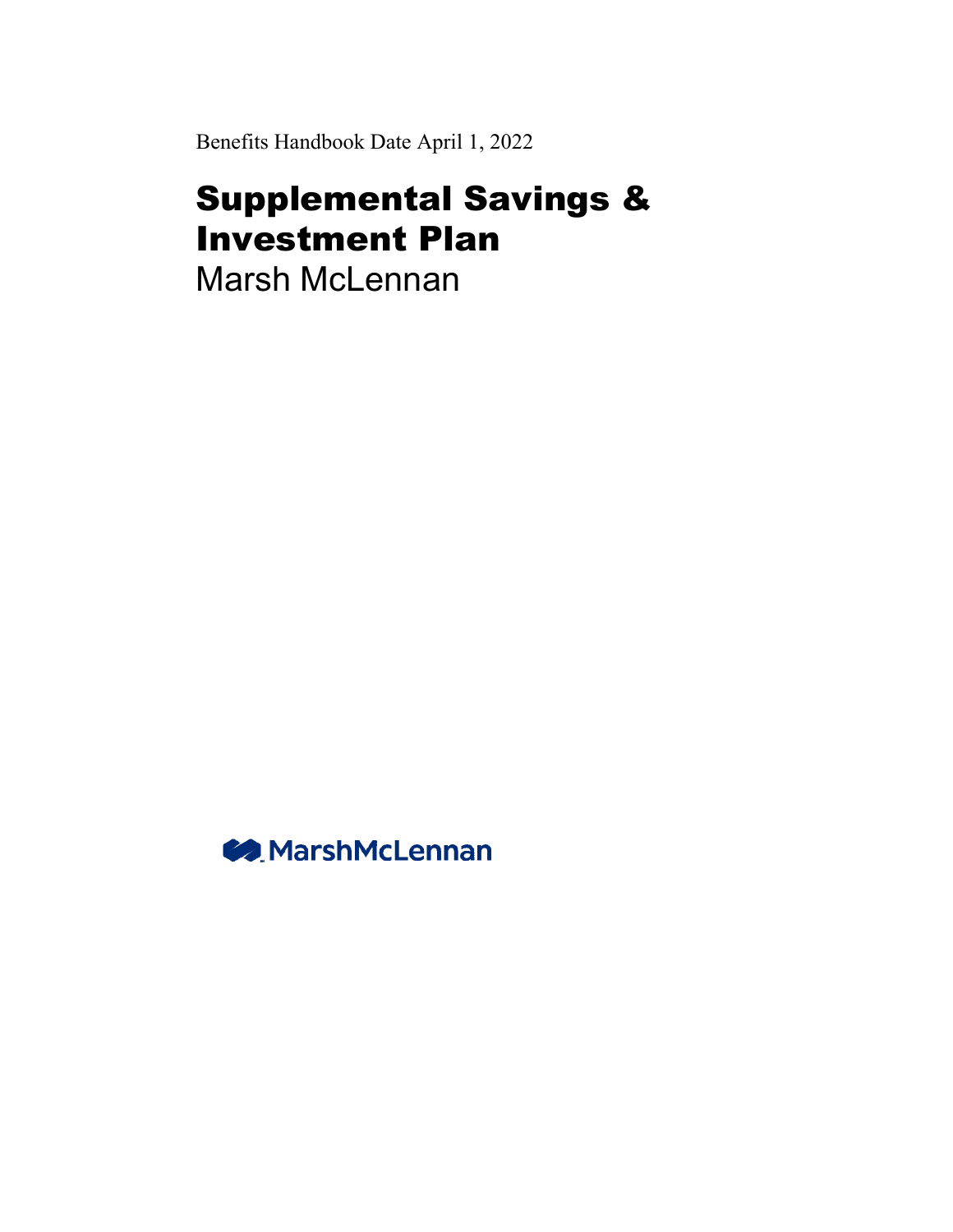# Supplemental Savings & Investment Plan

*The Supplemental Savings & Investment Plan (Plan) is a non-qualified deferred compensation plan that allows eligible employees to accrue benefits for the future and coordinates with the tax-qualified Marsh & McLennan Companies 401(k) Savings & Investment Plan.* 

#### Plan Summary

This section provides a summary of the **Supplemental** Savings & Investment Plan as of April 1, 2022.

*Under the Plan, you may elect salary deferrals which are credited on the books of Marsh & McLennan Companies (Company). You can direct your future deferrals into any or all of the Plan's investment lineup. Company Credits are available after you complete one year of vesting service.* 

*This section about the Supplemental Savings & Investment Plan, effective as of April 1, 2022, is a summary of the Supplemental Savings & Investment Plan.* 

*As used throughout this document, "employee," "you" and "your" always mean a US regular or temporary employee (including US expatriates) of Marsh & McLennan Companies or any subsidiary or affiliate of Marsh & McLennan Companies (other than Marsh & McLennan Agency LLC), including any subsidiaries or successors in interest, paid on a US payroll. References in this section to Marsh & McLennan Companies mean Marsh McLennan.* 

*This document uses a number of defined terms. See the "Glossary" on page 48 for the defined terms' definitions.*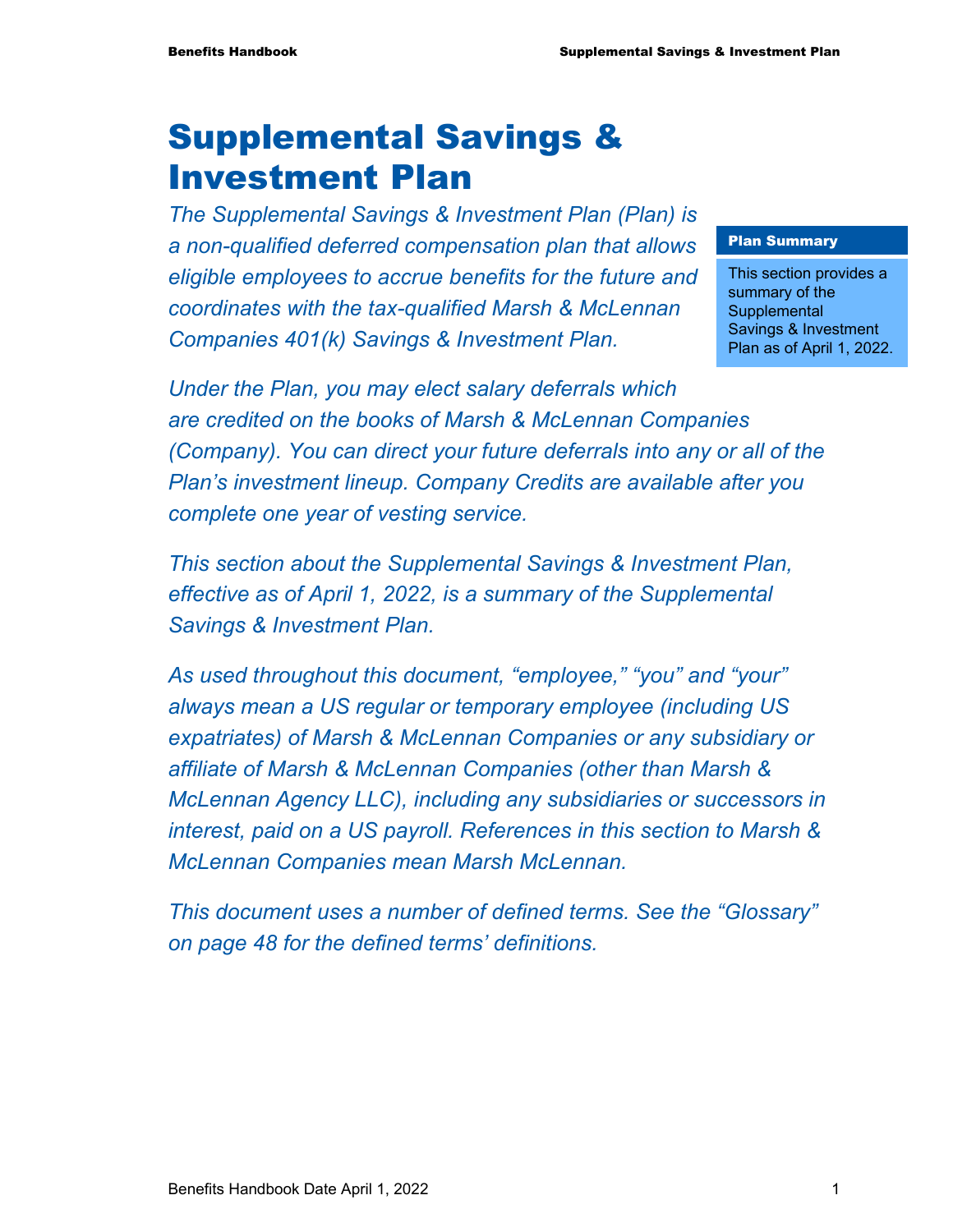## *This Is Part of a Prospectus*

This section, together with the Investment Return Fact Sheet, fund fact sheets and the *Administrative Information* section also constitute part of a prospectus covering securities that have been registered under the Securities Act of 1933, as amended. See below for more details.

The date of this prospectus is November 23, 2020.

Participants may access certain documents, the annual report and certain other documents, relevant to holding Marsh & McLennan Companies, Inc. stock or deferred compensation obligations through the Marsh & McLennan Companies' website, www .mmc.com. Select the "Investors" tab at the top of the page, to choose a document category such as the annual report and proxy statement or SEC filings (which include quarterly, annual and other periodic reports filed by Marsh & McLennan Companies with the SEC).

Participants may receive, without charge, upon request to the Plan Administrator, any of the above documents that constitute part of the prospectus, as well as a copy of the annual report from Marsh & McLennan Companies, Inc., copies of other reports, proxy statements and other communications distributed to Marsh & McLennan Companies' shareholders, and the annual report for the Plan. Copies of the documents described may be obtained from the Plan Administrator at the following address:

Marsh & McLennan Companies, Inc.  $c/o$  Global Benefits Department  $-3<sup>rd</sup>$  Floor Waterfront Corporate Center 121 River Street Hoboken, NJ 07030 Telephone +1 201 284 4000

All reports and other documents subsequently filed by Marsh & McLennan Companies or the Plan pursuant to Section 13(a), 13(c), 14, 15(d) of the Securities Exchange Act of 1934, as amended, prior to the filing of a post-effective amendment which indicates that all securities offered have been sold or which deregisters all securities then remaining unsold, also will be deemed to be incorporated into this Plan summary and prospectus from the date of the filing of such reports and documents.

#### A Note about ERISA

Benefits under this Plan are intended to be paid under an arrangement that is an unfunded "excess benefit plan" within the meaning of Section 3(36) of the Employee RETIREMENT Income Security Act of 1974, as amended ("ERISA"). To the extent benefits are not so paid, such benefits shall be paid under an arrangement that is, for ERISA purposes, unfunded and maintained primarily for the purpose of providing deferred compensation for a select group of management or highly compensated employees.

In the case of any conflict between this description of the Supplemental Savings & Investment Plan and the Plan document, the Plan rules govern.

This Plan is not qualified under Section 401(a) of the Internal Revenue Code.

#### A Note on Tax Advice

The tax laws are complicated and often change. This summary is not intended to provide personal tax advice to any employee, participant or BENEFICIARY.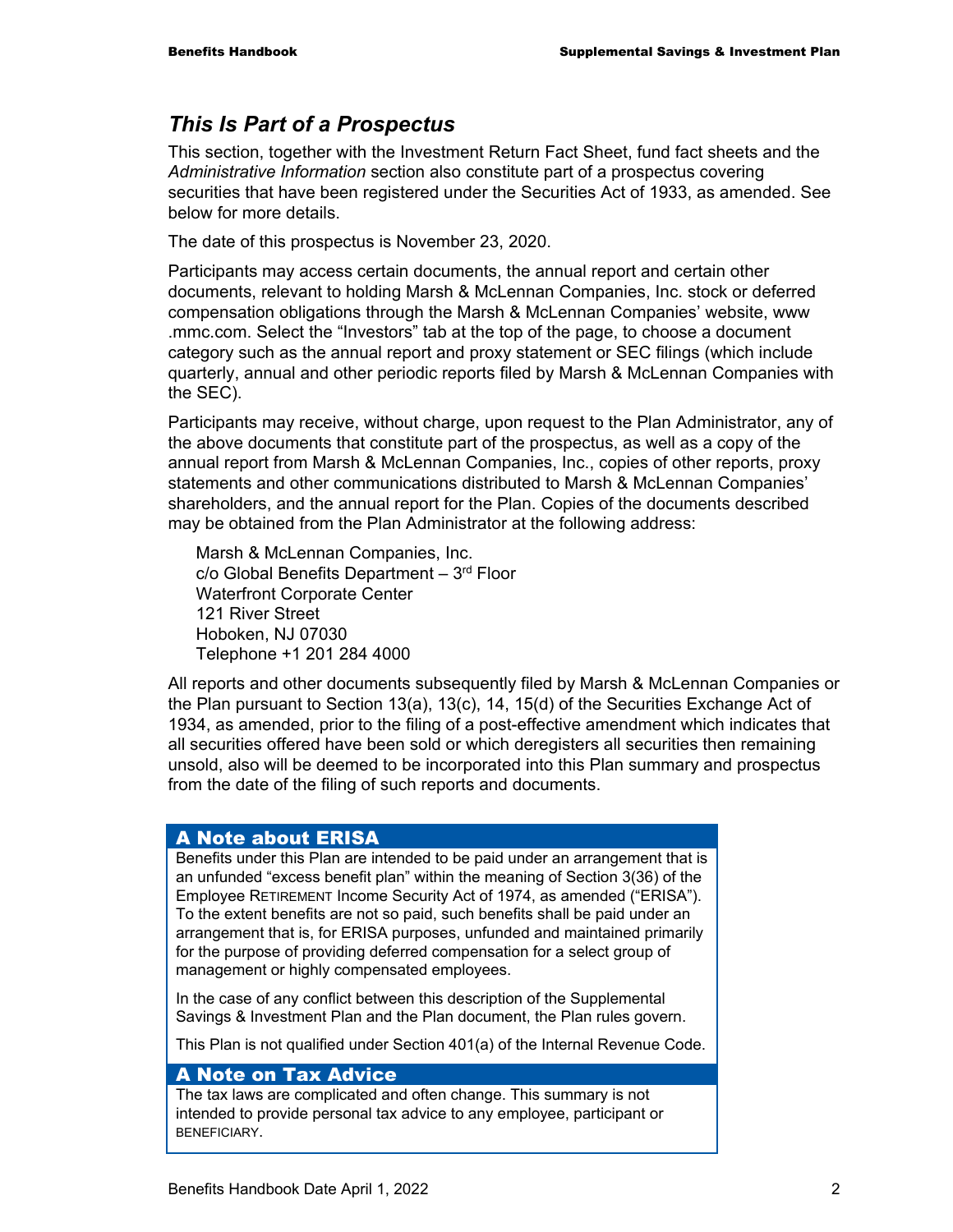# In This Section

# **See Page**

| Relationship to Marsh & McLennan Companies 401(k) Savings & Investment Plan |  |
|-----------------------------------------------------------------------------|--|
|                                                                             |  |
|                                                                             |  |
|                                                                             |  |
| Your Deferrals If You Take an Unpaid Leave of Absence or Go on Long Term    |  |
|                                                                             |  |
|                                                                             |  |
|                                                                             |  |
|                                                                             |  |
|                                                                             |  |
|                                                                             |  |
|                                                                             |  |
|                                                                             |  |
|                                                                             |  |
|                                                                             |  |
|                                                                             |  |
| Responsibility for Notional Investment Option Decisions and Performance  28 |  |
|                                                                             |  |
| Directing, Reallocating and Valuing Notional Investment Options  30         |  |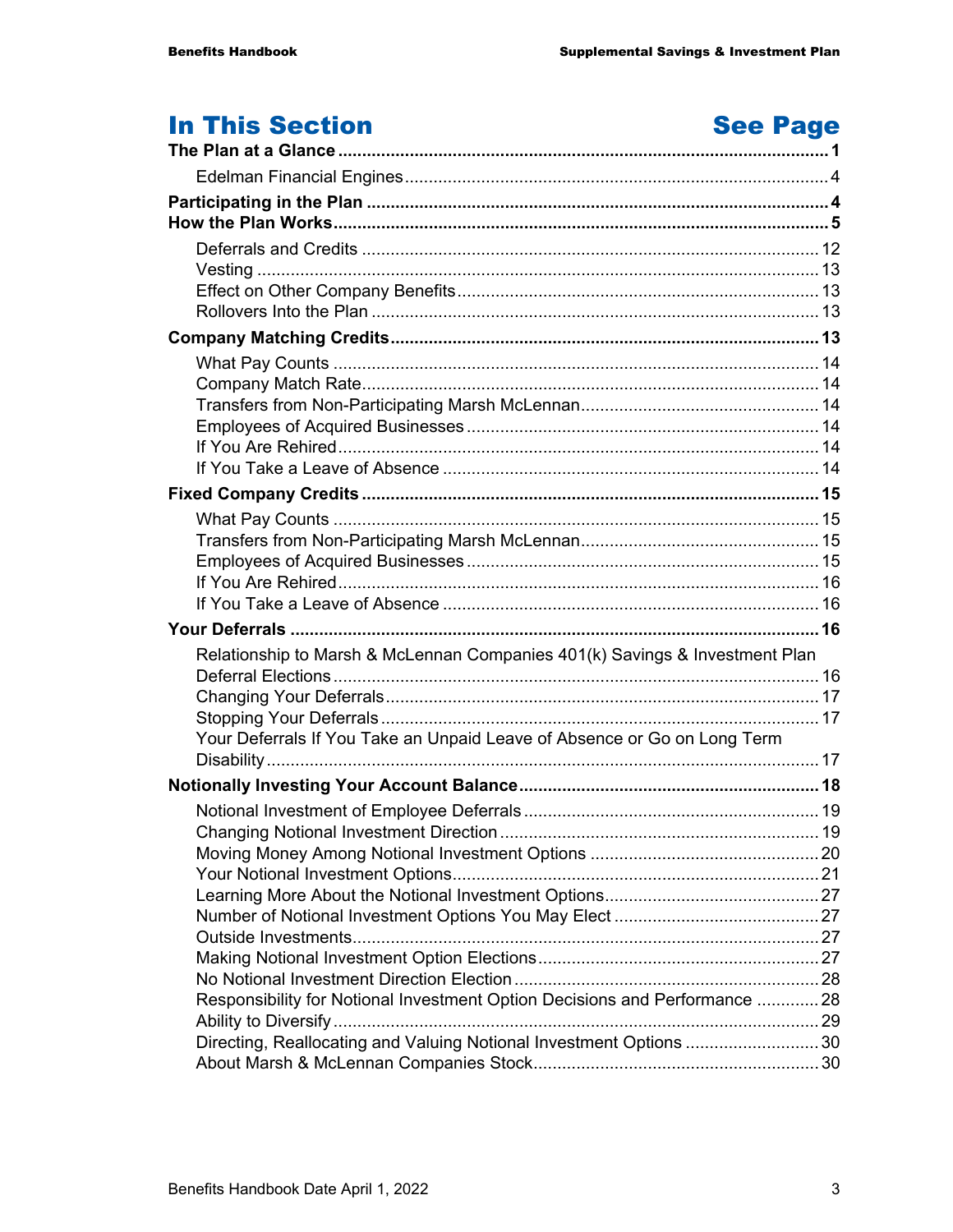| Notional Investment Direction for Contributions Following Rehire  43           |  |
|--------------------------------------------------------------------------------|--|
|                                                                                |  |
|                                                                                |  |
|                                                                                |  |
|                                                                                |  |
|                                                                                |  |
|                                                                                |  |
|                                                                                |  |
|                                                                                |  |
| Future Fund Reallocation and/or Transfers in the Event of Plan Termination  47 |  |
|                                                                                |  |
|                                                                                |  |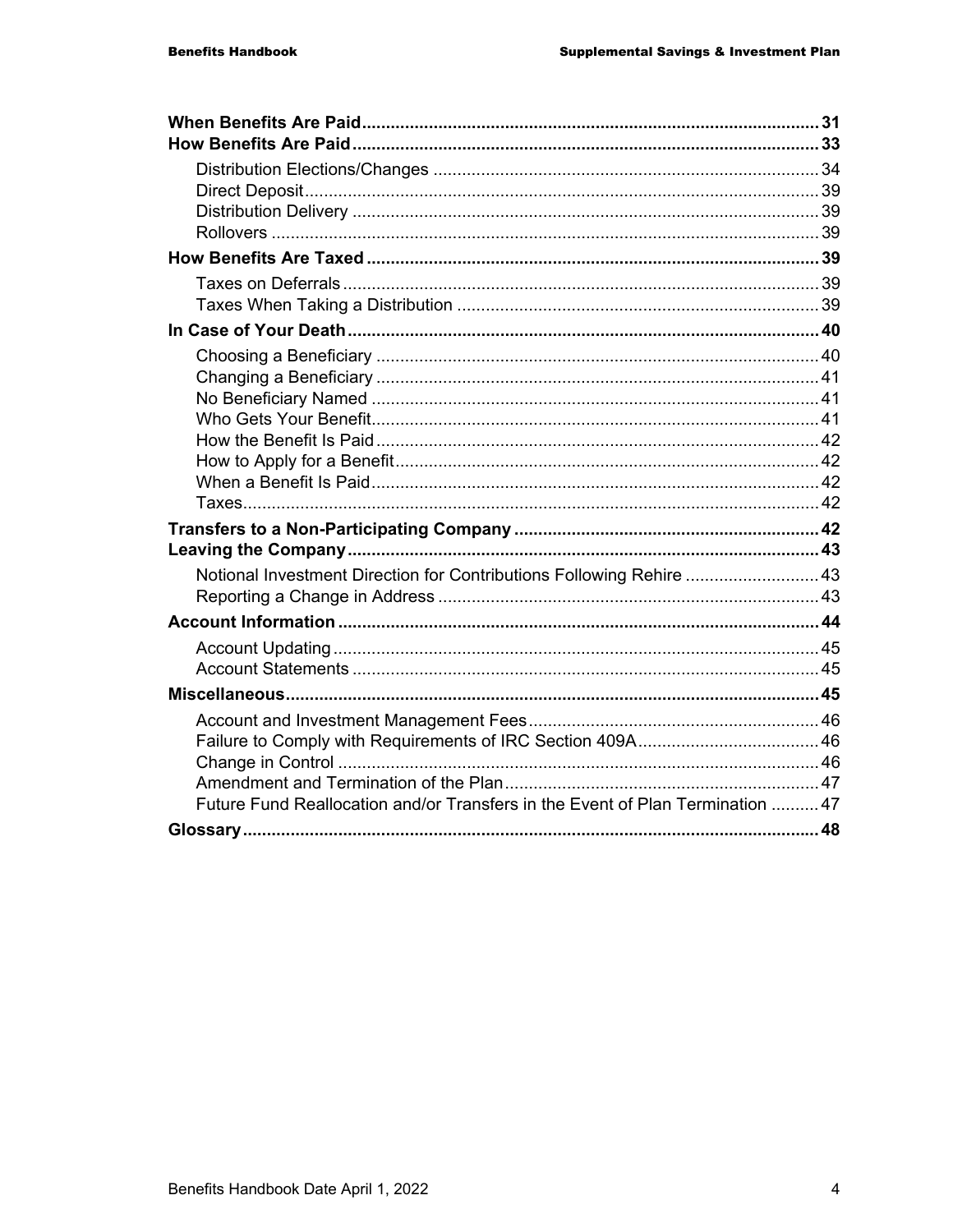## The Plan at a Glance

| <b>Plan Feature</b> | <b>Highlights</b>                                                                                                                                                                                                                                                                                                                                                                                                                                                                                                                                                      |  |  |  |
|---------------------|------------------------------------------------------------------------------------------------------------------------------------------------------------------------------------------------------------------------------------------------------------------------------------------------------------------------------------------------------------------------------------------------------------------------------------------------------------------------------------------------------------------------------------------------------------------------|--|--|--|
| <b>Plan Type</b>    | The Supplemental Savings & Investment Plan is a non-qualified<br>a.<br>deferred compensation plan that allows eligible employees to accrue<br>benefits for the future and coordinates with the tax-qualified Marsh &<br>McLennan Companies 401(k) Savings & Investment Plan.                                                                                                                                                                                                                                                                                           |  |  |  |
| <b>Eligibility</b>  | You are eligible to participate with respect to a particular Plan year if:<br>you are classified as a US regular or temporary employee (including US<br>expatriates) of Marsh & McLennan Companies* or any subsidiary or<br>affiliate of Marsh & McLennan Companies (other than Marsh &<br>McLennan Agency LLC), including any subsidiaries or successors in<br>interest, paid on a US payroll;<br>your annual base pay exceeds the COMPENSATION LIMIT; and<br>×<br>you are a participant in the Marsh & McLennan Companies 401(k)<br>u,<br>Savings & Investment Plan. |  |  |  |
| <b>Enrollment</b>   | See "Participating in the Plan" on page 4 for details.<br>Enrollment operates on a Plan year basis.<br>You can enroll in the Plan:<br>during ANNUAL ENROLLMENT if you meet the eligibility requirements.<br>See "How the Plan Works" on page 5 for details.                                                                                                                                                                                                                                                                                                            |  |  |  |
| <b>Funding</b>      | The Supplemental Savings & Investment Plan is an unfunded plan.<br>ш<br>Payments are made from the Company's general assets or from a<br>grantor trust ("rabbi trust"), the assets of which are subject to the claims<br>of the Company's creditors in the event of the Company's bankruptcy or<br>insolvency. Your right to payment under the Plan is the same as the<br>right of an unsecured general creditor of the Company.                                                                                                                                       |  |  |  |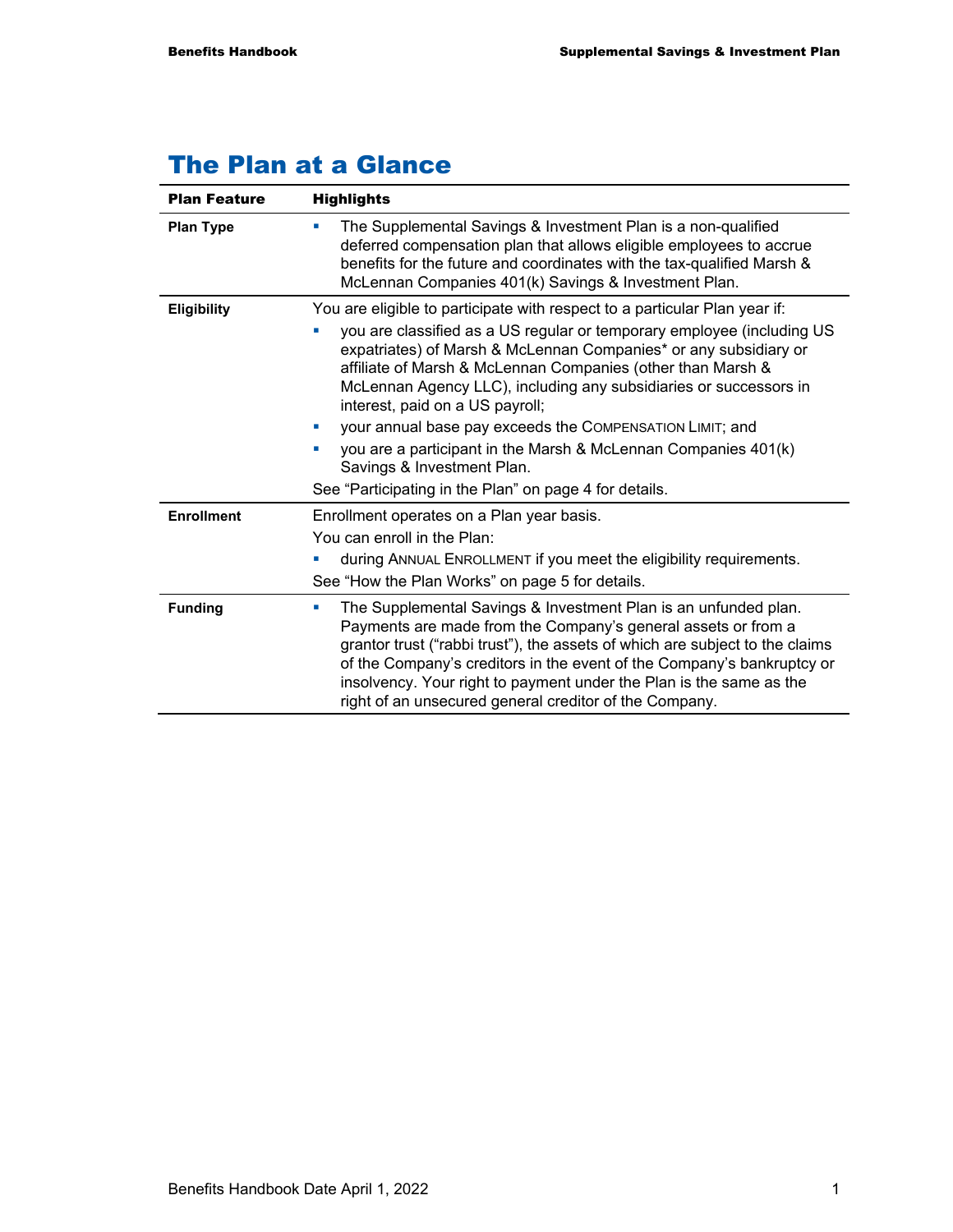| <b>Plan Feature</b>             | <b>Highlights</b>                                                                                                                                                                                                                                                                                                                                                                                                                                                                                                                             |  |  |  |
|---------------------------------|-----------------------------------------------------------------------------------------------------------------------------------------------------------------------------------------------------------------------------------------------------------------------------------------------------------------------------------------------------------------------------------------------------------------------------------------------------------------------------------------------------------------------------------------------|--|--|--|
| Deferrals and<br><b>Credits</b> | <b>Employee Deferrals and Company Matching Credits</b><br>You can defer at a rate of 1% to 30% of eligible base pay you earn after you<br>have reached applicable COMPENSATION OR CONTRIBUTION LIMITS under the<br>Marsh & McLennan Companies 401(k) Savings & Investment Plan.                                                                                                                                                                                                                                                               |  |  |  |
|                                 | Once you have completed one year of VESTING SERVICE, the Company<br>ш<br>will allocate a Company matching credit each pay period of 50% on the<br>first 6% of your eligible base pay that you defer in a pay period to the<br>Plan. (For rehired employees, transferees and employees of acquired<br>businesses, prior service may count toward the one year of vesting<br>service.)                                                                                                                                                          |  |  |  |
|                                 | <b>Fixed Company Credits</b>                                                                                                                                                                                                                                                                                                                                                                                                                                                                                                                  |  |  |  |
|                                 | Once you have completed one year of Vesting service, if you are<br>ш<br>employed by an eligible participating company, you will receive a fixed<br>Company credit each pay period to the Plan equal to 4% of your eligible<br>base pay for such pay period, whether or not you elect to make<br>employee deferrals to the Plan. (For rehired employees, transferees and<br>employees of acquired businesses, prior service may count toward the<br>one year of vesting service.) These credits are referred to as "FIXED<br>COMPANY CREDITS." |  |  |  |
|                                 | For purposes of fixed COMPANY CREDITS:                                                                                                                                                                                                                                                                                                                                                                                                                                                                                                        |  |  |  |
|                                 | Eligible base pay is limited to amounts over the IRS limit on<br>L.<br>compensation (\$305,000 for 2022) that may be considered under the<br>Marsh & McLennan Companies 401(k) Savings & Investment Plan.                                                                                                                                                                                                                                                                                                                                     |  |  |  |
|                                 | Eligible participating companies include all MMC companies except<br>ш<br>Marsh & McLennan Agency LLC.                                                                                                                                                                                                                                                                                                                                                                                                                                        |  |  |  |
|                                 | <b>Additional Information</b>                                                                                                                                                                                                                                                                                                                                                                                                                                                                                                                 |  |  |  |
|                                 | Annual discretionary performance-based COMPANY MATCHING CREDITS (paid<br>in the first quarter of the following year) were also contributed for Plan years<br>2006, 2007 and 2008. Throughout this document "Company Matching<br>Credits" refers collectively to the core Company matching credits and the<br>discretionary performance-based Company matching credits. On and after<br>January 1, 2009, core Company matching credits are referred to as<br>Company matching credits.                                                         |  |  |  |
|                                 | On and after January 1, 2017, the Company matching credits and fixed<br>Company credits are collectively referred to as "Company credits."<br>See "Deferrals and Credits" on page 12 for details.                                                                                                                                                                                                                                                                                                                                             |  |  |  |
| <b>Vesting</b>                  | You are always 100% vested in all deferral amounts credited to your<br>ш<br>account under the Plan.<br>You are fully vested in Company matching and fixed Company amounts<br>×,                                                                                                                                                                                                                                                                                                                                                               |  |  |  |
|                                 | credited to your account.                                                                                                                                                                                                                                                                                                                                                                                                                                                                                                                     |  |  |  |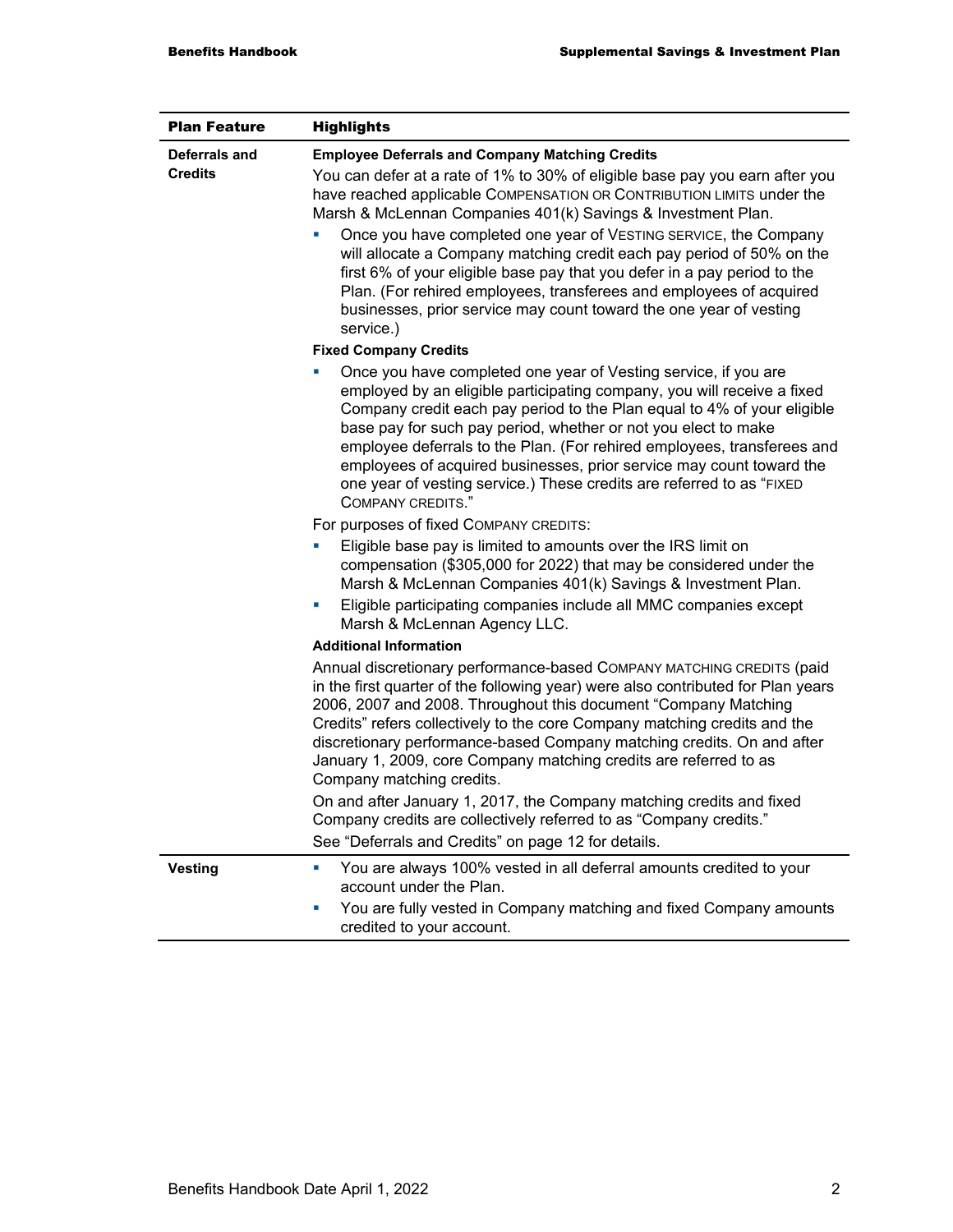| <b>Plan Feature</b>                                            | <b>Highlights</b>                                                                                                                                                                                                                                                                                                                                                                                                                                                                                                                                                                                                                                                                                                                                                                                                                                                                                                                                                                                                                                                                                                                                                                                                                                                                                                                                                                                    |  |  |  |
|----------------------------------------------------------------|------------------------------------------------------------------------------------------------------------------------------------------------------------------------------------------------------------------------------------------------------------------------------------------------------------------------------------------------------------------------------------------------------------------------------------------------------------------------------------------------------------------------------------------------------------------------------------------------------------------------------------------------------------------------------------------------------------------------------------------------------------------------------------------------------------------------------------------------------------------------------------------------------------------------------------------------------------------------------------------------------------------------------------------------------------------------------------------------------------------------------------------------------------------------------------------------------------------------------------------------------------------------------------------------------------------------------------------------------------------------------------------------------|--|--|--|
| <b>Notionally</b><br><b>Investing Deferrals</b><br>and Credits | Please note that your account under the Supplemental Savings &<br>Investment Plan is an unfunded, "notional" arrangement. This means<br>that Marsh McLennan or your employer do not make actual "deposits" to<br>a traditional trust or financial institution in your name. Your account<br>under the Plan, for accounting and computational purposes, simply<br>tracks your employer's notional contributions made on your behalf and<br>tracks the notional investment results of your account as if your account<br>had actually been invested in the options you select.<br>You can notionally invest your account in any notional fund offered<br>$\blacksquare$<br>under the Plan. Your deferrals can be allocated to notional investments<br>other than notional shares of Marsh & McLennan Companies stock.<br>You can change the notional investment direction of future deferrals and<br>ш<br>Company credits.<br>You may not diversify any amounts that are credited to your accounts as<br>$\blacksquare$<br>notional shares of Marsh & McLennan Companies stock.<br>You may move all or portions of your existing account balance that is<br>ш<br>not invested in notional shares of Marsh & McLennan Companies stock<br>to any or all of the other notional investment options offered by the Plan.<br>See "Notionally Investing Your Account Balance" on page 18 for more<br>details. |  |  |  |
| <b>When Benefits are</b>                                       | You are entitled to payment of your:                                                                                                                                                                                                                                                                                                                                                                                                                                                                                                                                                                                                                                                                                                                                                                                                                                                                                                                                                                                                                                                                                                                                                                                                                                                                                                                                                                 |  |  |  |
| Paid                                                           | post-2004 account as soon as administratively practicable but no longer<br>than 90 days** following your death or disability (as defined in the<br>Supplemental Savings & Investment Plan) or your separation from<br>Service on account of RETIREMENT (as defined in the Supplemental<br>Savings & Investment Plan).<br>pre-2005 account following your termination of employment for any<br>ш<br>reason (including termination by reason of Retirement) or death.<br>without regard to when you receive a Marsh & McLennan Companies<br>ш<br>401(k) Savings & Investment Plan distribution.<br>See "When Benefits Are Paid" on page 31 for details.                                                                                                                                                                                                                                                                                                                                                                                                                                                                                                                                                                                                                                                                                                                                                |  |  |  |
| Contact                                                        | For more information, contact the:                                                                                                                                                                                                                                                                                                                                                                                                                                                                                                                                                                                                                                                                                                                                                                                                                                                                                                                                                                                                                                                                                                                                                                                                                                                                                                                                                                   |  |  |  |
| <b>Information</b>                                             | Supplemental Savings & Investment Plan<br><b>Marsh McLennan HR SERVICES</b><br>Phone: +1 866 374 2662                                                                                                                                                                                                                                                                                                                                                                                                                                                                                                                                                                                                                                                                                                                                                                                                                                                                                                                                                                                                                                                                                                                                                                                                                                                                                                |  |  |  |

\* Reference in this document to "Marsh McLennan'' means Marsh & McLennan Companies, Inc. and its subsidiaries and affiliates other than Marsh & McLennan Agency LLC and its subsidiaries and affiliates.

\* This standard ("as soon as administratively practicable") will be objectively determined and although it may change over time, at any given time the standard will be uniformly applied to similarly-situated participants without any discretion to change that time period and, in any event, will never be longer than 90 days following your distribution event date.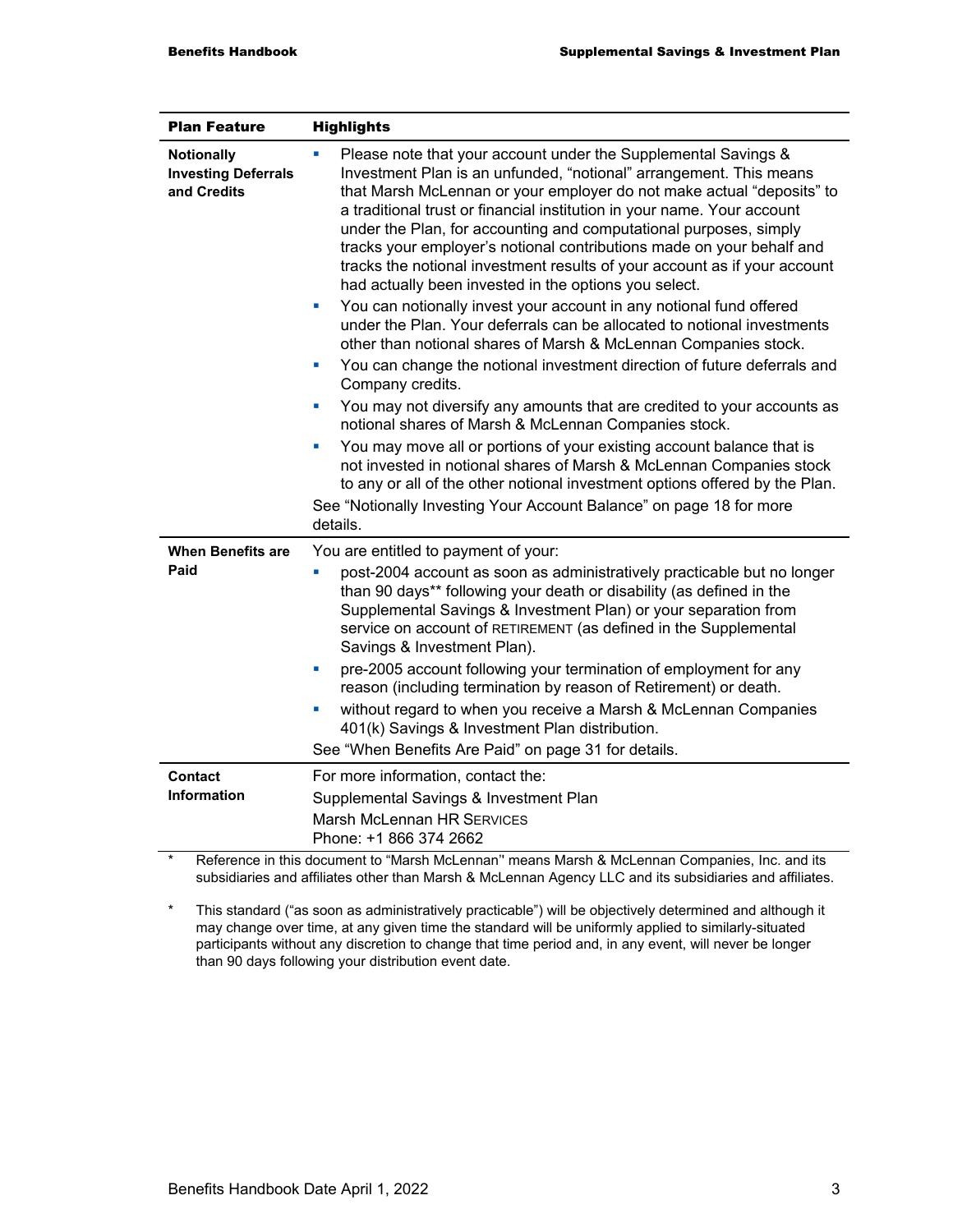### Edelman Financial Engines

Financial Engines Advisors L.L.C. ("FEA"), an independent federally registered investment advisor, provides RETIREMENT advice and planning services. If you have an account balance in the Marsh & McLennan Companies 401(k) Savings & Investment Plan or the Marsh & McLennan Agency 401(k) Savings & Investment Plan, you have access to their three levels of advisory service offerings: Online Advice, Professional Management, and Personal Advisor. These three offerings provide a range of services based on your needs – from Online Advice which is a do-it-yourself online retirement planning option, to Professional Management where Edelman Financial Engines will manage and monitor your 401(k) account and/or Individual Retirement Account (IRA), to Personal Advisor where you work one-on-one with a dedicated personal advisor who handles your entire financial picture—not just retirement. The Professional Management program and Personal Advisor are fee-based options.

If you choose to participate in any of these three Edelman Financial Engines programs with respect to the Marsh & McLennan Companies 401(k) Savings & Investment Plan or the Marsh & McLennan Agency 401(k) Savings & Investment Plan then Edelman Financial Engines will also take your benefit under the Supplemental Savings & Investment Plan into account when providing you with their advisory service.

For information on how the Edelman Financial Engines services work with the Plan, call +1 800 601 5957 or:

- **If you are an active employee, go to Colleague Connect** (**https://mmcglobal.sharepoint.com/sites/Home**)**.** Select **Pay & Benefits**, and click **My Pay & Benefits,** select **Transamerica** under Savings & Financial Planning.
- If you are a terminated employee, go to **https://careers.mmc.com/global/en/usbenefits** and select **Transamerica.**

## Participating in the Plan

#### *Eligibility*

You are eligible to participate with respect to a particular Plan year if:

- you are classified as a US regular or temporary employee (including US expatriates) of Marsh & McLennan Companies or any subsidiary or affiliate of Marsh & McLennan Companies (other than Marsh & McLennan Agency LLC), including any subsidiaries or successors in interest, paid on a US payroll;
- your annual base pay exceeds the COMPENSATION LIMIT; and
- you are a participant in the Marsh & McLennan Companies 401(k) Savings & Investment Plan.

The Plan Administrator has discretion to determine eligibility; you'll be sent an invitation if you are determined to be eligible.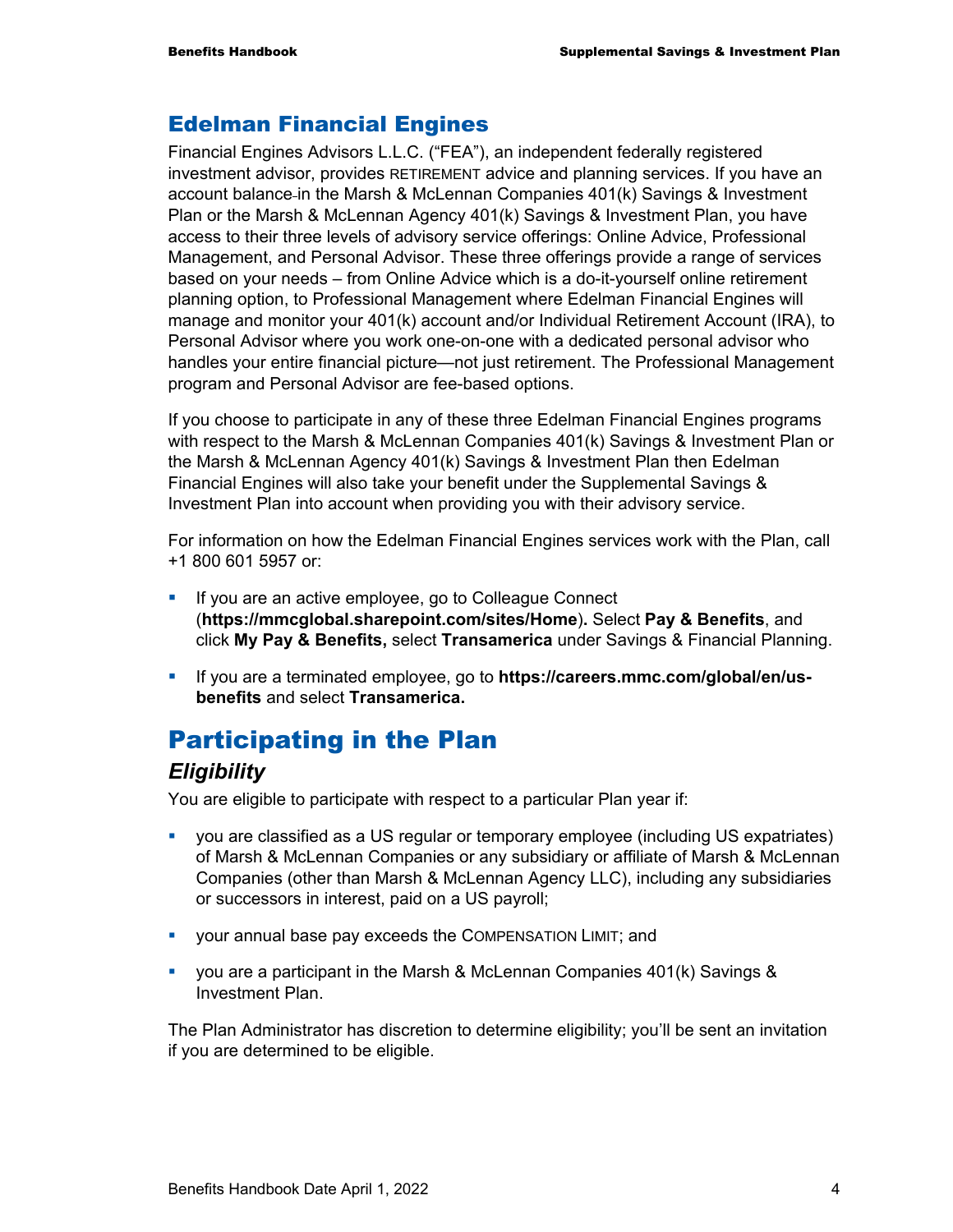However, individuals who are leased employees, who are compensated as independent contractors, who are employed in Puerto Rico, or who are employees of Marsh & McLennan Agency LLC (MMA) are not eligible to participate.

References in this section to Marsh & McLennan Companies mean Marsh McLennan.

## How the Plan Works

#### *Enrollment*

Enrollment operates on a Plan year basis.

You can enroll in the Plan:

during ANNUAL ENROLLMENT if you continue to meet the eligibility requirements.

If you receive a mid-year salary change that increases your annual base pay above the COMPENSATION LIMIT eligibility threshold, you must wait until the next Annual Enrollment for an invitation to participate.

You must make elections under both the Supplemental Savings & Investment Plan and the Marsh & McLennan Companies 401(k) Savings & Investment Plan to enroll in the employee deferral portion of the Plan.

If you remain eligible to participate in the Supplemental Savings & Investment Plan, you must make an election during Annual Enrollment to participate in the Plan for the upcoming year. If you do not make an election, your deferrals will end with the last payroll of the Plan year. The Plan year is defined as January – December within this document.

Generally, deferrals will start in the pay period in which you reach an IRS limit under the Marsh & McLennan Companies 401(k) Savings & Investment Plan.

#### *Supplemental Savings & Investment Plan Annual Enrollment Elections*

Each year that you are eligible (your annual base pay exceeds the IRS limit on compensation for tax qualified plans), you will be invited to participate in the Supplemental Savings & Investment Plan. At that time you must actively enroll in the Plan in order to make employee deferrals for such year.

If you choose to participate, you must make your deferral elections during the Supplemental Savings & Investment Plan's Annual Enrollment period. A new notional investment direction election is not required.

Please remember, you must make two separate elections to enroll in both the Supplemental Savings & Investment Plan and the Marsh & McLennan Companies 401(k) Savings & Investment Plan. Unless you have an active election in the Marsh & McLennan Companies 401(k) Savings & Investment Plan and make an active annual election in the Supplemental Savings & Investment Plan during Annual Enrollment, the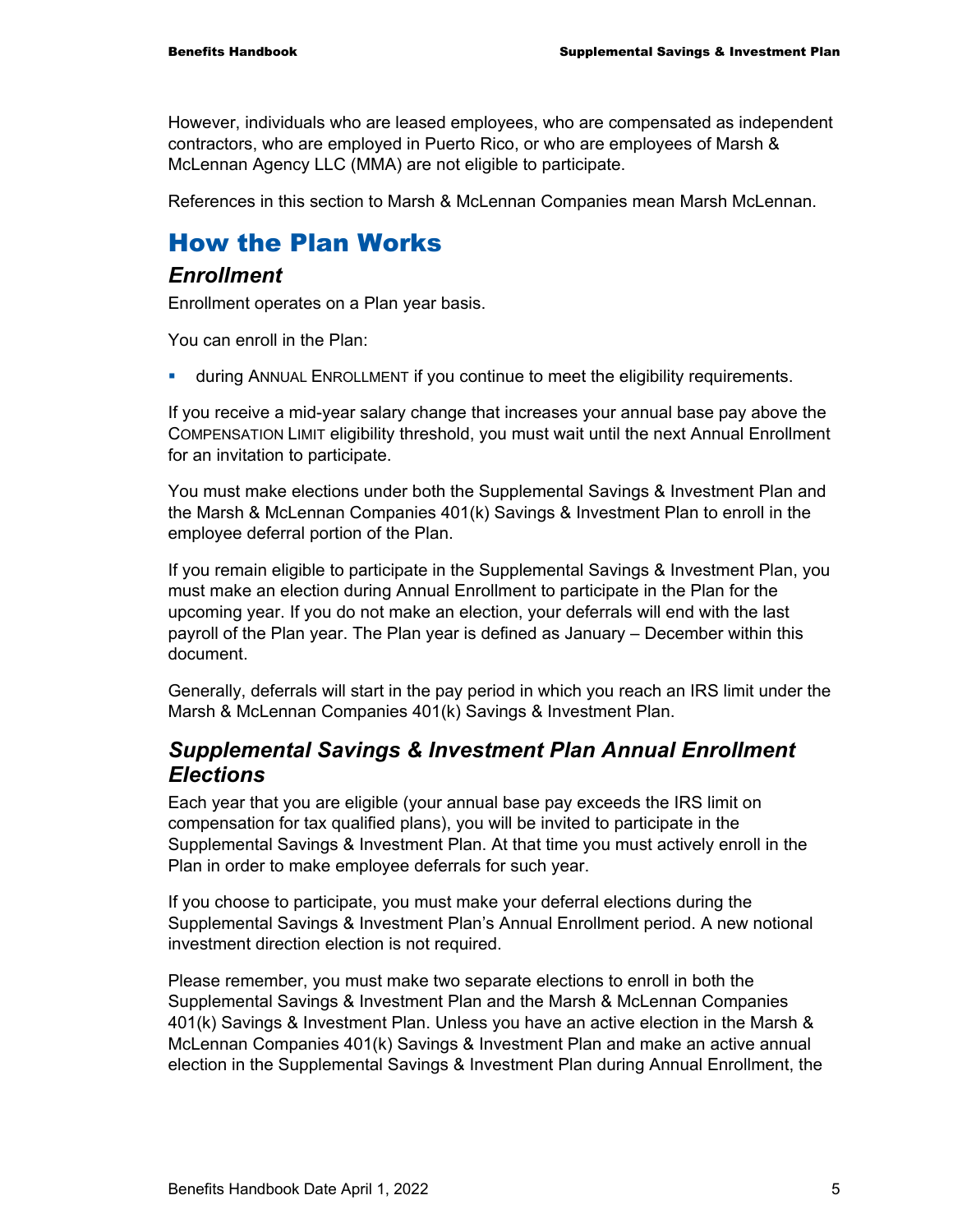election to participate in the employee deferral portion of the Supplemental Savings & Investment Plan will be considered incomplete and void. A Marsh & McLennan Companies 401(k) Savings & Investment Plan automatic enrollment is not considered a valid active enrollment election for your Supplemental Savings & Investment Plan enrollment. Your opportunity to participate in the employee deferral portion of the Supplemental Savings & Investment Plan for the upcoming Plan year will be considered forfeited.

If you choose not to participate in the employee deferral portion of the Plan, you will not be eligible to receive COMPANY MATCHING CREDITS. However, you will still be eligible for FIXED COMPANY CREDITS if you attain one year of VESTING SERVICE and are employed by an eligible participating company (eligible participating companies include all MMC companies except Marsh & McLennan Agency LLC). For this reason, you may make an initial distribution election under the Plan during the annual enrollment period preceding the commencement of your fixed COMPANY CREDITS. **If you do not make an initial distribution election at such time, then your fixed Company credits will be subject to the Plan's default distribution rules for post-2004 account balances, and there are limits to your ability to make future changes to the timing and form of payment.** See "Annual Enrollment Deferral Elections" on page 6 for more information.

## *Annual Enrollment Deferral Elections*

Under the Supplemental Savings & Investment Plan you may:

elect to defer 1% to 30% of eligible base pay on a before-tax basis.

Under the Marsh & McLennan Companies 401(k) Savings & Investment Plan you may:

- elect to contribute 1% to 75% of eligible base pay on a before-tax basis.
- elect to contribute 1% to 75% of eligible base pay on a Roth  $401(k)$  basis (the sum of your before-tax and Roth 401(k) contribution rate cannot exceed 75%).
- waive your catch-up contributions (catch-up contributions are automatic unless you opt to waive catch-up contributions) if eligible (includes Roth catch-up contributions).

You cannot make any traditional after-tax contributions to the Marsh & McLennan Companies 401(k) Savings & Investment Plan if you wish to make employee deferrals under the Supplemental Savings & Investment Plan for the year. Please note that Roth 401(k) contributions and Roth catch-up contributions to the Marsh & McLennan Companies 401(k) Savings & Investment Plan do not affect your ability to make employee deferrals under the Supplemental Savings & Investment Plan for the year.

If you make employee deferrals under the Supplemental Savings & Investment Plan for a Plan Year, you cannot make any changes to your deferral elections under the Supplemental Savings & Investment Plan and the Marsh & McLennan Companies 401(k) Savings & Investment Plan during the Plan year. A block will be placed on your contribution rate following Annual Enrollment.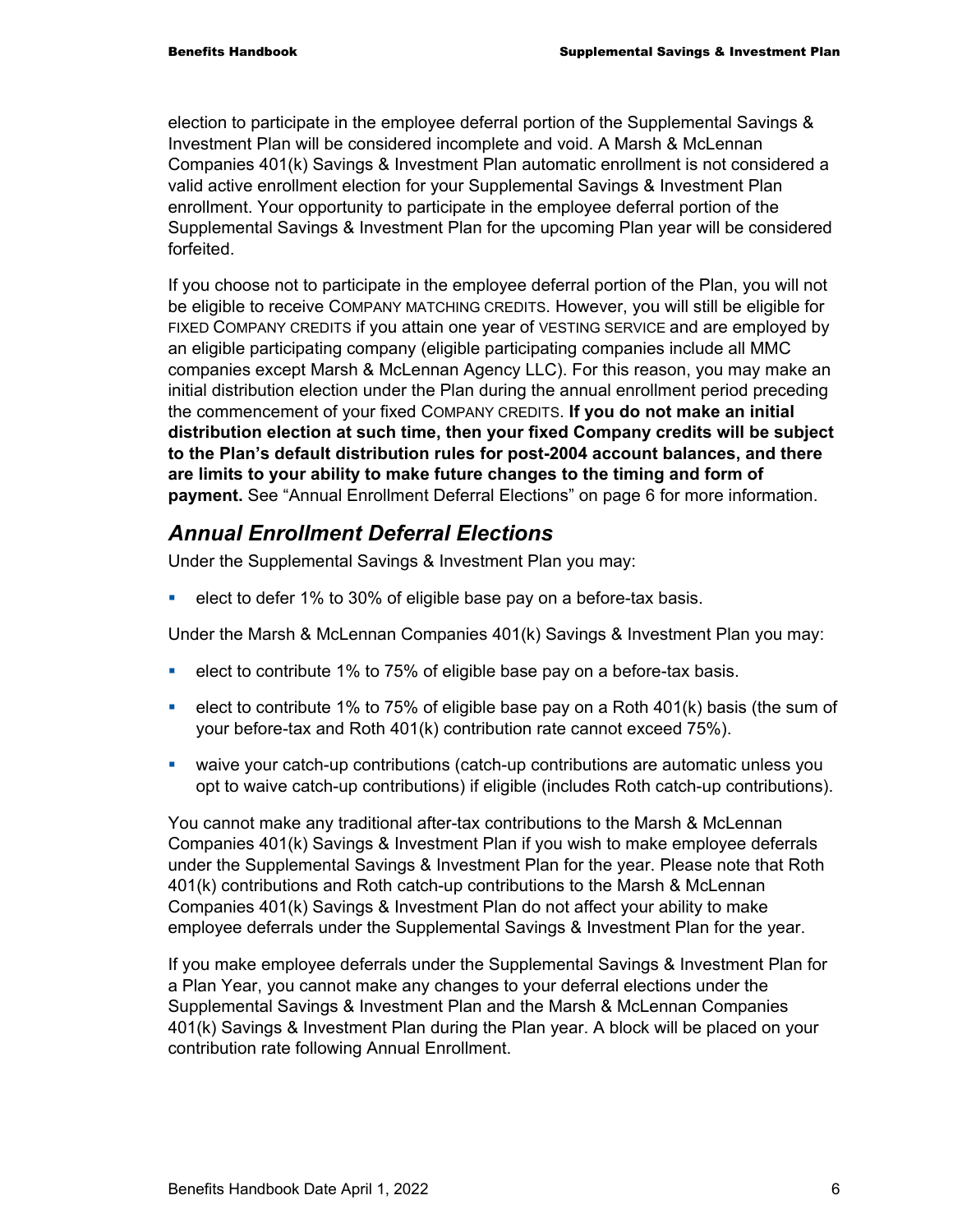Once you save your elections, you will receive a confirmation number under each plan. If you have a valid email address on file, you will receive a confirmation statement via email; otherwise, it will be mailed to your address on file generally within two business days of processing.

At the beginning of the next enrollment period, the block will be lifted and you can make changes to your deferral elections during Annual Enrollment under both the Marsh & McLennan Companies 401(k) Savings & Investment Plan and the Supplemental Savings & Investment Plan for the following year, if you remain eligible.

#### *Deferral Elections*

You may go to Colleague Connect (**https://mmcglobal.sharepoint .com/sites/colleagueconnect**)**.** Select **Pay & Benefits**, and click **My Pay & Benefits,** select **Transamerica** under Savings & Financial Planning or call HR SERVICES at +1 866 374 2662 to elect or change your:

**Supplemental Savings & Investment Plan deferral rate.** 

A Supplemental Savings & Investment Plan deferral rate election is required each year. A new notional investment direction election is not required. You may want to review your notional investment direction elections at least annually.

Separately, you will also need to go to Colleague Connect (**https://mmcglobal.sharepoint.com/sites/colleagueconnect**)**.** Select **Pay & Benefits**, and click **My Pay & Benefits,** select **Transamerica** under Savings & Financial Planning or call HR Services at +1 866 374 2662 to make any changes to your:

- Marsh & McLennan Companies 401(k) Savings & Investment Plan contribution rate (includes Roth).
- Catch-up contribution election (includes Roth catch-up contribution), if eligible. (Catch-up contributions will automatically be made unless you have elected to waive them. If you waive catch-up contributions for a Plan year, you will need to change your election during the designated Supplemental Savings & Investment Plan Annual Enrollment period to elect catch-up contributions for the next Plan year.)

You cannot make any changes to your deferral elections under the Supplemental Savings & Investment Plan and the Marsh & McLennan Companies 401(k) Savings & Investment Plan during the Plan year. The deferral election on file at the end of the Annual Enrollment period will be the election processed.

#### **Annual Enrollment Distribution Elections**

Your **initial** distribution elections under the Supplemental Savings & Investment Plan include options to select:

- a method of payment (single lump sum or annual installments) for your distribution.
- $\blacksquare$  the timing of payment(s) for the distribution.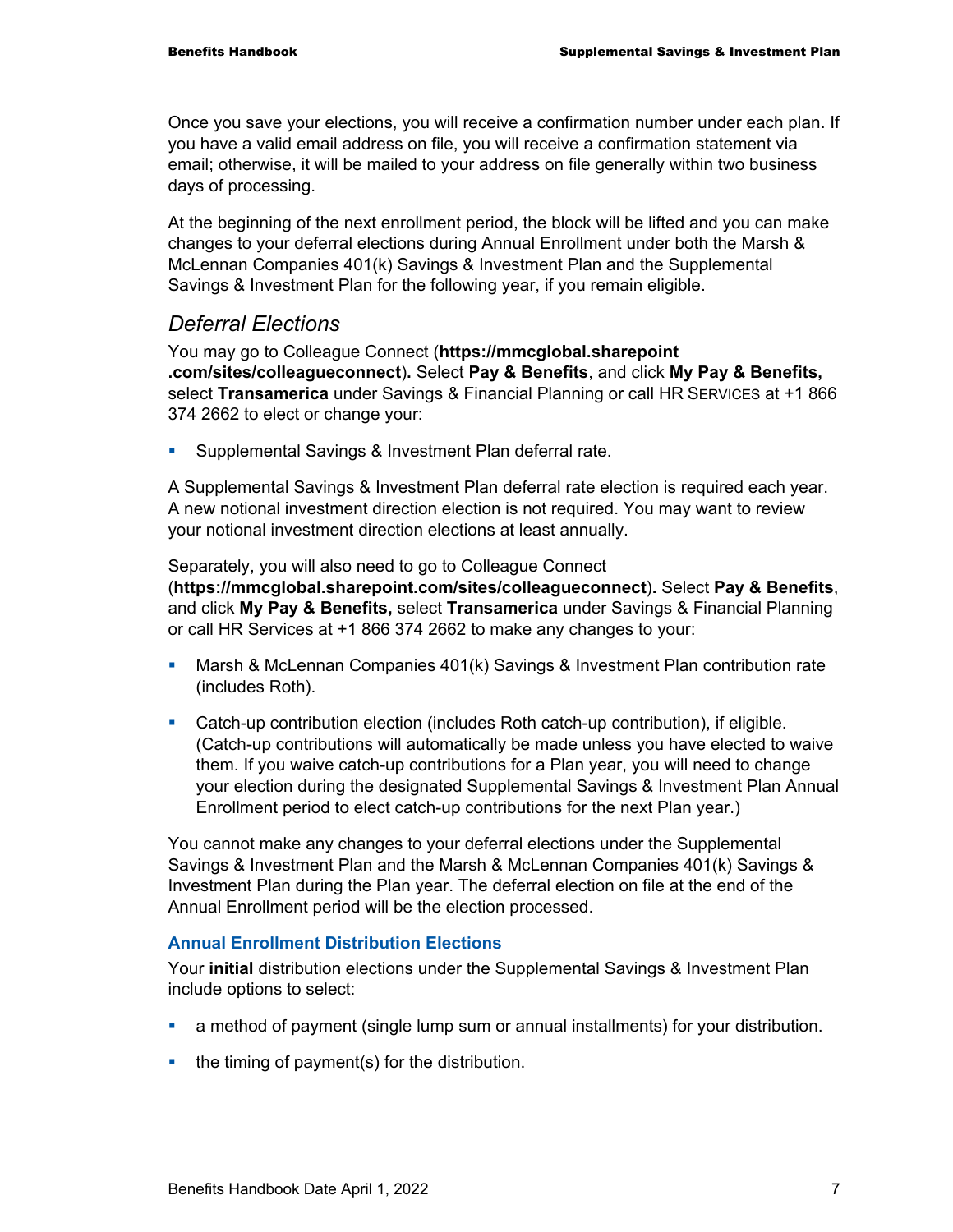- your post-2004 account balance immediately following the date you die, become disabled or separate from service on account of RETIREMENT.
- your post-2004 account balance in the first calendar quarter of the year following the date you die, become disabled or separate from service on account of retirement.
- your post-2004 account balance a in the first calendar quarter of the fifth year following the date you die, become disabled or separate from service on account of retirement.
- Your initial distribution election takes effect immediately. All subsequent method of payment changes to your distribution elections for your account balance are required to be on file for at least 12 months to be effective. **If you change your method of payment for your post-2004 distribution election, your first payment under your changed distribution election must be at least five years after the first payment under your previous distribution election (five year delay not applicable in cases of death and disability).** A change in your method of payment automatically dictates a change to the timing of your payment. Special rules apply if you do not make a distribution election when you are first eligible.

#### *Special Rules for Post-2004 Balance*

If you do not make an affirmative initial distribution election when you are first eligible, you will receive your post-2004 account balance in a single LUMP SUM PAYMENT in the event you die or become disabled (after you are approved for benefits under the Marsh & McLennan Companies Long Term Disability Plan in accordance with that plan's provisions and have received benefits under that plan and the Marsh & McLennan Companies Short Term Disability Benefits Policy for a total continuous period of 12 months for a single physical or mental condition), or separate from service on account of retirement. If you change your distribution election for your post-2004 balance, your change cannot accelerate payment of your post-2004 balance. Changes to your distribution election for your post-2004 balance may only extend the duration of your payment term, not shorten it. For example, you may change the duration of your installment payments from five to ten years but not vice versa. The only exception is that you may change from annual installment payments to a single lump sum payment.

**If you change your distribution election for your post-2004 balance, your first payment under your changed distribution election must be at least five years after the first payment date under your previous distribution election (disability and death are not subject to five year delay).** A change in your method of payment automatically dictates a change to the timing of your payment.

Under "How Benefits Are Paid" on page 33 see "Distribution Elections/Changes" on page 34 for more details and important restrictions on changing distribution elections.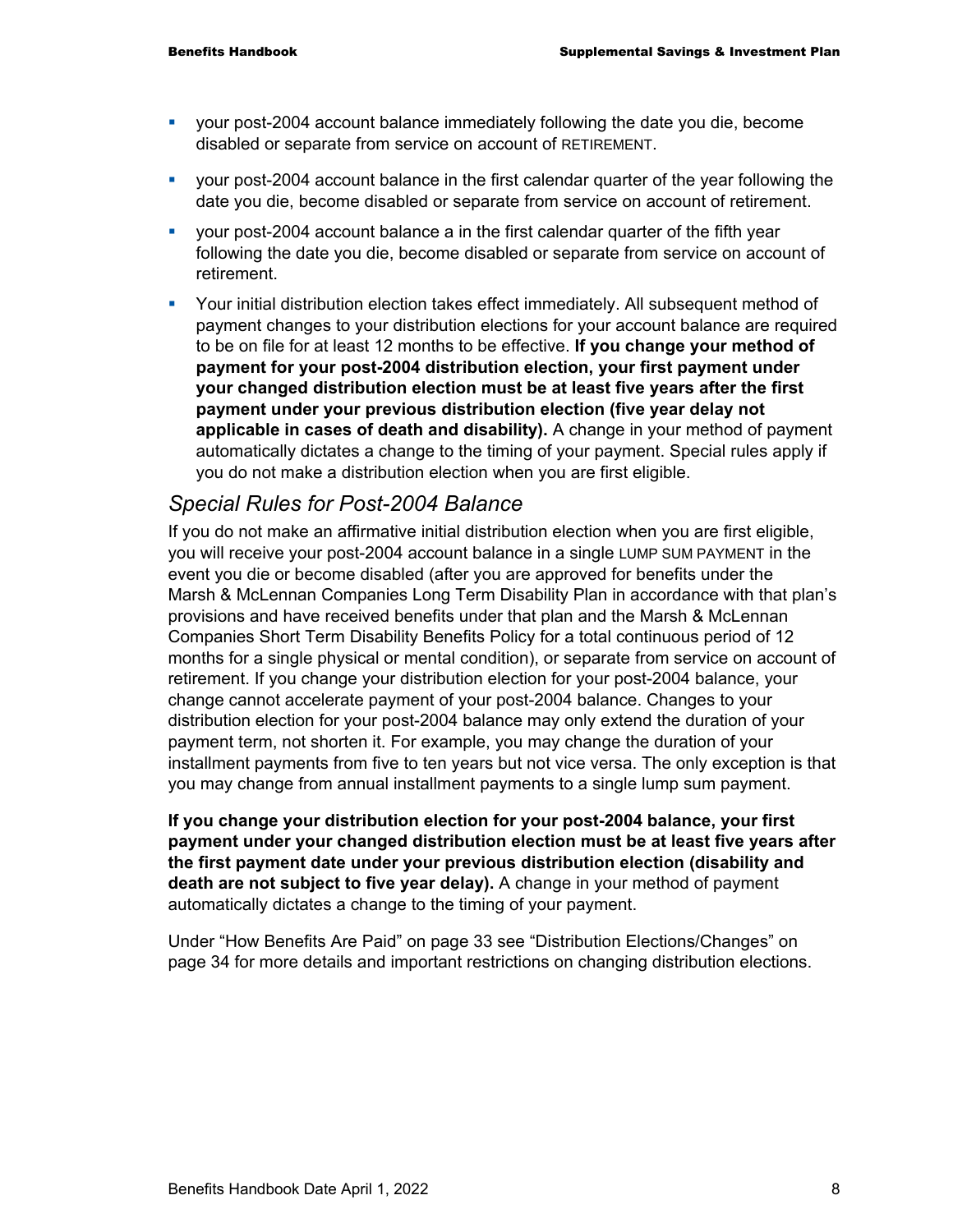If you are **changing** your distribution elections for your post-2004 account balance in the Supplemental Savings & Investment Plan, the method of payment election options are:

- **a** single lump sum; or
- **annual installments (from 2 to 15 years).**

**Remember**: Your initial distribution election takes effect immediately. All subsequent method of payment changes to your distribution election for your post-2004 account balance are required to be on file for at least 12 months to be effective. **If you change your method of payment for your post-2004 distribution election, your first payment under your changed distribution election must be at least five years after the first payment date under your previous distribution election (five year delay not applicable in cases of death and disability).** A change in your method of payment automatically dictates a change to the timing of your payment.

#### **Pre-2005 Account Balance Options**

Your election must be on file for at least 12 months before you are first eligible for a distribution to be effective.

Your pre-2005 account balance distribution options include:

- your pre-2005 account balances immediately following termination (including for reason of Retirement) or death (default option).
- your pre-2005 account balances following the first calendar quarter of the year following termination (including for reason of Retirement) or death.
- your pre-2005 account balances following the first calendar quarter of the fifth year following termination (including for reason of Retirement) or death.

**Note:** Your pre-2005 account balance cannot be paid upon the event of disability since disability does not trigger a termination event. Pre-2005 account balances can only be distributed following termination or death.

#### **Post-2004 Account Balance Options**

If you change your method of payment for your post-2004 distribution election, your first payment under your changed distribution election must be at least five years after the first payment date under your previous distribution election (disability and death are not subject to five year delay). Method of payment changes to your distribution elections for your post-2004 account balance are required to be on file for at least 12 months to be effective. A change in the method of payment automatically dictates a change to the timing of your payment.

You may extend the duration of your payment term for your post-2004 account balance, not shorten it, or change from annual installment payments to a single lump sum payment. You may choose annual installment payments over a minimum of two years and up to a maximum of 15 years.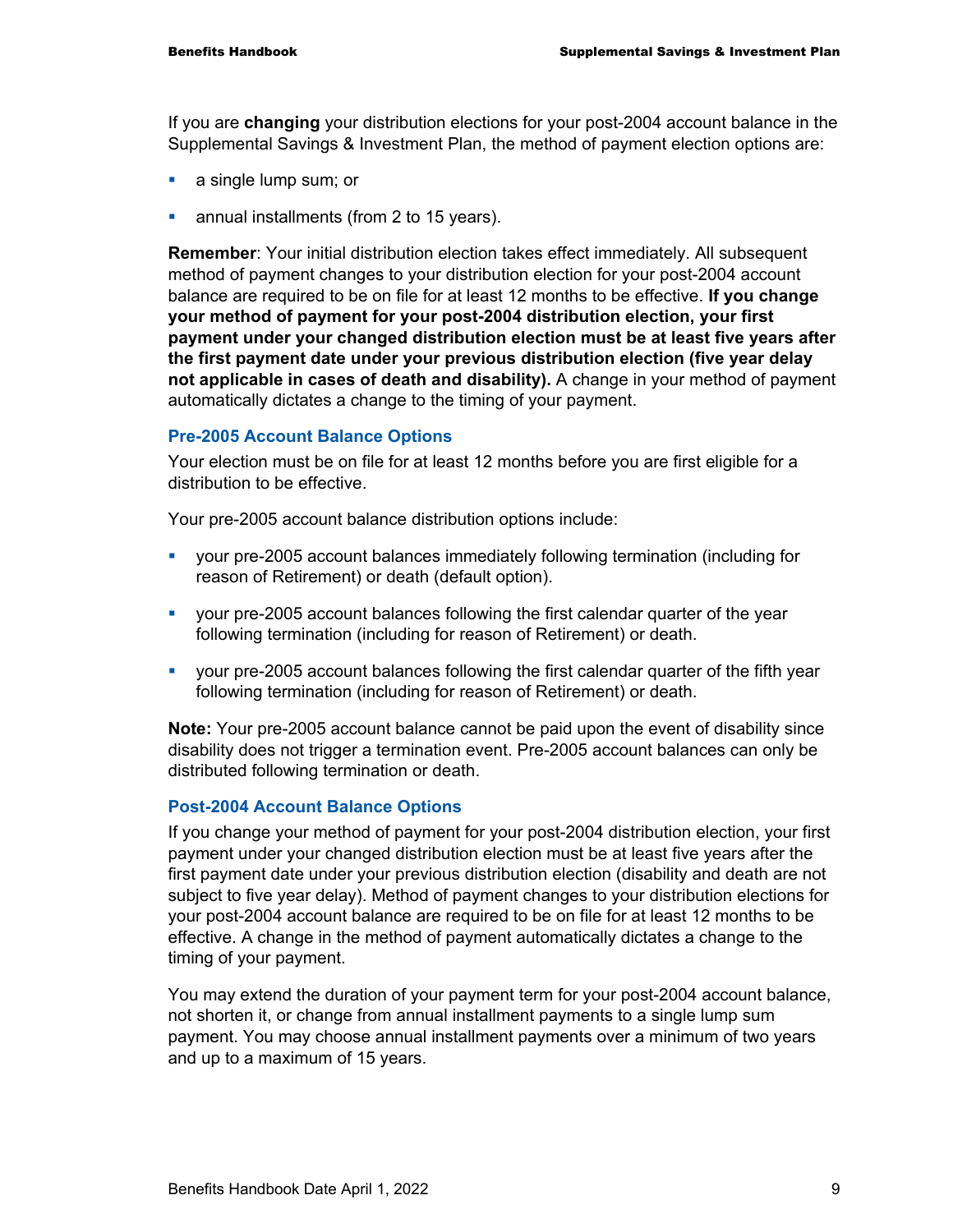The timing of payment options are described below.

If you previously elected to commence receiving a distribution immediately following the date you die, become disabled or separate from service on account of retirement or if you did not make any affirmative election, **and you have not previously changed your election**, then you may make a change in the method of payment:

(1) In the case that your death or becoming disabled triggers the payment of your Supplemental Savings & Investment Plan benefits, you will receive your distribution immediately following the date you die or become disabled.

(2) In the case that you separate from service on account of retirement, you will receive your distribution immediately following the fifth anniversary of the date you separate from service on account of your retirement. Important Reminder: If **you have previously changed your distribution election**, your distribution cannot be made until an additional five years later for each change. For example, second change tenth anniversary, third change fifteenth anniversary, etc.

If you previously elected to commence receiving your distribution in the first calendar quarter of the year following the date you die, become disabled or separate from service on account of retirement **and you have not previously changed your election** then if you make a change in the method of payment:

(1) In the case that your death or becoming disabled triggers the payment of your Supplemental Savings & Investment Plan benefits, you will receive your distribution in the first calendar quarter of the year following the date you die or become disabled.

(2) In the case that you separate from service on account of retirement, you will receive your distribution in the first calendar quarter of the year following the fifth anniversary of the date you separate from service on account of your retirement. Important Reminder: **If you have previously changed your distribution election**, you must add five years for each change. For example, second change first calendar quarter of the year following the tenth anniversary, third change first calendar quarter of the year following the fifteenth anniversary, etc.

If you previously elected to commence receiving your distribution in the first calendar quarter of the fifth year following the date you die, become disabled or separate from service on account of retirement **and you have not previously changed your election** then if you make a change in the method of payment:

(1) In the case that your death or becoming disabled triggers the payment of your Supplemental Savings & Investment Plan benefits, you will receive your distribution in the first calendar quarter of the fifth year following the date you die or become disabled.

(2) In the case that you separate from service on account of retirement, you will receive your distribution in the first calendar quarter of the year following the tenth anniversary of the date you separate from service on account of your retirement. Important Reminder: **If you have previously changed your distribution election**, you must add five years for each change. For example, second change first calendar quarter of the year following the fifteenth anniversary, third change first calendar quarter of the year following the twentieth anniversary, etc.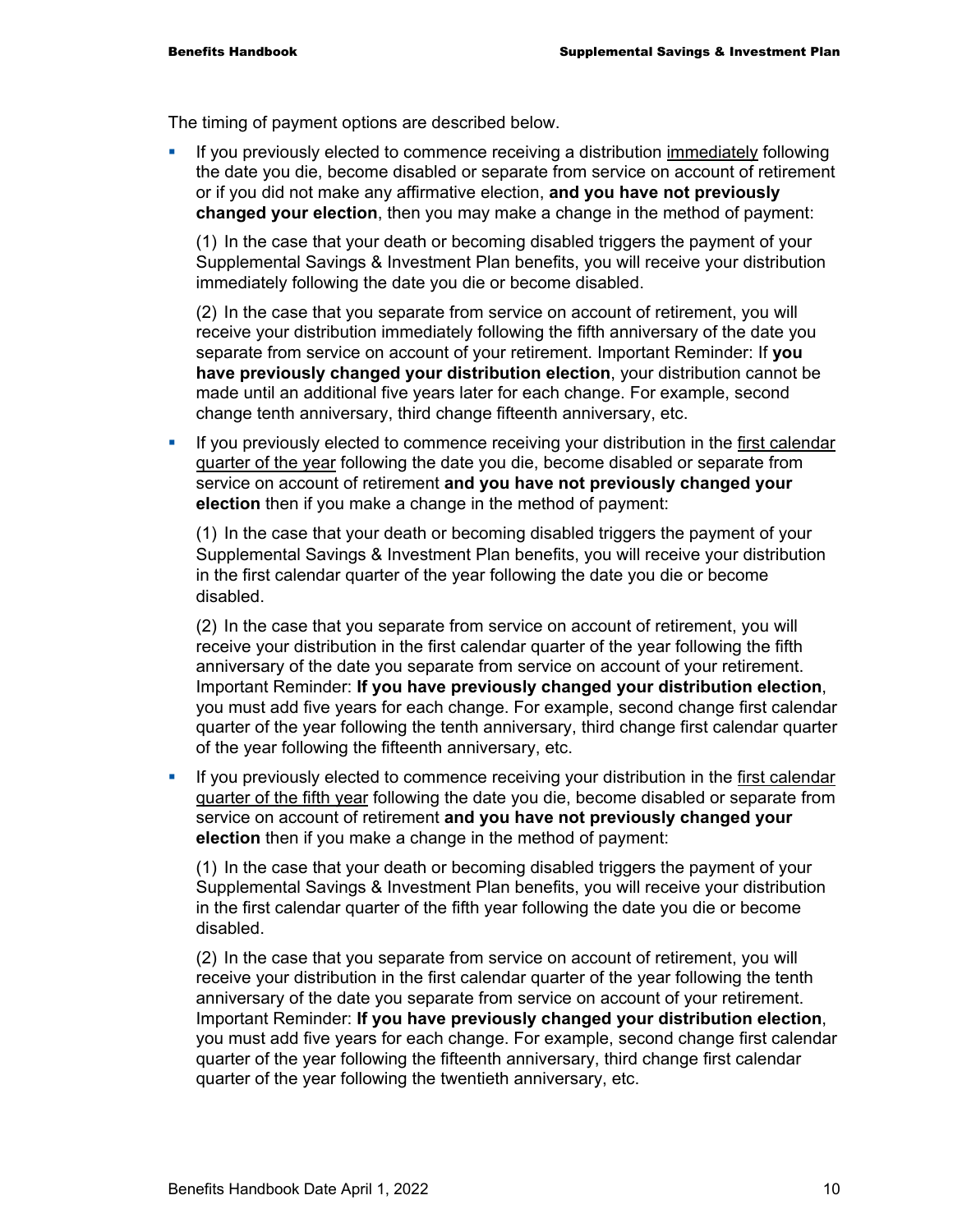Special rules apply if you do not make a distribution election when you are first eligible or if you wish to change your distribution elections. Under "How Benefits Are Paid" on page 33 see "Distribution Elections/Changes" on page 34 for more details and important restrictions on changing distribution elections.

#### **Post-2004 Account Balance**

Your initial distribution election takes effect immediately. All subsequent changes to your distribution election for your post-2004 account balance are required to be on file for at least 12 months to be effective. If you change your method of payment for your post-2004 distribution election, your first payment under your changed distribution election must be at least five years after the first payment date under your previous distribution election (disability and death are not subject to five year delay). A change in your method of payment automatically dictates a change to the timing of your payment.

If you do not make an affirmative initial distribution election, your post-2004 account balance will default to the single lump sum option and will be paid immediately following the date you die, or become disabled or you separate from service on account of Retirement (as defined in the Supplemental Savings & Investment Plan)**.** 

If you decide to enroll in the employee deferral portion of the Plan, you may go to Colleague Connect (**https://mmcglobal.sharepoint.com/sites/colleagueconnect**)**.**  Select **Pay & Benefits**, and click **My Pay & Benefits,** select **Transamerica** under Savings & Financial Planning to make an initial election.

If you decide not to enroll in the employee deferral portion of the Plan but are eligible to receive fixed Company credits, you may make a distribution election for your fixed Company credits. To do so, complete and submit the *Supplemental Savings & Investment Plan Distribution Election Initial Form – Post-2004 Account Balance* that was included with the Annual Enrollment materials.

To change an election, complete the *Supplemental Savings & Investment Plan Distribution Election Change Form – Post-2004 Account Balance* as instructed. To obtain a form, go to Colleague Connect (**https://mmcglobal.sharepoint .com/sites/Home**). Select **Pay & Benefits**, and click **My Pay & Benefits,** select **Transamerica** under Savings & Financial Planning. Under Home select **Forms** and click **Distribution** or call HR Services at +1 866 374 2662.

You cannot change your distribution election once you have terminated.

#### **Pre-2005 Account Balances**

You may change the method and timing of your distribution election for your pre-2005 account balance (pre-2005 deferrals, related Company Matching Credits and related notional investment earnings, if any). Your election must be on file for at least 12 months before you are first eligible for a distribution to be effective.

If your most recent election was in effect less than 12 months before you retire or die, your pre-2005 account balance will be paid in accordance with any previous election that was on file for at least 12 months.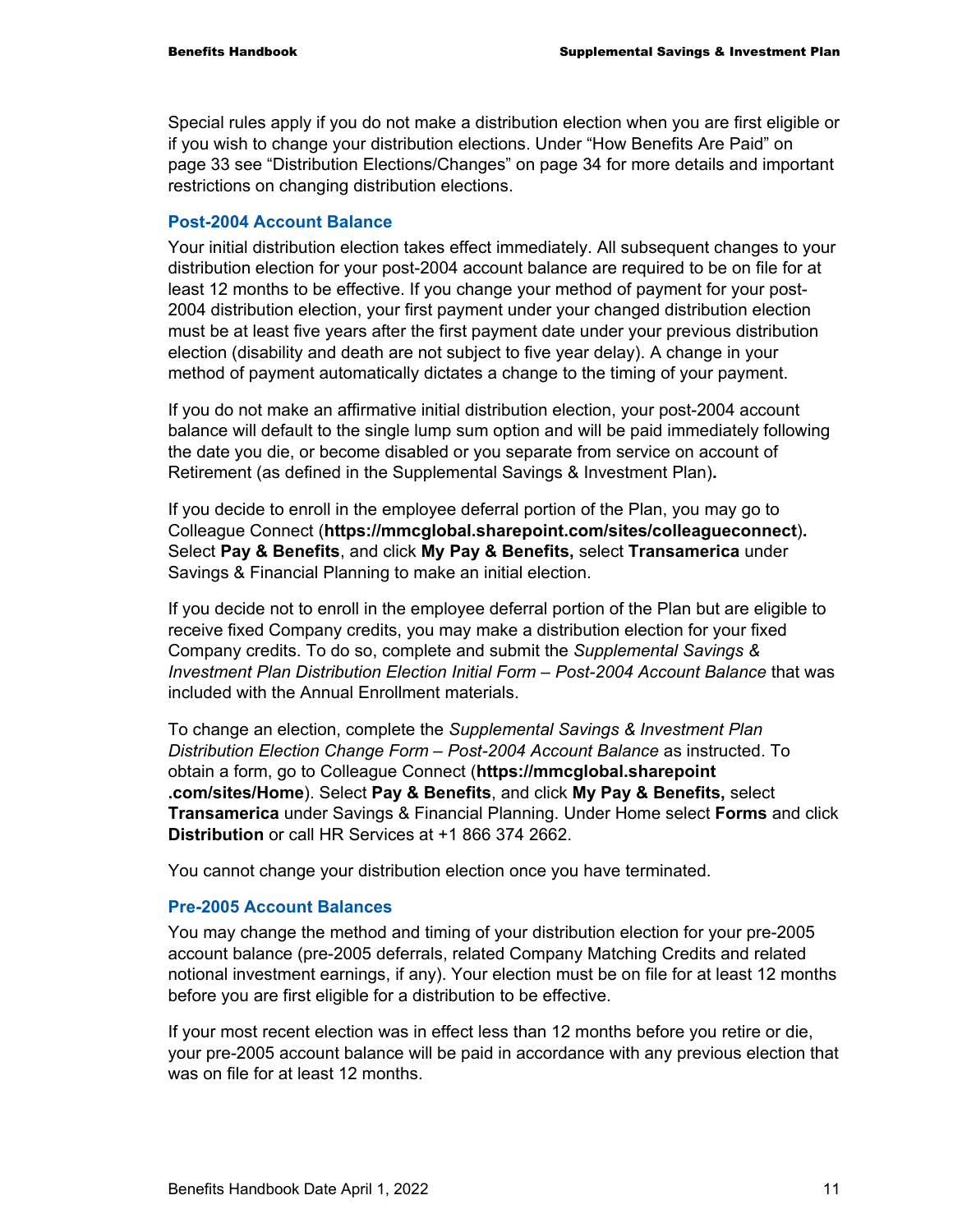If no election has been on file for at least 12 months, your pre-2005 account balance will generally be paid in a single lump sum in the year that your employment ends.

To verify your elections, go to Colleague Connect (**https://mmcglobal.sharepoint .com/sites/Home**). Select **Pay & Benefits**, and click **My Pay & Benefits,** select **Transamerica** under Savings & Financial Planning. If you have completed a form and your election does not appear online, contact HR Services at +1 866 374 2662.

You cannot change your distribution election once you have terminated.

## Deferrals and Credits

#### *Employee Deferrals*

You can defer at a rate of:

 1% to 30% of eligible base pay you earn after you have reached applicable COMPENSATION OR CONTRIBUTION LIMITS under the Marsh & McLennan Companies 401(k) Savings & Investment Plan.

COMPANY MATCHING CREDITS:

 Company Matching Credits on your combined contributions to the Marsh & McLennan Companies 401(k) Savings & Investment Plan and deferrals under the Supplemental Savings & Investment Plan of up to the first 6% of eligible base pay. You are not eligible for Company Matching Credits until you have completed one year of VESTING SERVICE as described under the Marsh & McLennan Companies 401(k) Savings & Investment Plan. (For rehired employees, transferees and employees of acquired businesses, prior service may count toward the one year of vesting service.) There is no Company Matching Credit on your deferrals in excess of 6% of eligible base pay.

The Company will allocate a Company matching credit each pay period of 50% on the first 6% of your eligible base pay that you defer in a pay period to the Plan.

## *Fixed Company Credits*

Once you have completed one year of vesting service, if you are employed by an eligible participating company, you will receive a fixed Company credit each pay period to the Plan equal to 4% of your eligible base pay for such pay period, whether or not you elect to make employee deferrals to the Plan. (For rehired employees, transferees and employees of acquired businesses, prior service may count toward the one year of vesting service.) These credits are referred to as "FIXED COMPANY CREDITS."

For purposes of fixed COMPANY CREDITS:

- Eligible base pay is limited to amounts over the IRS limit on compensation (\$305,000 for 2022) that may be considered under the Marsh & McLennan Companies 401(k) Savings & Investment Plan.
- **Eligible participating companies include all MMC companies except Marsh &** McLennan Agency LLC.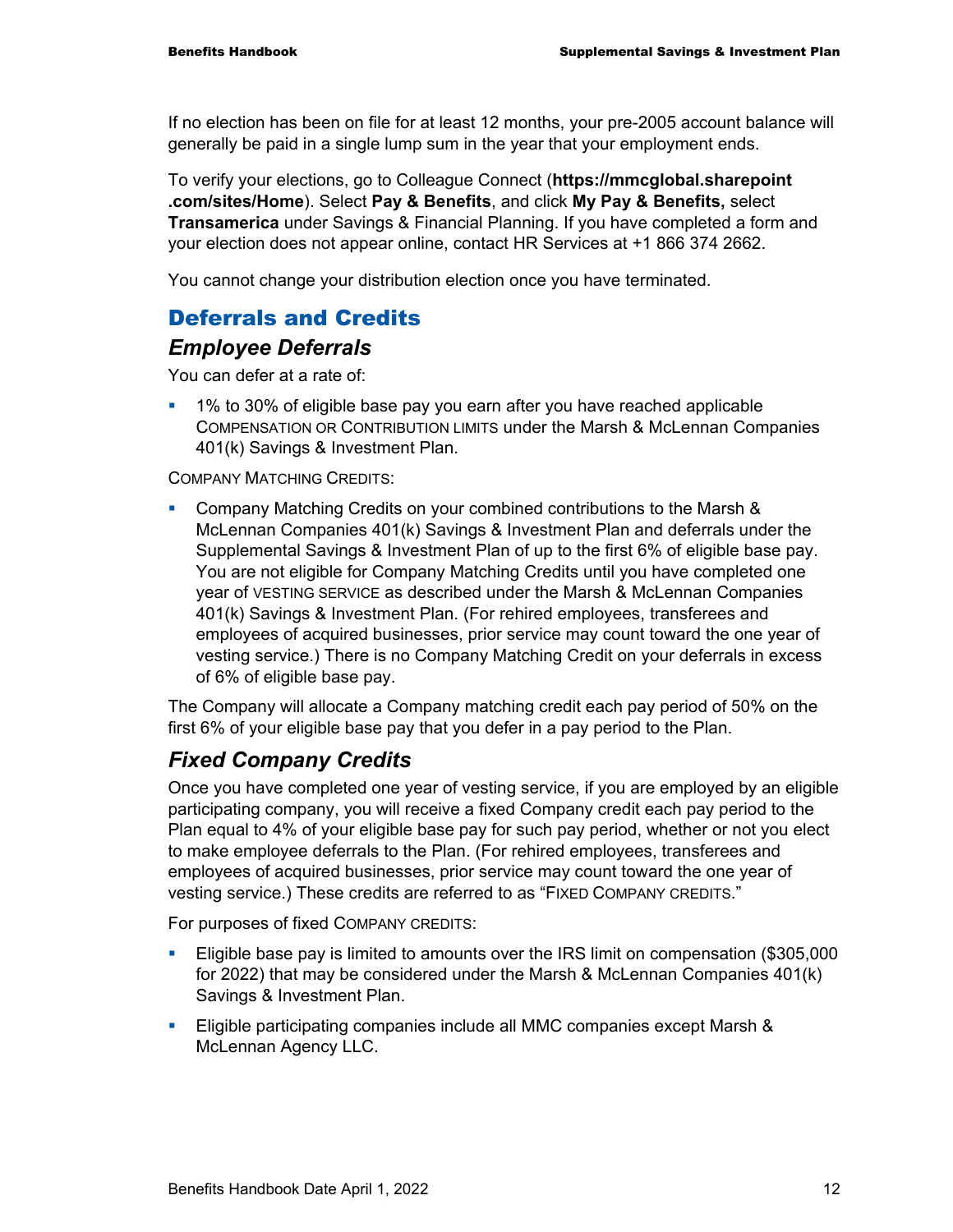#### *Additional Information*

Annual discretionary performance-based Company matching credits (paid in the first quarter of the following year) were also contributed for Plan years 2006, 2007 and 2008. Throughout this document "Company Matching Credits" refers collectively to the core Company matching credits and the discretionary performance-based Company matching credits. On and after January 1, 2009, core Company matching credits are referred to as Company matching credits.

On and after January 1, 2017, the Company matching credits and fixed Company credits are collectively referred to as "Company credits."

#### **Vesting**

You are always 100% vested in all deferral and Company credit amounts credited to your account under the Plan.

#### Effect on Other Company Benefits

Your Supplemental Savings & Investment Plan deferrals will reduce your current income tax liability, but will not reduce most of your other pay-related benefits from the Company, such as the amount of benefits payable under the Life Insurance Program and Long Term Disability Plans. If you have elected to make deferrals to the Supplemental Savings & Investment Plan during the Plan year, you cannot make traditional after-tax contributions and you cannot change your before-tax and/or Roth 401(k) contribution rate or waive or change your catch-up or Roth catch-up contribution election in the Marsh & McLennan Companies 401(k) Savings & Investment Plan. You can make changes to your elections under both the Marsh & McLennan Companies 401(k) Savings & Investment Plan and the Supplemental Savings & Investment Plan for the following Plan year during the next Supplemental Savings & Investment Plan ANNUAL ENROLLMENT period.

#### Rollovers Into the Plan

Rollovers into the Plan are not allowed.

## Company Matching Credits

#### *Eligibility for Company Matching Credits*

Once you have completed one year of VESTING SERVICE, the Company will match your combined contributions to the Marsh & McLennan Companies 401(k) Savings & Investment Plan and deferrals under the Supplemental Savings & Investment Plan of up to 6% of eligible base pay. (For rehired employees, transferees and employees of acquired businesses, prior service may count toward the one year of vesting service.)There is no Company matching credit on deferrals in excess of 6% of eligible base pay.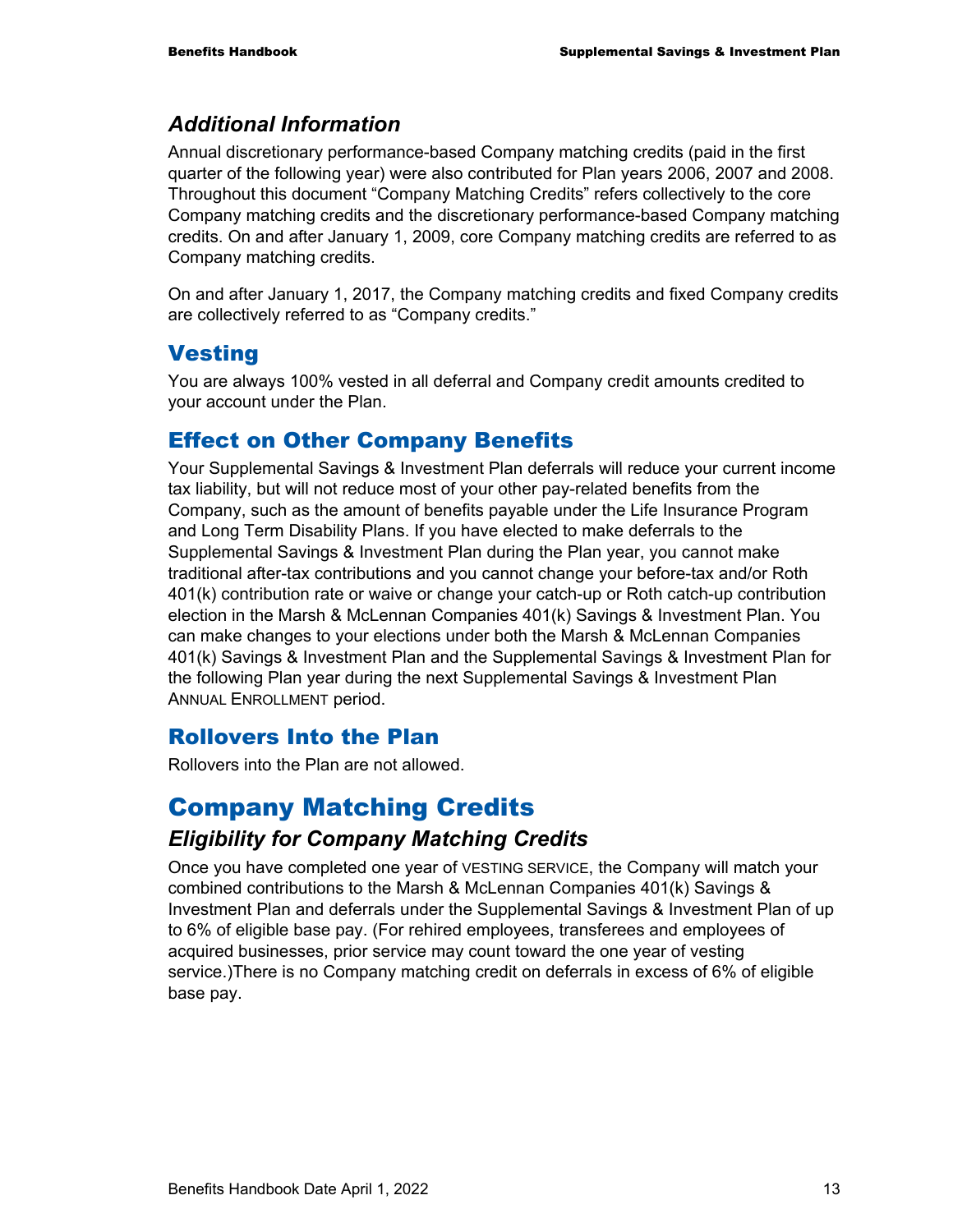## What Pay Counts

Eligible base pay for the purpose of this Plan is your base pay (which does not include overtime, bonuses, commissions and other extra compensation) before deductions. For eligibility purposes, your base pay is reviewed prior to the ANNUAL ENROLLMENT period.

### Company Match Rate

After you complete one year of VESTING SERVICE:

- **the Company will allocate a Company matching credit each pay period of 50% on the** first 6% of your eligible base pay that you defer in a pay period to the Plan.
- You can maximize the amount of Company match received by deferring at least 6% of your eligible base pay to your account.

If you contribute to this Plan as well as the Marsh & McLennan Companies 401(k) Savings & Investment Plan, during the period (if applicable) in which you make deferrals to both plans concurrently, only up to 6% in combined employee deferrals may be matched.

## Transfers from Non-Participating Marsh McLennan

If you transfer from a company that does not participate in the Plan (for example, a company based in another country) to one that does, you are eligible to join the Plan during the next ANNUAL ENROLLMENT period for the following Plan year, provided you otherwise meet the Plan's eligibility requirements. If you enroll in the Plan during this Annual Enrollment period and have at least one year of service with an affiliated employer, you will be eligible to receive COMPANY MATCHING CREDITS during the following Plan year.

#### Employees of Acquired Businesses

If you are an employee of a business that is acquired by a participating company during a Plan year, you are eligible to join the Plan during the next ANNUAL ENROLLMENT period for the following Plan year, provided you otherwise meet the Plan's eligibility requirements. If you enroll in the Plan during this Annual Enrollment period and have at least one year of VESTING SERVICE, you will be eligible to receive COMPANY MATCHING CREDITS during the following Plan year.

#### If You Are Rehired

If you had at least one year of VESTING SERVICE before you terminated employment and you meet the Plan eligibility requirements, the Company match will resume immediately after you re-enroll.

## If You Take a Leave of Absence

Because COMPANY MATCHING CREDITS are conditioned on your deferrals and are made only when you are deferring to the Plan, they will be suspended when you take an unpaid leave of absence (including long term disability).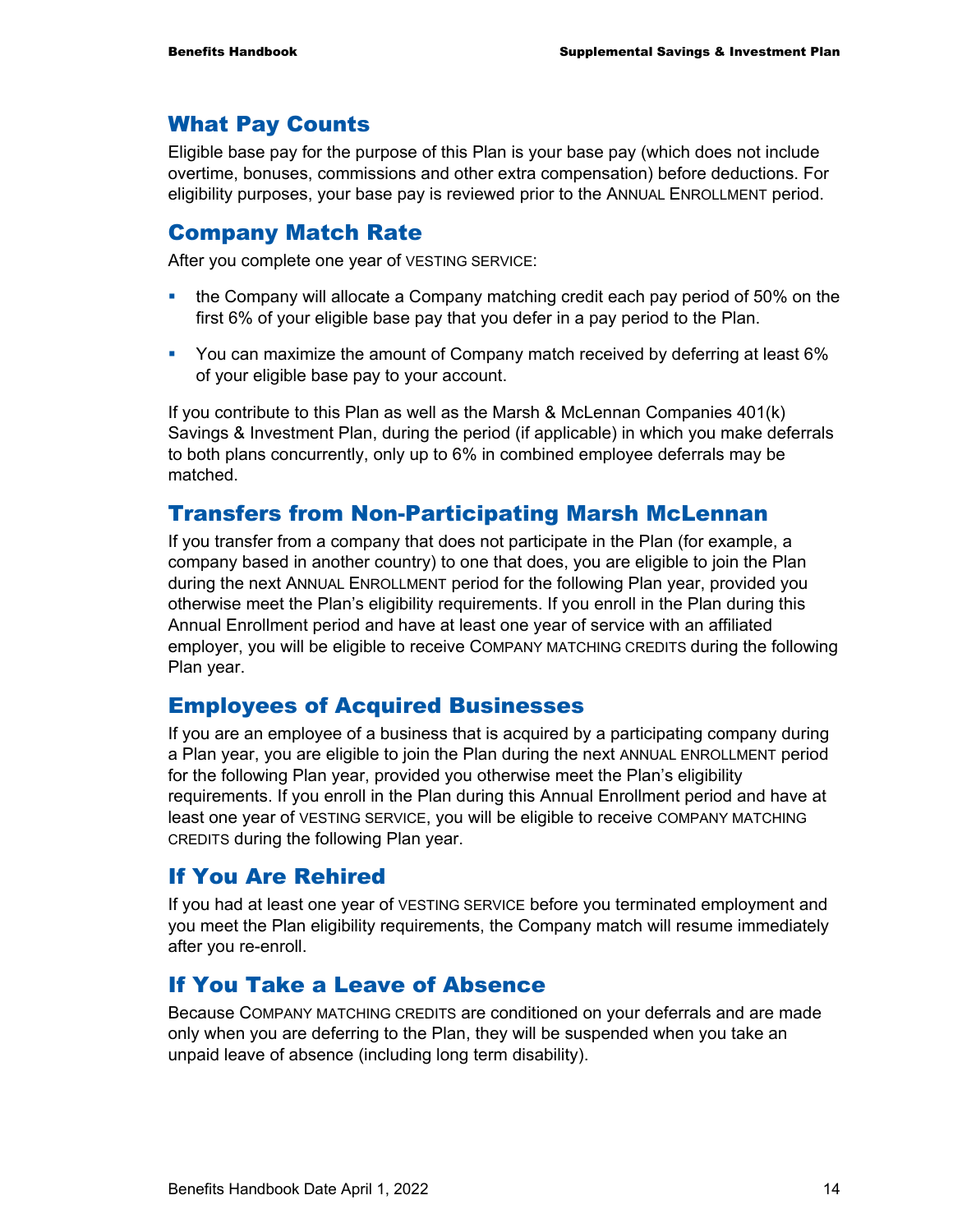Your deferrals and Company matching credits will resume automatically upon your return from a leave of absence within the same Plan year. There will be no retroactive deferrals or Company matching credits for the period of your leave.

If you take a paid leave of absence, contributions will continue during the leave.

## Fixed Company Credits

#### *Eligibility for Fixed Company Credits*

Once you have completed one year of VESTING SERVICE, if you are employed by an eligible participating company, you will receive a fixed Company credit each pay period to the Plan equal to 4% of your eligible base pay for such pay period, whether or not you elect to make employee deferrals to the Plan. (For rehired employees, transferees and employees of acquired businesses, prior service may count toward the one year of vesting service.) These credits are referred to as "FIXED COMPANY CREDITS."

For purposes of fixed COMPANY CREDITS:

- Eligible base pay is limited to amounts over the IRS limit on compensation (\$305,000 for 2022) that may be considered under the Marsh & McLennan Companies 401(k) Savings & Investment Plan.
- Eligible participating companies include all MMC companies except Marsh & McLennan Agency LLC.

#### What Pay Counts

Eligible base pay for the purpose of this Plan is your base pay (which does not include overtime, bonuses, commissions and other extra compensation) before deductions. For eligibility purposes, your base pay is reviewed prior to the ANNUAL ENROLLMENT period.

#### Transfers from Non-Participating Marsh McLennan

If you transfer from a company that does not participate in the Plan (for example, a company based in another country) to one that does, you are eligible to join the Plan during the next ANNUAL ENROLLMENT period for the following Plan year, provided you otherwise meet the Plan's eligibility requirements. If you have at least one year of service with an affiliated employer, you will be eligible to receive FIXED COMPANY CREDITS, provided you otherwise meet the Plan's eligibility requirements. The Fixed COMPANY CREDITS will not begin until the Plan year following your initial Annual Enrollment period.

#### Employees of Acquired Businesses

If you are an employee of a business that is acquired by a participating company during a Plan year, you are eligible to join the Plan during the next ANNUAL ENROLLMENT period for the following Plan year, provided you otherwise meet the Plan's eligibility requirements. If you have at least one year of VESTING SERVICE, you will become eligible to receive FIXED COMPANY CREDITS, provided you otherwise meet the Plan's eligibility requirements. The Fixed COMPANY CREDITS will not begin until the Plan year following your initial Annual Enrollment period, even if you were previously credited with one year of Vesting Service on account of pre-acquisition service.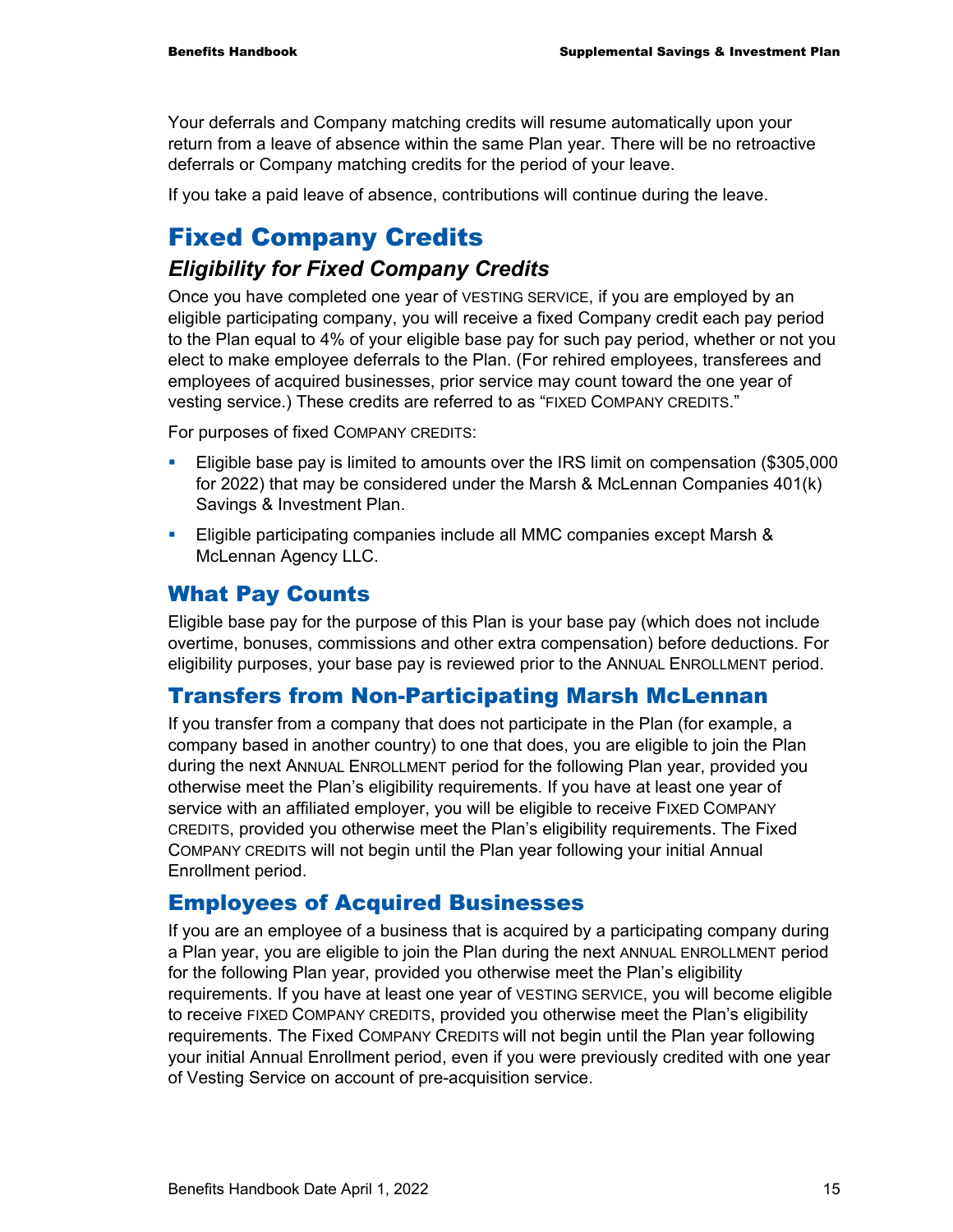## If You Are Rehired

If you had at least one year of VESTING SERVICE before you terminated employment, you will become eligible to receive FIXED COMPANY CREDITS, provided you otherwise meet the Plan's eligibility requirements. The Fixed COMPANY CREDITS will not begin until the Plan year following your initial ANNUAL ENROLLMENT period as a rehired employee.

## If You Take a Leave of Absence

Because the FIXED COMPANY CREDITS are conditioned on your eligible base pay, they will be suspended when you take an unpaid leave of absence (including long term disability).

Upon your return, fixed COMPANY CREDITS will resume (to the extent you remain eligible for them), and there will be no retroactive fixed Company credits for the period of your leave.

If you take a paid leave of absence, fixed Company credits will continue during the leave.

## Your Deferrals

You can defer 1% to 30% of eligible base pay you earn after you have reached applicable COMPENSATION OR CONTRIBUTION LIMITS under the Marsh & McLennan Companies 401(k) Savings & Investment Plan. You make deferrals in increments of 1% of eligible base pay (before deductions). Your deferrals are credited to your account each pay period.

## Relationship to Marsh & McLennan Companies 401(k) Savings & Investment Plan Deferral Elections

Your deferral elections under this Plan are made independently of your Marsh & McLennan Companies 401(k) Savings & Investment Plan contribution elections. However:

- deferrals will not commence unless and until you have reached an applicable IRS limit under the Marsh & McLennan Companies 401(k) Savings & Investment Plan; and
- if you have elected to make deferrals to the Supplemental Savings & Investment Plan during the Plan year, you cannot make traditional after-tax contributions and you cannot change your before-tax and/or Roth contribution rate or waive or change your catch-up or Roth catch-up contribution election in the Marsh & McLennan Companies 401(k) Savings & Investment Plan. You can make changes to your elections under both the Marsh & McLennan Companies 401(k) Savings & Investment Plan and the Supplemental Savings & Investment Plan for the following Plan year during the next Supplemental Savings & Investment Plan ANNUAL ENROLLMENT period.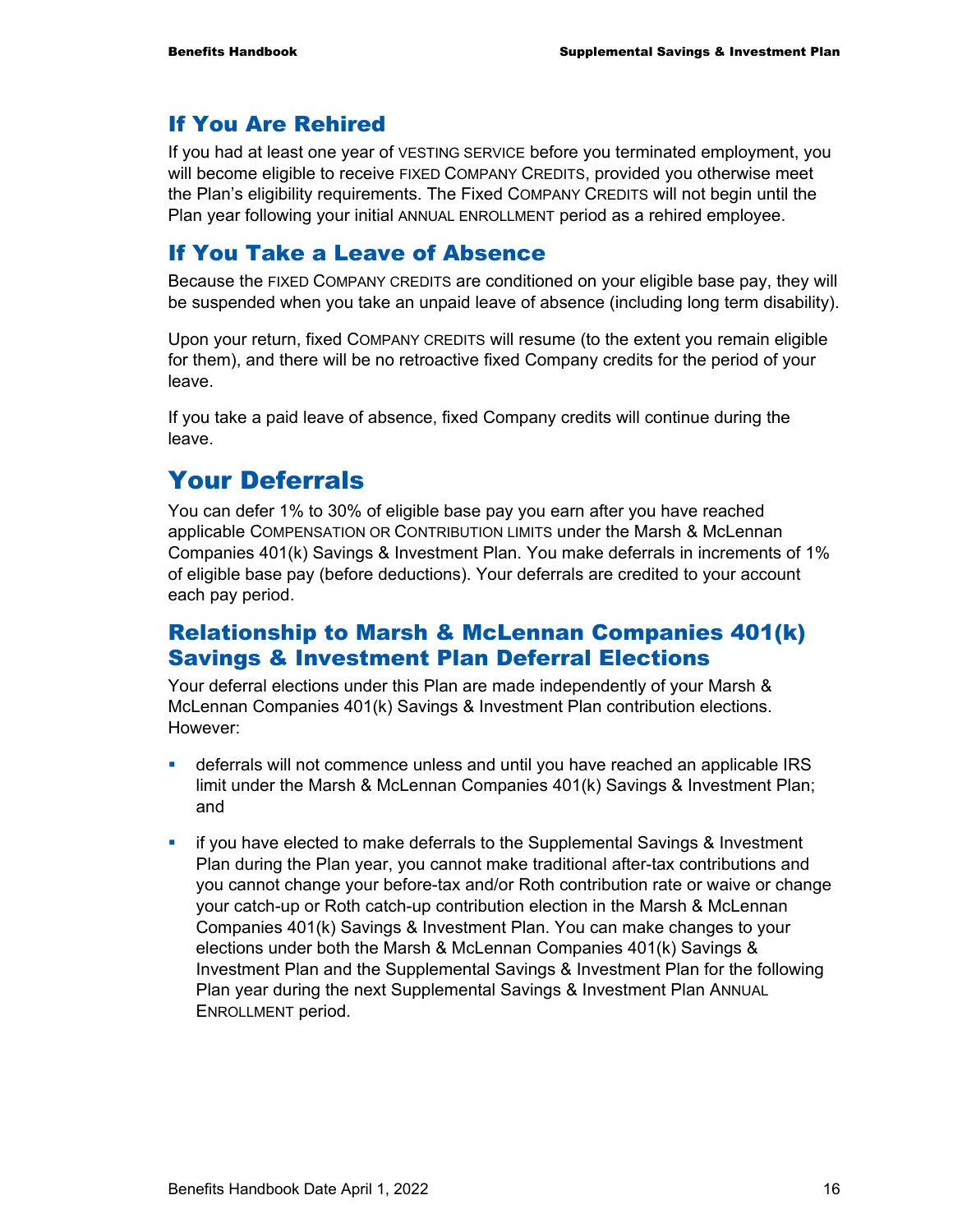#### Changing Your Deferrals

Once you elect a deferral rate, you may not change your election or stop your deferrals during the Plan year. The final election on file at the close of the ANNUAL ENROLLMENT period will be the deferral rate for the year. You will not be able to stop or change the deferral for the remainder of the Plan year.

During Annual Enrollment (usually held during the fourth quarter of the year) you may make a new election for the following year if you remain eligible for the Plan.

A confirmation number will be provided once you have completed your annual election. To complete your annual election, go to Colleague Connect

(**https://mmcglobal.sharepoint.com/sites/Home**). Select **Pay & Benefits**, and click **My Pay & Benefits,** select **Transamerica** under Savings & Financial Planning. A confirmation statement will be emailed to the address on file, if any, or mailed to the address on file, generally within two business days from the date of your request.

#### Stopping Your Deferrals

Once you elect a deferral rate, you may not change your election or stop your deferrals during the Plan year. The final election on file at the close of the ANNUAL ENROLLMENT period will be the deferral rate for the year. You will not be able to stop or change the deferral for the remainder of the Plan year. If your deferrals stop because you decline to participate in the Supplemental Savings & Investment Plan during Annual Enrollment, you may re-enroll during the next Annual Enrollment (usually held during the fourth quarter of the year) if you remain eligible for the Plan.

#### Your Deferrals If You Take an Unpaid Leave of Absence or Go on Long Term Disability

Your deferrals (as well as any COMPANY CREDITS) will automatically stop when you take an unpaid leave of absence or go on long term disability. If you return from an unpaid leave of absence (within six months or longer period required by law or contract) or long term disability within the same Plan year, your deferral election automatically will resume, and there will be no retroactive deferrals or Company credits for the period of your leave. If you do not make a new investment direction election, your prior notional investment direction elections that were in effect at the time you went on an unpaid leave of absence or long term disability will be followed.

If you are on an unpaid leave of absence or long term disability during an ANNUAL ENROLLMENT period, information will be forwarded to you instructing you about how to make an election for the Supplemental Savings & Investment Plan during Annual Enrollment for the upcoming Plan year. Your new election will become effective upon your return to active status within that upcoming Plan year.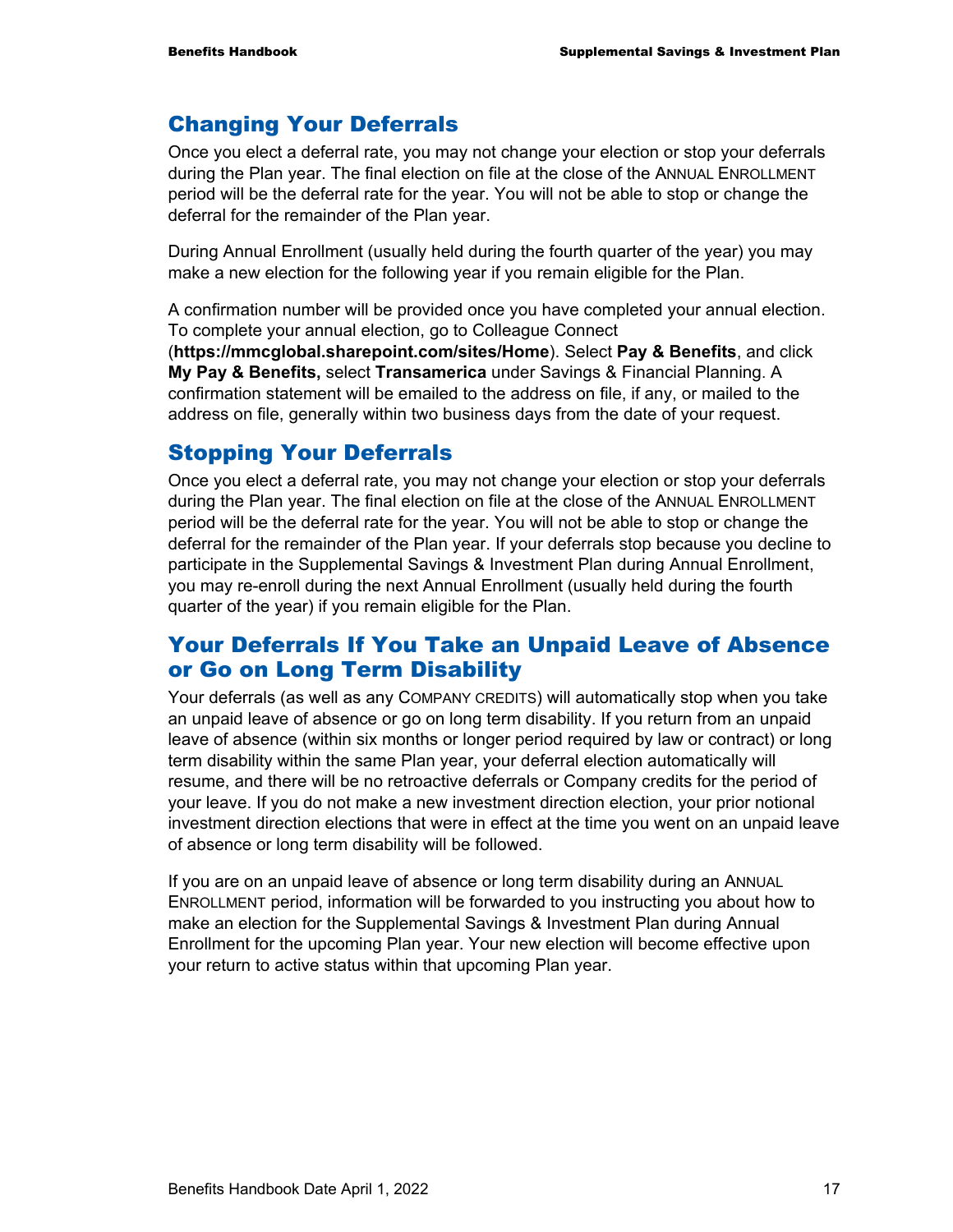## Notionally Investing Your Account Balance

#### *Crediting Accounts with the Investment Performance of Notional Investment Options*

The Supplemental Savings & Investment Plan is an unfunded plan. Payments are made from the Company's general assets or from a grantor trust ("rabbi trust"), the assets of which are subject to the claims of the Company's creditors in the event of the Company's bankruptcy or insolvency. Your right to payment under the Plan is the same as the right of an unsecured general creditor of the Company.

Your deferrals and Company Credit amounts are credited with notional net earnings based on the return of Marsh & McLennan Companies stock and other notional investment options you select.

Please note that your account under the Supplemental Savings & Investment Plan is an unfunded, "notional" arrangement. This means that Marsh McLennan or your employer do not make actual "deposits" to a traditional trust or financial institution in your name. Your account under the Plan, for accounting and computational purposes, simply tracks your employer's notional contributions made on your behalf and tracks the notional investment results of your account as if your account had actually been invested in the options you select.

With the exception of the Invesco Fixed Income Fund, S&P 500 Index Fund, US Bond Index Fund, Non-US Equity Index Fund and US Extended Equity Market Index Fund all notional investment funds are valued using share accounting. With share accounting, the investment is priced using the daily market value or price of the mutual fund or stock. This means that you will be able to track the daily price of your notional investment options through newspapers and online financial websites.

If you have elected the Invesco Fixed Income Fund, S&P 500 Index Fund, US Bond Index Fund, Non-US Equity Index Fund or US Extended Equity Market Index Fund for a portion of your deferrals or COMPANY CREDITS, this portion of your deferrals or Company credits is considered invested in the Invesco Fixed Income, S&P 500 Index Fund, US Bond Index Fund, Non-US Equity Index Fund or US Extended Equity Market Index Fund notional investment option. The notional return on this investment is the same that is offered under the Marsh & McLennan Companies 401(k) Savings & Investment Plan.

#### **Marsh & McLennan Companies Stock**

If you have elected notional shares of Marsh & McLennan Companies stock for any portion of your deferrals, that portion is considered notionally invested in shares of Marsh & McLennan Companies stock. This is done by converting the dollar credits in your account on the Company's books into notional shares of Marsh & McLennan Companies stock. This conversion is generally done on a daily basis using the New York Stock Exchange closing price of Marsh & McLennan Companies stock for that trading day.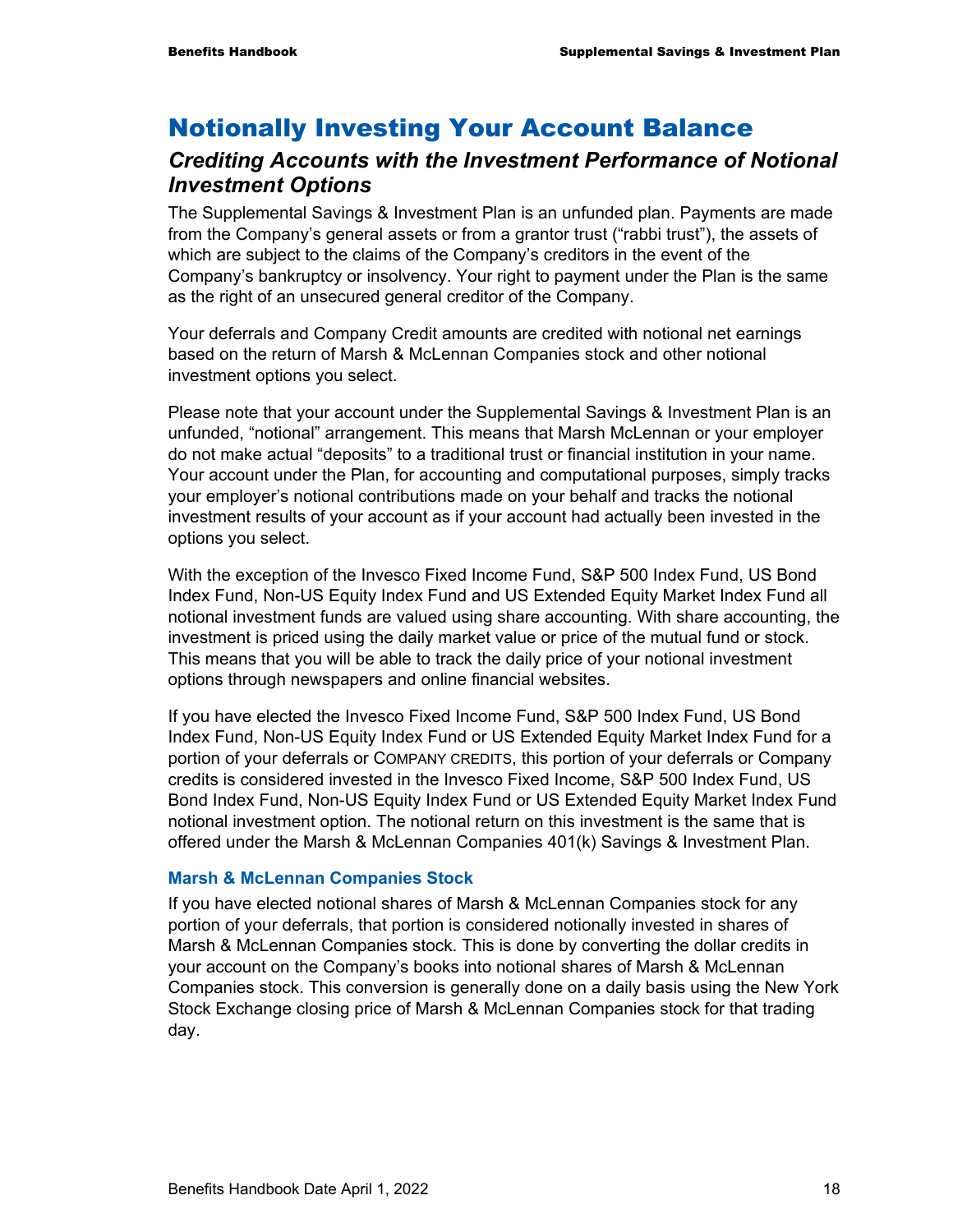If Marsh McLennan pays a dividend on its outstanding Marsh & McLennan Companies common stock, your account will be credited with the same notional dollar amount for each notional share of Marsh & McLennan Companies stock credited to your account on the record date for dividend payment. These dividend equivalents that are credited to your account under the Plan are then converted into additional notional shares of Marsh & McLennan Companies stock based on the closing price of Marsh & McLennan Companies stock on the dividend payment date. Thus, the value of your account under the Plan that is represented by notional shares of Marsh & McLennan Companies stock will fluctuate with the value of those units which mirror the value of Marsh & McLennan Companies stock, which trades on the New York Stock Exchange.

#### **Other Notional Investment Options**

If you have elected a notional investment option other than the Invesco Fixed Income Fund, S&P 500 Index Fund, US Bond Index Fund, Non-US Equity Index Fund and US Extended Equity Market Index Fund or notional shares of Marsh & McLennan Companies stock for any portion of your deferrals, that portion is considered invested in those notional investment options. This is done by converting the dollar credits to your account on the Company's books into shares representing your designated notional investment options. This conversion is done on each trading day.

If the actual fund pays a cash dividend, income distribution or other amount, your account will be credited with the same dollar amount based on the number of notional investment option shares credited to your account relating to that fund on the record date for such payment. The dividend equivalents that are credited to your account under the Plan are then converted to additional notional investment option shares representing the applicable fund's value on the payment date. Thus, the value of your account invested in notional investment options will fluctuate with the value of those shares which mirror the value of the underlying funds.

#### Notional Investment of Employee Deferrals

You can choose different notional investment options including notional shares of Marsh & McLennan Companies stock for your future deferrals and COMPANY CREDITS.

It is important to remember that you may not diversify any amounts that are credited to your accounts as notional shares of Marsh & McLennan Companies stock, including:

- **a** any current accumulated balances; and
- any amounts that you choose to have invested in notional shares of Marsh & McLennan Companies stock in the future.

#### Changing Notional Investment Direction

You can change the notional investment direction of future deferrals and future COMPANY CREDITS. If you are an active employee, go to Colleague Connect (**https://mmcglobal.sharepoint.com/sites/Home**). Select **Pay & Benefits**, and click **My Pay & Benefits,** select **Transamerica** under Savings & Financial Planning or call HR SERVICES at +1 866 374 2662.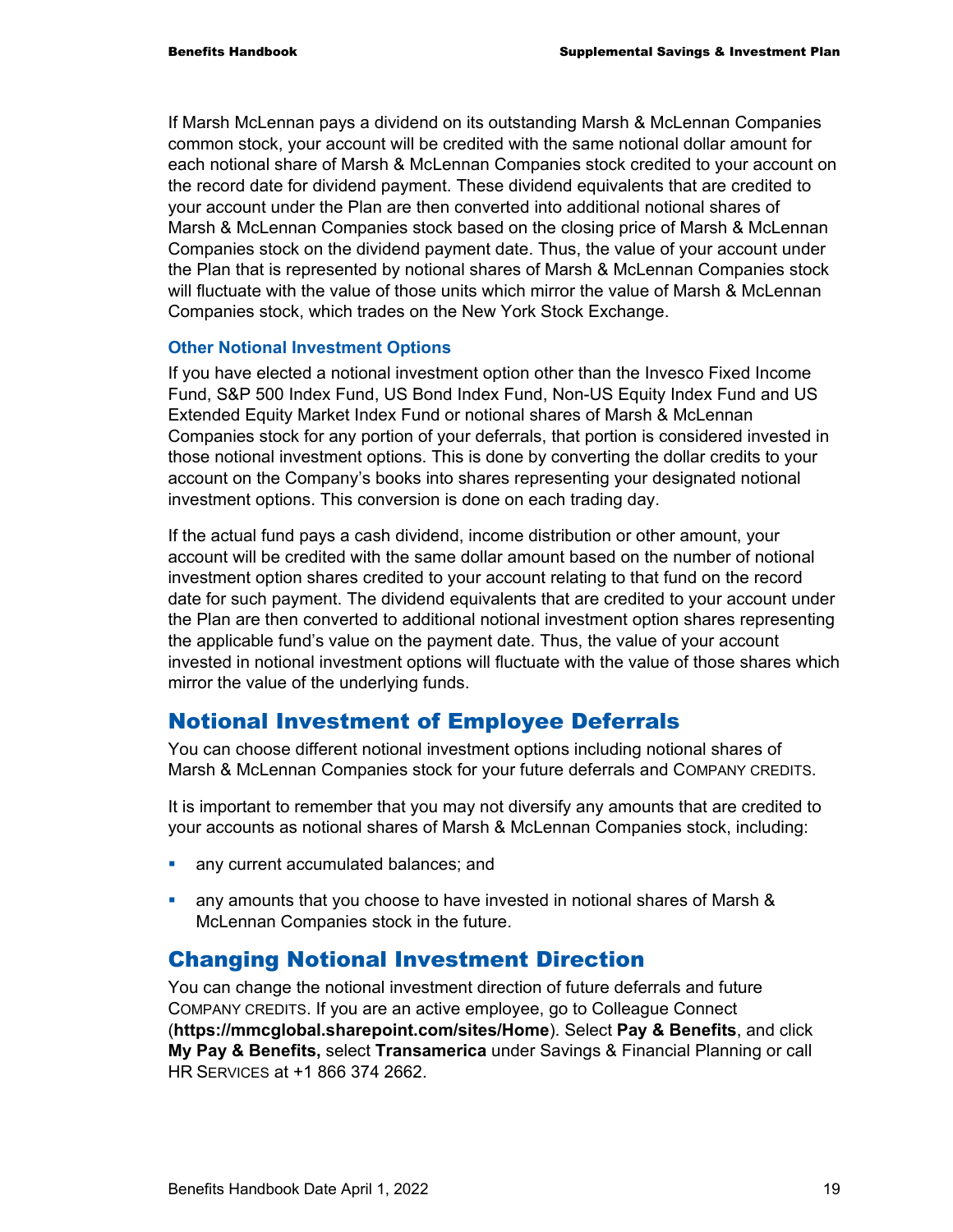Changes to the notional investment directions of future deferrals and Company credits will take effect on a per-pay-period basis. Changes must be submitted by 4 p.m. Eastern time one business day prior to the pay date to be reflected for the pay period.

If you have a valid email address on file, you will receive a confirmation statement via email; otherwise, it will be mailed to your address on file generally within two business days of processing.

The timing of particular transactions may vary in the event of extraordinary circumstances.

## Moving Money Among Notional Investment Options

You may move all or portions of your existing account balance that is not notionally invested in notional shares of Marsh & McLennan Companies stock to any or all of the other notional investment options offered by the Plan.

There are two ways in which you can move your existing diversifiable balance:

- fund reallocation: A fund reallocation is a rebalancing of the portion of your account that is not notionally invested in notional shares of Marsh & McLennan Companies stock. You specify the percentages you want in each notional investment option. You may limit the reallocation to the value of your employee deferrals or the value of your COMPANY CREDITS; provided, however, that your reallocation may not include any amounts notionally invested in notional shares of Marsh & McLennan Companies stock.
- fund to fund transfer: A fund to fund transfer is a transfer from a specific notional fund into one or more specific replacement notional fund(s). This includes specific dollars, shares or percentages.

Reallocations of balances among funds or fund-to-fund transfers are limited to one per calendar month. If your election is made by 4 p.m. Eastern time, the change will take effect the same day. Remember that once amounts are notionally invested in notional shares of Marsh & McLennan Companies stock, they may not be transferred or reallocated to any other notional investment option. If you are an active employee, go to Colleague Connect (**https://mmcglobal.sharepoint.com/sites/Home**). Select **Pay & Benefits**, and click **My Pay & Benefits,** select **Transamerica** under Savings & Financial Planning. If you are a terminated employee, go to **https://careers.mmc .com/global/en/us-benefits** and select **Transamerica**.

If you have a valid email address on file, you will receive a confirmation statement via email; otherwise, it will be mailed to your address on file generally within two business days of processing.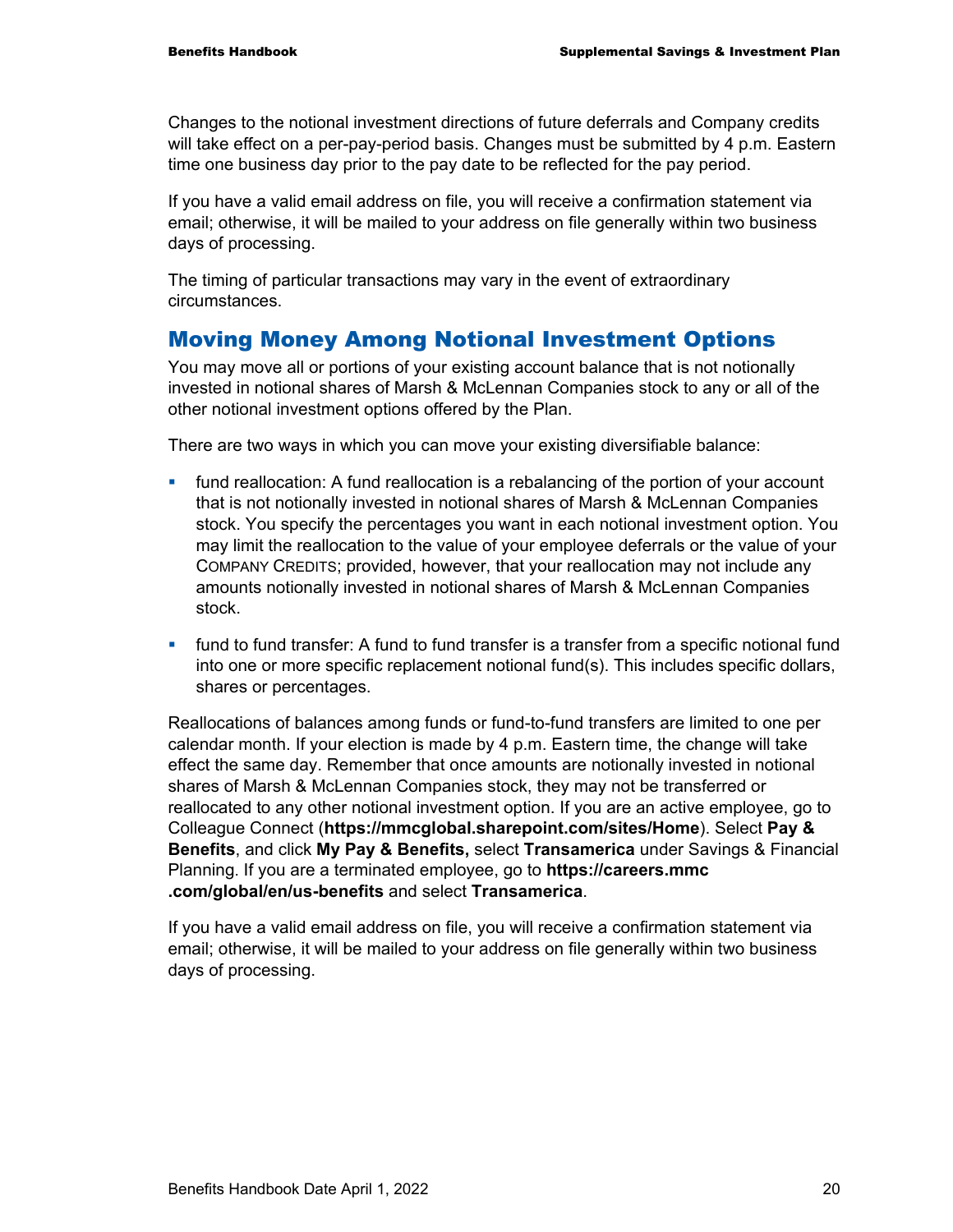Please be aware that excessive exchange activity (inclusive of transactions within personal brokerage accounts and RETIREMENT accounts), including any transactions you initiated based on recommendations you receive from the Edelman Financial Engines Online Advice service or any other advice service, may result in a limitation being placed on your account for exchanges in and exchanges out activity (no new deferrals or exchanges allowed for the fund). If it is deemed that any of your transactions within the Marsh & McLennan Companies 401(k) Savings & Investment Plan, Marsh & McLennan Agency 401(k) Savings & Investment Plan, Supplemental Savings & Investment Plan and Cash Bonus Award Voluntary Deferral Plan involve market timing you will receive communication notifying you of this determination. The recordkeeper is responsible for providing fund managers with aggregate participant trading information (sent via secure transmission and used only for the purpose of monitoring excessive trading) and for enforcing any trading restrictions/suspensions imposed. Please read the fund prospectuses for more information.

The timing of particular transactions may vary in the event of extraordinary circumstances.

## Your Notional Investment Options

You can invest your account in any notional investment fund offered under the Plan, including notional investment funds and Marsh & McLennan Companies Stock Units. It is important to remember that you may not diversify any amounts that are credited to your account as Marsh & McLennan Companies Stock Units.

The notional funds available as of November 23, 2020 are listed below by category of investment. Generally, notional investment options based on stable value funds are considered to have the lowest risk and lowest potential returns. The remaining categories of notional investment options are generally believed to have increasing risk and potential returns in the following order: bond funds, balanced funds (bonds and stocks) and stock funds. The list below is not meant to suggest any ranking within a particular category of investment. One important element of investment risk is diversification of investments. Concentrated investments, like notional shares of Marsh & McLennan Companies stock, which are notionally invested solely or primarily in one investment, are generally considered to carry greater risk with the potential for greater return. However, you should remember that investment risk reflects factors in addition to diversification, such as creditworthiness of the issuer and investment term.

## *Understanding Investment Diversification*

To help achieve long-term RETIREMENT security, you should give careful consideration to the benefits of a well-balanced and diversified investment portfolio. Diversification, or spreading your assets among different types of notional investments, can help you achieve a favorable rate of return, while helping to lower your overall risk of losing money. This is because at any given time, market or other economic conditions that cause one category of assets, or one particular security, to perform well may cause another asset category, or another particular security, to perform poorly. If you invest more than 20% of your retirement savings in any one company or industry, your savings may not be properly diversified. Although diversification is not a guarantee against loss, it is an effective strategy to help you manage investment risk.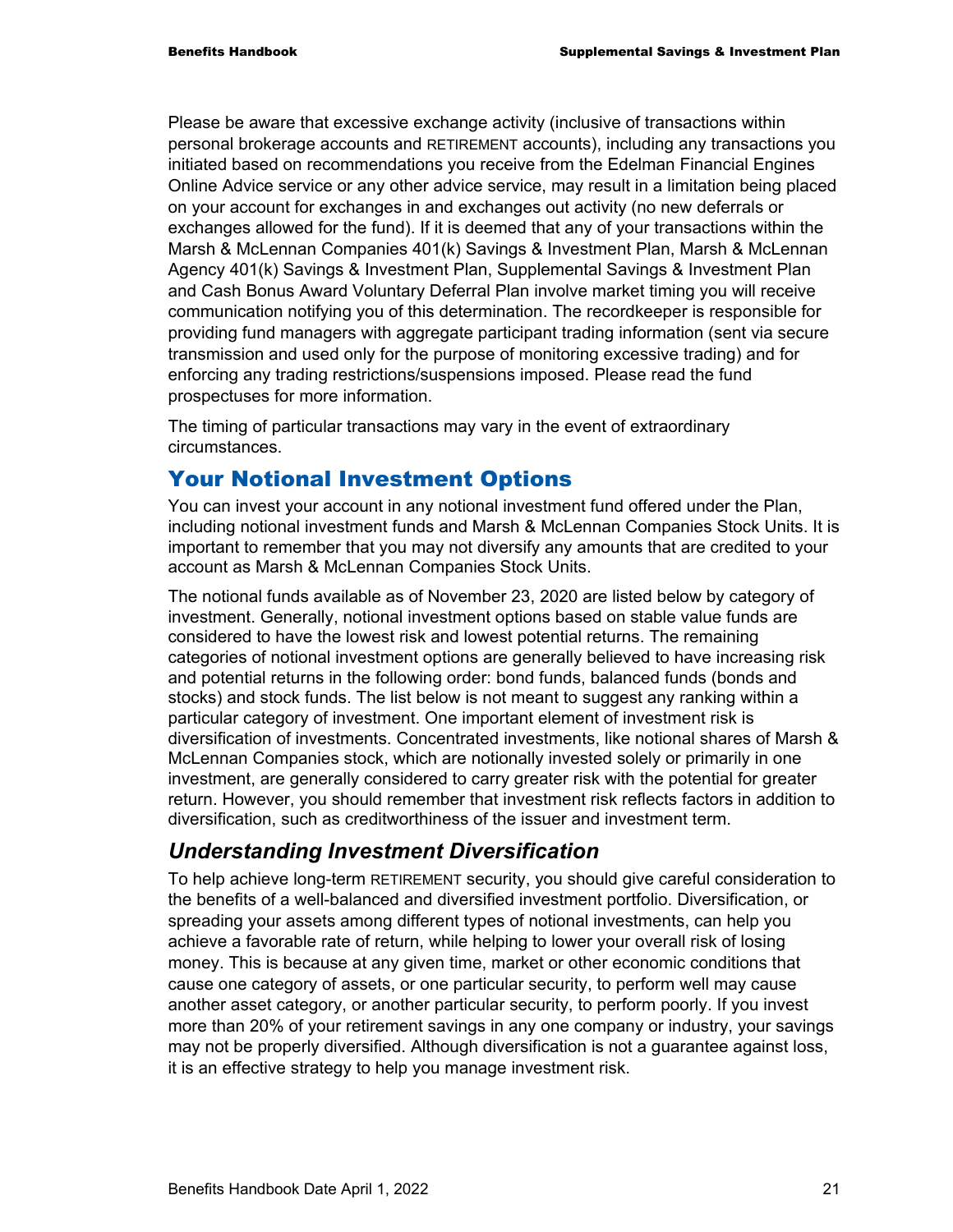In deciding how to invest your retirement savings, you should take into account all of your assets, including any retirement savings outside of the Supplemental Savings & Investment Plan. No single approach is right for everyone because, among other factors, individuals have different financial goals, different time horizons for meeting their goals, and different tolerances for risk.

It is also important to periodically review your investment portfolio, your investment objectives, and the notional investment options under the Supplemental Savings & Investment Plan to help ensure that your retirement savings will meet your retirement goals.

| <b>Stocks</b>       | <b>Employer Stock</b>                                  |  |  |  |  |  |
|---------------------|--------------------------------------------------------|--|--|--|--|--|
|                     | <b>MMC Stock</b>                                       |  |  |  |  |  |
|                     | <b>US Large-Cap Stocks</b>                             |  |  |  |  |  |
|                     | T. Rowe Price Blue Chip Growth Fund<br>ш               |  |  |  |  |  |
|                     | Dodge & Cox Stock Fund<br>×                            |  |  |  |  |  |
|                     | Putnam Large Cap Value Fund<br>п                       |  |  |  |  |  |
|                     | S&P 500 Index Fund<br>п                                |  |  |  |  |  |
|                     | <b>US Small/Mid-Cap Stocks</b>                         |  |  |  |  |  |
|                     | US Extended Equity Market Index Fund                   |  |  |  |  |  |
|                     | <b>International Stocks</b>                            |  |  |  |  |  |
|                     | American Funds EuroPacific Growth Fund                 |  |  |  |  |  |
|                     | Non-US Equity Index Fund<br>ш                          |  |  |  |  |  |
| <b>Bonds</b>        | <b>US Intermediate-Term Bonds</b>                      |  |  |  |  |  |
|                     | PIMCO Total Return Fund<br>п                           |  |  |  |  |  |
|                     | <b>US Bond Index Fund</b><br>ш                         |  |  |  |  |  |
| <b>Stable Value</b> | <b>Stable Value</b><br>ш                               |  |  |  |  |  |
|                     | <b>Invesco Fixed Income Fund</b><br>ш                  |  |  |  |  |  |
| <b>Multi Asset</b>  | <b>Balanced</b><br>u,                                  |  |  |  |  |  |
|                     | Vanguard Wellington Fund<br>ш                          |  |  |  |  |  |
| <b>Target Date</b>  | <b>Target Date</b><br>ш                                |  |  |  |  |  |
|                     | <b>BlackRock LifePath Dynamic Retirement Fund</b><br>× |  |  |  |  |  |
|                     | BlackRock LifePath Dynamic 2030 Fund<br>u,             |  |  |  |  |  |
|                     | BlackRock LifePath Dynamic 2040 Fund<br>п              |  |  |  |  |  |
|                     | BlackRock LifePath Dynamic 2050 Fund<br>ш              |  |  |  |  |  |
|                     | BlackRock LifePath Dynamic 2060 Fund<br>ш              |  |  |  |  |  |

## *Notional Investment Options Offered in the Plan*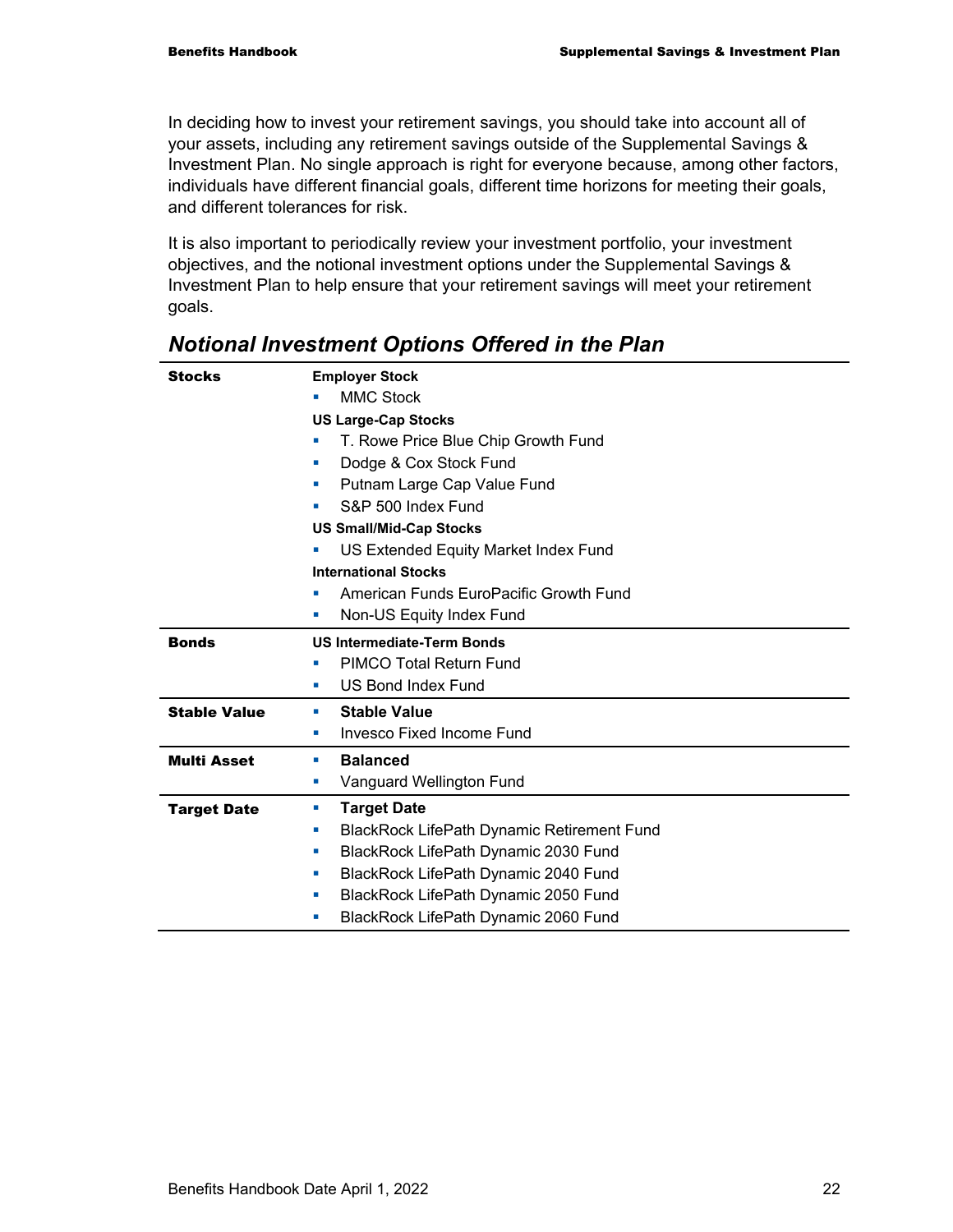**Investors should carefully consider the investment objective, risks, charges, and expenses of an investment option or fund before investing. For a prospectus and, if available a summary prospectus or offering statement, if applicable for a fund or investment option, or for a fund fact sheet containing this and other information about any investment option or fund in the Plan, call the Plan's toll-free number at +1 866 374 2662 or if you are an active employee, go to Colleague Connect (https://mmcglobal.sharepoint.com/sites/Home). Select Pay & Benefits, and click My Pay & Benefits, select Transamerica under Savings & Financial Planning; then click Review and select Fund and Fee Information. If you are a terminated employee, go to https://careers.mmc.com/global/en/us-benefits and select Transamerica; then click Review and select Fund and Fee Information**. **Read the prospectus and, if available, summary prospectus or offering statement, if applicable for a fund or investment option, and fund fact sheet carefully before making any investment decisions. Investing involves risk, including the risk of loss.** 

Supplemental Savings & Investment Plan participants should carefully consider the investment objectives, risks, charges and expenses of an investment option or fund available for notional investment of your Plan book entry account before electing a notional investment option or fund. For a prospectus and, if available a summary prospectus or offering statement, if applicable for a fund or investment option, or for a fund fact sheet containing this and other information about any investment option or fund option that is available for notional investment in the Plan, please call +1 866 374 2662 or if you are an active employee, go to Colleague Connect (**https://mmcglobal.sharepoint.com/sites/Home)**. Select **Pay & Benefits**, and click **My Pay & Benefits,** select **Transamerica** under Savings & Financial Planning; then click **Review** and select **Fund and Fee Information**. If you are a terminated employee, go to **https://careers.mmc.com/global/en/us-benefits** and select **Transamerica**; then

click **Review** and select **Fund and Fee Information**. Read the prospectus and, if available, summary prospectus, or offering statement, if applicable for a fund or investment option and fund fact sheet carefully before making any notional investment decisions.

You assume the responsibility for the investment choices you make for your account with this type of plan.

The notional investment funds offered in the Plan can be classified a number of ways; the categories reflect the general composition of the funds. Alternative classification systems, such as by style (e.g., value, growth, blend) or market capitalization (e.g., large-cap, mid-cap, small-cap), can highlight different aspects of the funds. The following are investment categories and notional funds offered under the Plan. Each category has different risk and return characteristics. It is important that you read the fund prospectus and select the notional fund(s) that meet your investment goals before making your notional investment decision.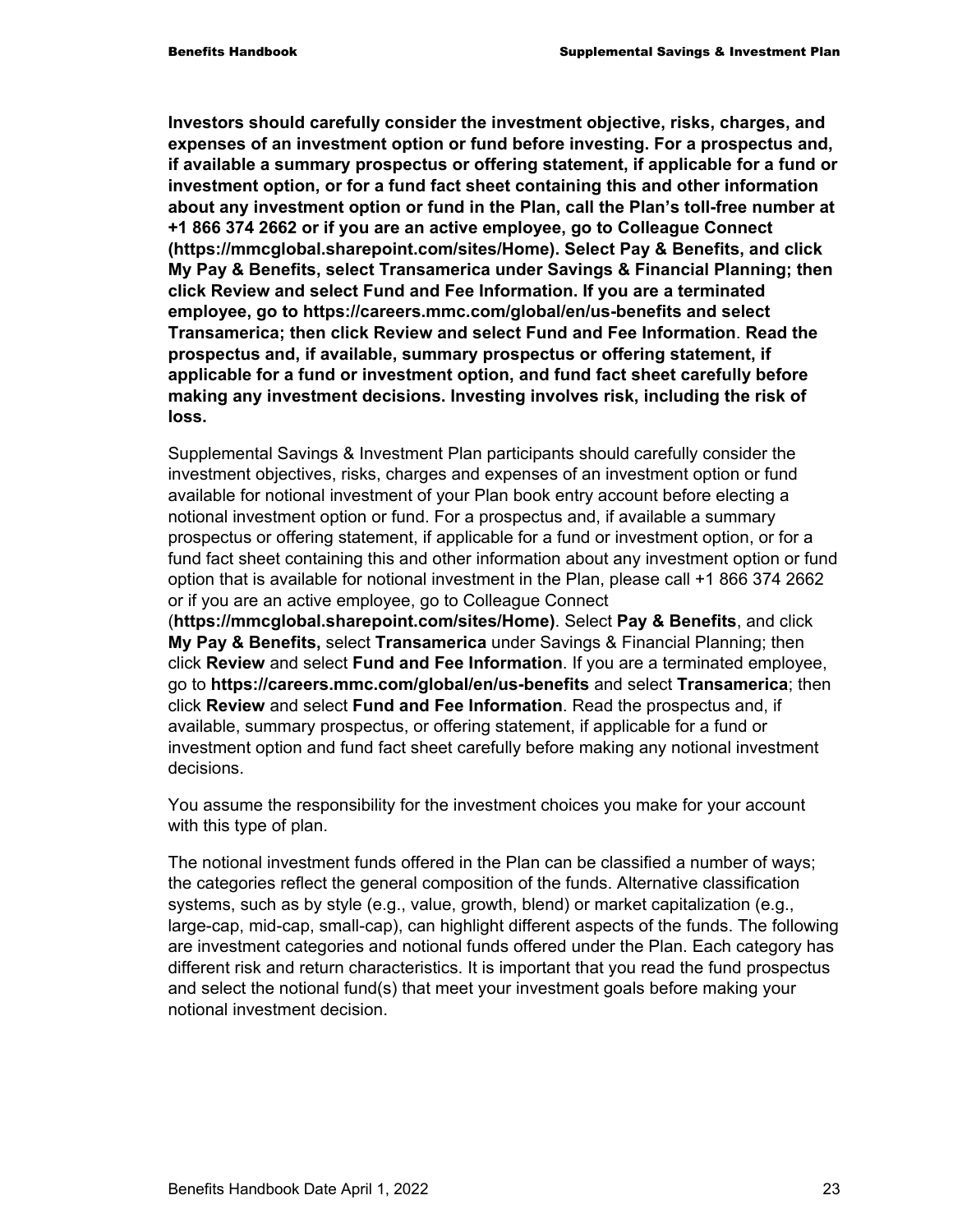Keep in mind that Plan participation involves investment risk. If the value of the notional investment options you have elected for your deferrals decreases, the value of your account will decrease.

The notional investment options are generally similar as the funds available under the tax-qualified Marsh & McLennan Companies 401(k) Savings & Investment Plan, but your investment direction elections under this Plan are independent from those you make under the Marsh & McLennan Companies 401(k) Savings & Investment Plan. The Company may change the available choices from time to time.

#### *Stocks/Employer Stock*

#### **Marsh & McLennan Companies Stock**

Seeks a return that closely approximates the return of Marsh & McLennan Companies common stock. The fund consists of notional shares of Marsh & McLennan Companies common stock. Investing in a single-stock fund involves additional risk due to the fund's lack of diversification.

#### *Stocks/US Large-Cap Stocks*

#### **T. Rowe Price Blue Chip Growth Fund**

Seeks to provide long-term capital growth with income as a secondary objective. The fund invests primarily in common stocks of large blue chip companies that have the potential for above-average earnings growth and are well established in their respective industries. The fund may invest a portion of its assets in mid-size companies; such investments increase the risk of greater price fluctuations.

#### **Dodge & Cox Stock Fund**

Seeks long-term growth of principal and income, and as a secondary objective, seeks to achieve a reasonable current income. The fund invests primarily in a broadly diversified portfolio of common stocks that appear to be temporarily undervalued by the stock market, but have a favorable outlook for long-term growth.

#### **Putnam Large Cap Value Fund**

Seeks capital growth and current income by investing mainly in value stocks that have the potential to consistently pay above-average dividends as well as the potential to grow in value over time. The fund favors dividend-paying companies and is broadly diversified across market sectors. The fund may invest a portion of its assets in midsize companies. Such investments increase the risk of greater price fluctuations.

#### **S&P 500 Index Fund**

Seeks a return, before the assessment of fees, that closely approximates the return of the S&P 500® Index. The fund invests primarily in publicly traded common stocks of the S&P 500 Index. The fund invests some of its assets in small and/or midsize companies. Such investments increase the risk of greater price fluctuations.

The S&P 500 Index is an unmanaged index of common stocks frequently used as a general measure of US stock market performance. S&P 500 is a registered trademark of the Dow Jones Trademark Holdings LLC ("Dow Jones").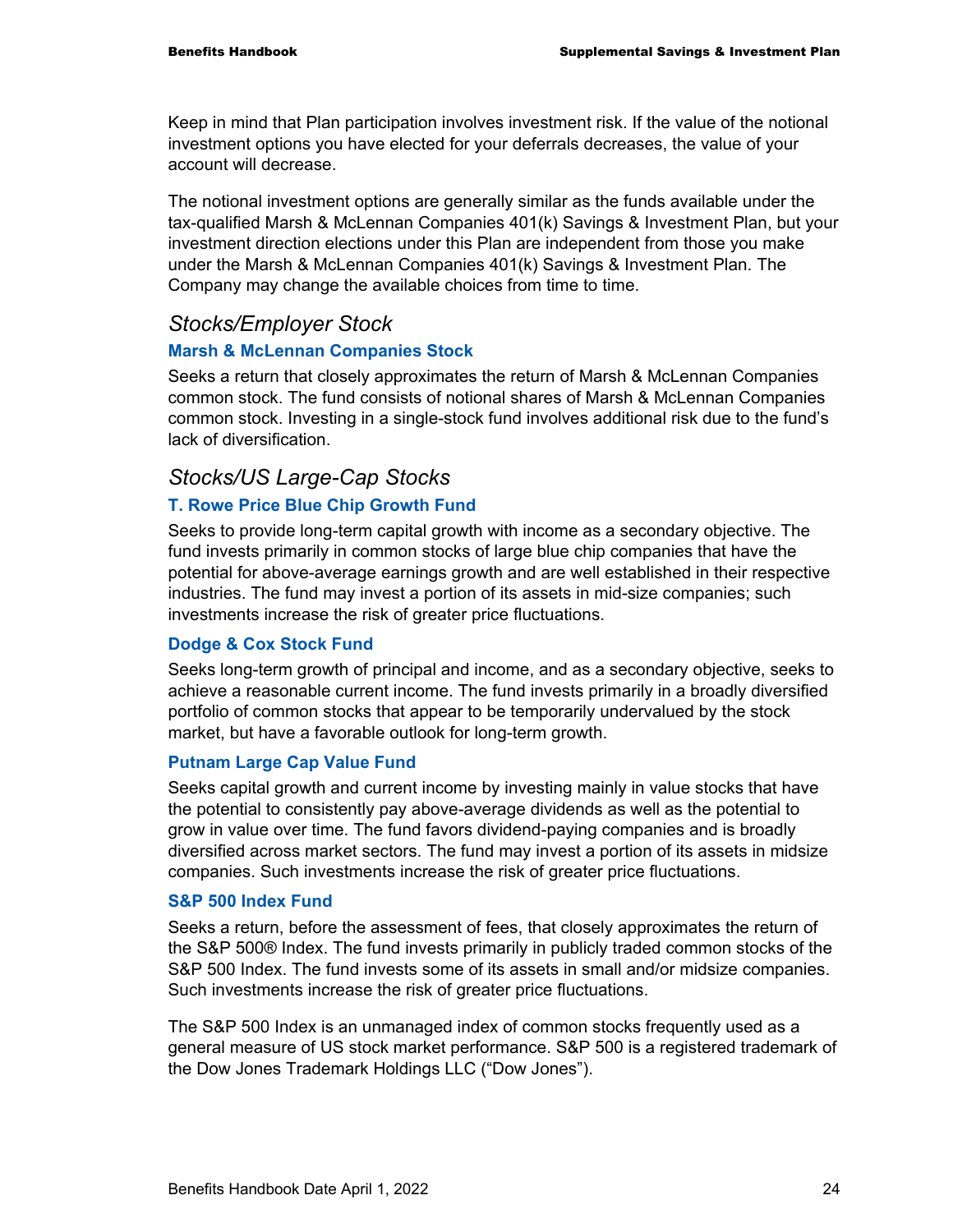## *Stocks/US Small/Mid Cap Stocks*

#### **US Extended Equity Market Index Fund**

Seeks a return, before the assessment of fees, that closely approximates the return of the Russell Small Cap Completeness Index. This index measures the performance of the Russell 3000 Index excluding S&P 500 constituents. The Russell 3000 Index is an index maintained by the Russell Investment Group that seeks to capture the entire US stock market and encompasses the 3,000 largest US-traded stocks of companies incorporated in the US.

#### *Stocks/International Stocks*

#### **American Funds EuroPacific Growth Fund**

Seeks to achieve long-term capital appreciation by investing in companies outside the US, primarily in Europe and the Asia/Pacific region. The fund invests primarily in common stocks (may also invest in preferred stocks), convertibles, American Depository Receipts, European Depository Receipts, bonds, and cash. The fund may invest a portion of its assets in emerging market equities; such investments increase the risk of greater price fluctuations.

#### **Non-US Equity Index Fund**

Seeks a return, before the assessment of fees, that closely approximates the return of the MSCI All Country World (ACWI) ex-US Index. The MSCI ACWI ex-US Index is a free float-adjusted market capitalization index that is designed to measure equity market performance in the global emerging and developed markets, excluding the United States. The index includes large and mid-cap companies in 22 developed markets countries and 23 emerging markets countries. The index covers approximately 85% of the global equity opportunity set outside the US.

## *Bonds/US Intermediate-Term Bonds*

#### **PIMCO Total Return Fund**

Seeks maximum total return, consistent with preservation of capital and prudent investment management. Investments are made primarily in a diversified portfolio of investment-grade fixed-income securities of varying maturities. The fund may invest in securities denominated in foreign currencies and high-yield securities rated B or higher. Lower-rated bonds may offer higher yields in return for more risk. International investing involves certain risks, such as currency fluctuations, economic instability, and political developments. Additional risks, including illiquidity and greater volatility, may be associated with emerging market securities. Agency securities are not explicitly guaranteed. Mortgage-backed securities are subject to prepayment risk. The fund may invest in derivatives, which can increase performance volatility.

#### **US Bond Index Fund**

Seeks a return, before the assessment of fees, that closely approximates the return of the Bloomberg Barclays Capital US Aggregate Bond Index. Investments typically include US Government and agency securities, investment-grade corporate and Yankee bonds, and mortgage-backed and asset-backed securities.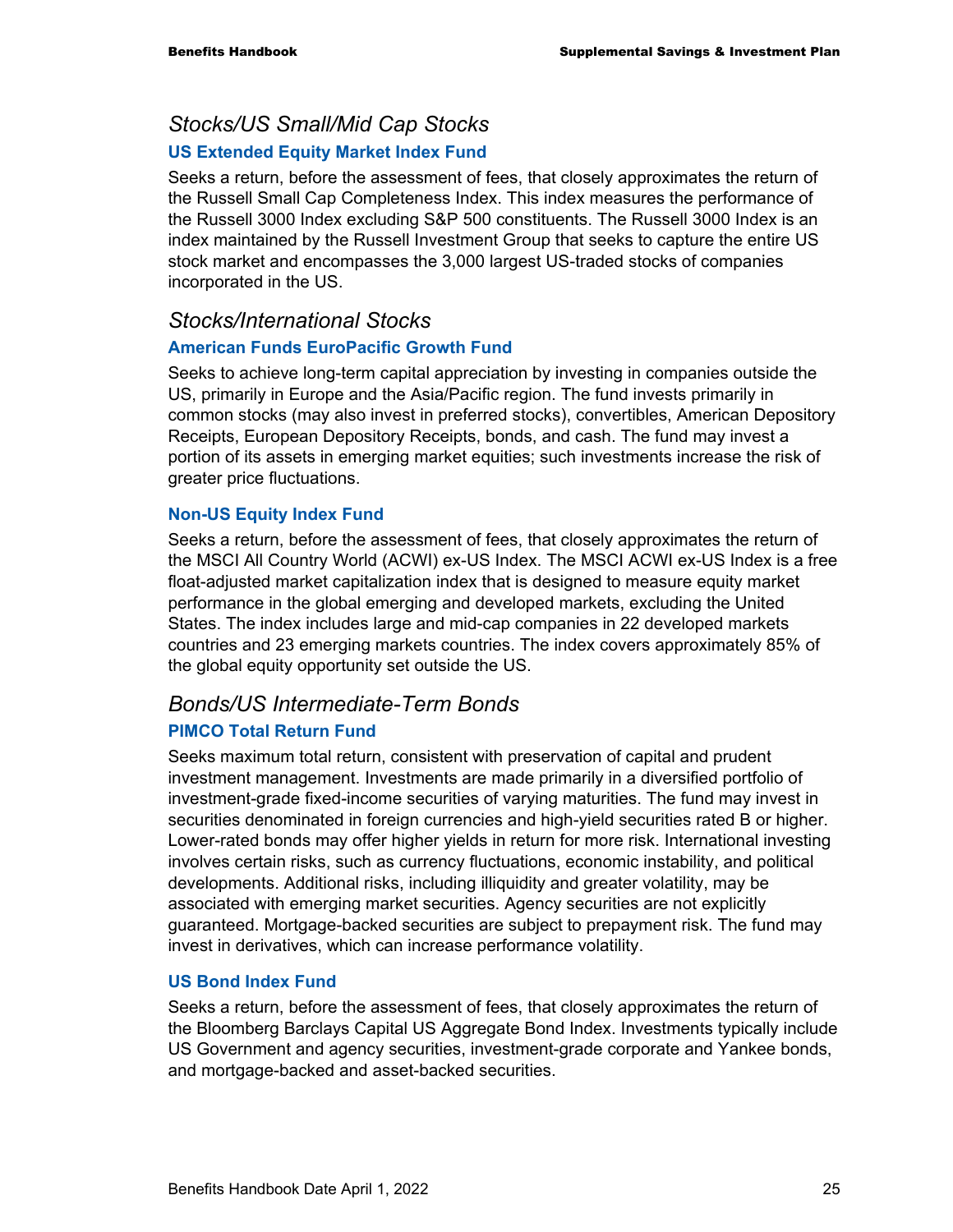The Bloomberg Barclays Capital US Aggregate Bond Index is an indicator of US investment-grade bond market performance. Bloomberg is a trademark and service mark of Bloomberg Financial L.P. BARCLAYS is a trademark and service mark of Barclays Bank Plc, used under license by Bloomberg. Bloomberg Financial L.P. and its affiliates (collectively, "Bloomberg") or Bloomberg's licensors own all proprietary rights in the Bloomberg Barclays Capital US Aggregate Bond Index.

#### *Stable Value*

#### **Invesco Fixed Income Fund**

Seeks stability of principal (capital preservation) and interest income by investing in a diversified portfolio of marketable fixed income securities that are insulated from interest rate volatility by contracts (wraps) from banks and insurance companies. Also holds contracts issued by insurance companies, banks, or other financial institutions. The contract issuers agree to repay the amount invested plus interest at a specified rate. To provide liquidity, a small portion of the fund's assets is invested in high-quality money market instruments.

### *Multi Asset/Balanced*

#### **Vanguard Wellington Fund**

Seeks capital growth and current income by investing in a well-diversified portfolio composed mostly of stocks and bonds. The fund invests 60-70% of its assets in dividend-paying common stocks of established large companies. The manager seeks stocks that appear to be undervalued but have prospects for improvement, commonly referred to as value stocks. The remaining 30-40% of the fund's assets are invested mainly in fixed-income securities, including investment-grade corporate bonds, with some exposure to US Treasury and government agency bonds, and mortgage-backed securities. Agency securities are not explicitly guaranteed. Mortgage-backed securities are subject to prepayment risk. Bond investing is subject to risks such as interest rate, credit, and inflation risk.

## *Target Date*

#### **BlackRock LifePath Dynamic Funds**

Invest in various investment strategies (stocks, bonds, money market instruments, and other asset classes), and link the strategy mix to a target retirement year. Each BlackRock LifePath Dynamic Fund's objective is to maximize total return with a risk level considered appropriate for the particular BlackRock LifePath Dynamic Fund's time horizon. The fund's investment manager changes the strategy mix, making it more conservative, as the target retirement year approaches. Each BlackRock LifePath Dynamic Fund has a different level of risk.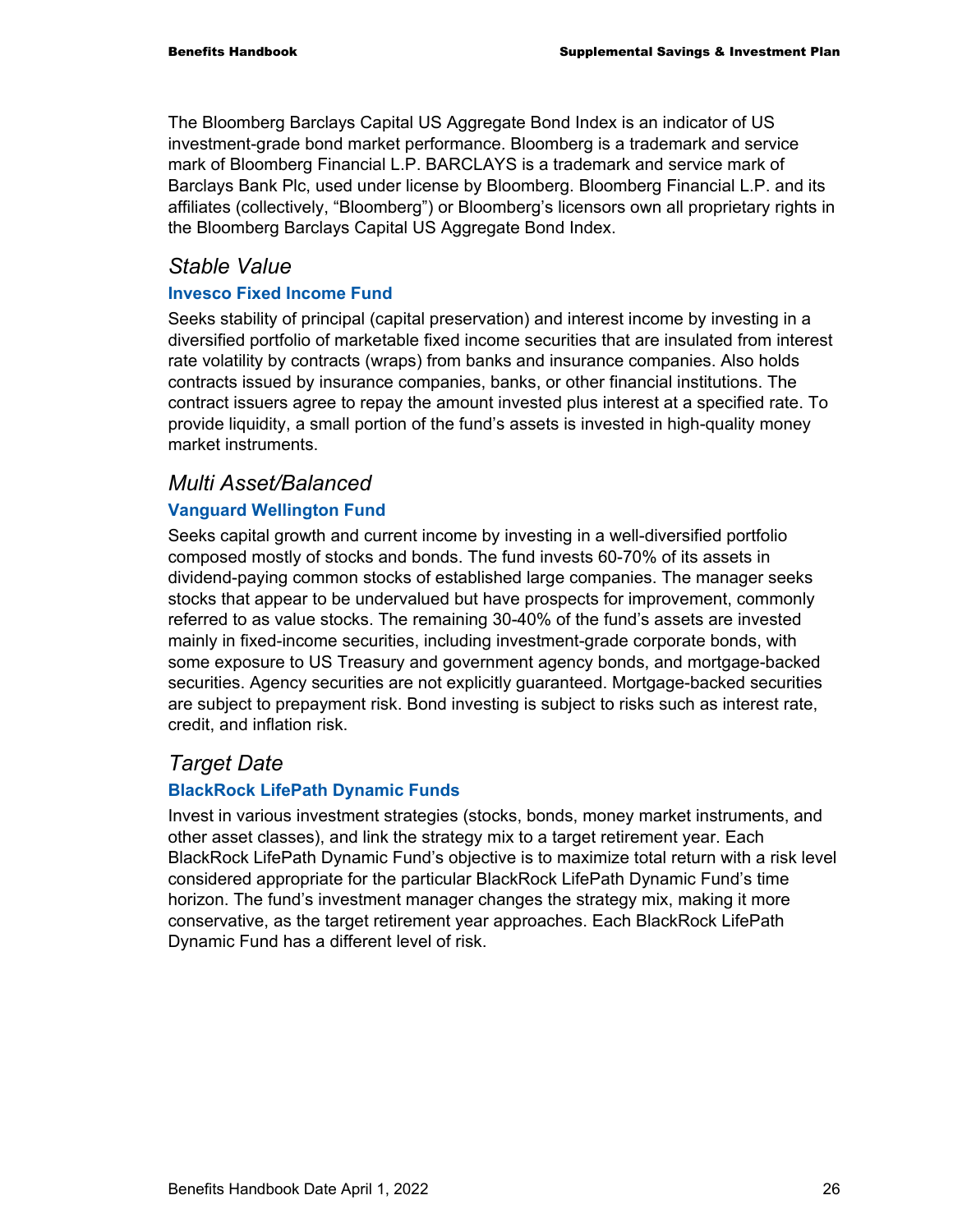#### Learning More About the Notional Investment Options

You should read the Investment Return Fact Sheet, the fund fact sheet and the prospectus or offering statement for each fund. If you are an active employee, go to Colleague Connect (**https://mmcglobal.sharepoint.com/sites/Home**). Select **Pay & Benefits**, and click **My Pay & Benefits,** select **Transamerica** under Savings & Financial Planning; then click **Review** and select **Fund and Fee Information**. If you are a terminated employee, go to **https://careers.mmc.com/global/en/us-benefits** and select **Transamerica**; then click **Review** and select **Fund and Fee Information**. You may also speak directly with a representative of the fund company. The phone number and service hours can be found in the fund's prospectus or offering statement.

## Number of Notional Investment Options You May Elect

Your deferrals and COMPANY CREDITS can be invested in as many of the Plan's notional investment options as you wish. Your investment direction election must be in 1% increments.

It is important to remember that you may not transfer or reallocate any amounts that are credited to your accounts as notional shares of Marsh & McLennan Companies stock.

#### Outside Investments

All amounts credited to the Plan are based on notional investment options offered by the Plan.

#### Making Notional Investment Option Elections

To select your notional investment option elections for future employee deferrals, go to Colleague Connect (**https://mmcglobal.sharepoint.com/sites/Home**). Select **Pay & Benefits**, and click **My Pay & Benefits,** select **Transamerica** under Savings & Financial Planning or call HR SERVICES at +1 866 374 2662.

Transactions involving selecting or changing notional investment directions for future employee deferrals and future COMPANY CREDITS must be submitted by 4 p.m. Eastern time one day prior to the pay date.

Transactions involving the reallocation/transfer of existing account balances must be submitted by 4 p.m. Eastern time to take effect the same day.

If you are an active employee, go to Colleague Connect (**https://mmcglobal.sharepoint .com/sites/Home**). Select **Pay & Benefits**, and click **My Pay & Benefits,** select **Transamerica** under Savings & Financial Planning.

If you are a terminated employee, go to **https://careers.mmc.com/global/en/usbenefits** and select **Transamerica**.

In each case, a confirmation statement generally will be mailed or emailed within two business days of your request.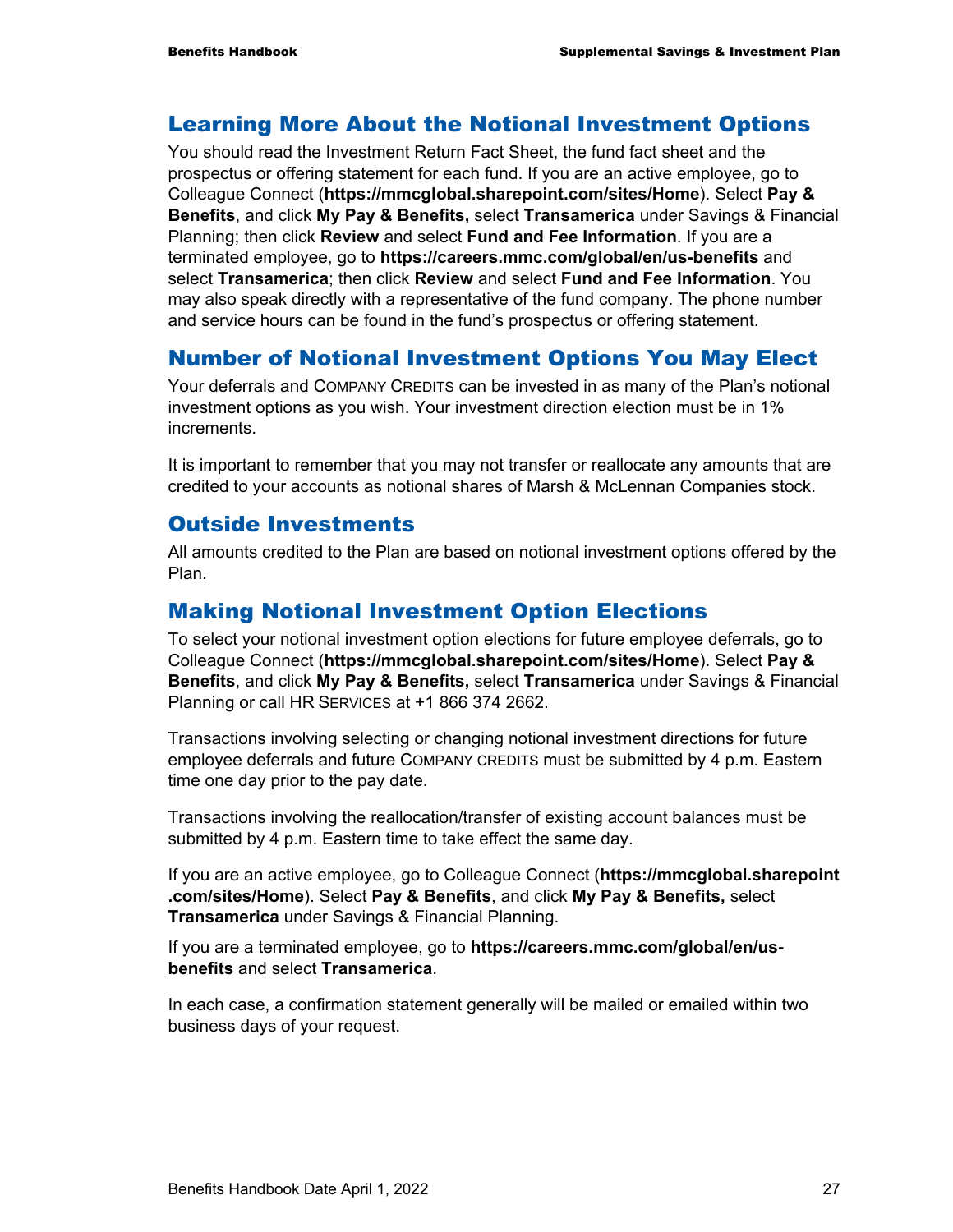While you are a Plan participant:

- you may select the notional investment directions of your future employee deferrals;
- you may select the notional investment directions of future Company credits which need not be the same as your directions for future employee deferrals; and
- you may select new notional investments for your existing account (by electing a fund reallocation or a fund to fund transfer of your existing balance).

Be sure to read the fund prospectus and, if available, summary prospectus, offering statement, if applicable for a fund or investment option, and fund fact sheet carefully before making your notional investment decision because you are responsible, under this type of plan, for gains and losses resulting from your investment direction elections.

#### No Notional Investment Direction Election

If as a new participant, you do not make a notional investment direction election, your future deferrals and COMPANY CREDITS (if applicable) will be notionally invested automatically in one of the BlackRock LifePath Dynamic Funds (the BlackRock LifePath Dynamic Fund that most closely matches your RETIREMENT year – based on the Plans' normal retirement age of 65).

You can change the investment directions for future deferrals and Company credits or transfer or reallocate the portion of your account in investment options other than Marsh & McLennan Companies Stock Units.

Remember that you can never diversify the portion of your account credited with Marsh & McLennan Companies Stock Units.

#### Responsibility for Notional Investment Option Decisions and Performance

You are responsible for your investment choices and the investment results of those choices (except for pre-2005 deferrals and COMPANY CREDITS that were automatically invested or a selected investment election in notional shares of Marsh & McLennan Companies stock and not diversifiable). Note – You are responsible for your choice to invest in notional shares of Marsh & McLennan Companies stock.

The Plan's representatives are not responsible for any losses resulting from your decisions to invest (or not invest) in particular notional investment options (including investments you choose to make in notional shares of Marsh & McLennan Companies stock). The investment fund fact sheets and the current prospectus (or offering statement) referenced on the fund fact sheet for each fund for which it is available, contain helpful information in making your notional investment option decisions, including: the investment fund's investment strategy, any annual operating expenses or fees associated with an investment in the fund, and past investment performance. Copies of these materials may be obtained from the investment fund's manager as noted on the fund fact sheets. In addition, copies of these materials are maintained online. If you are an active employee, go to Colleague Connect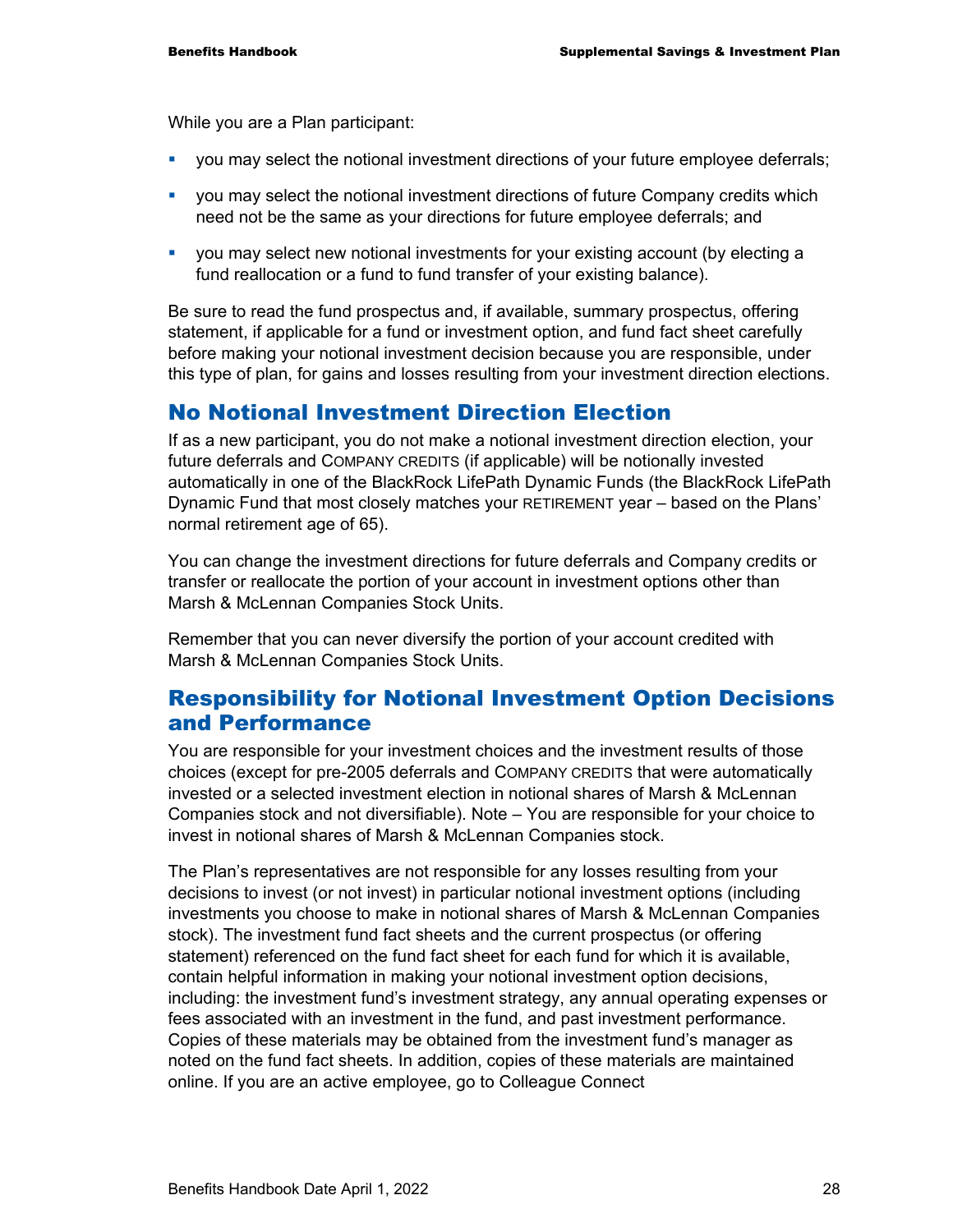(**https://mmcglobal.sharepoint.com/sites/Home**). Select **Pay & Benefits**, and click **My Pay & Benefits,** select **Transamerica** under Savings & Financial Planning; then click **Review** and select **Fund and Fee Information**. If you are a terminated employee, go to **https://careers.mmc.com/global/en/us-benefits** and select **Transamerica**; then click **Review** and select **Fund and Fee Information** for Supplemental Savings & Investment Plan fund/investment option information. If you are unable to access the information you need in the preceding manner, you may contact the Plan Administrator for hard copies. Certain additional information is also available on request.

You are not required to participate in the employee deferral portion of the Plan and it is your decision whether or not to save money for long-term goals (such as RETIREMENT) through the Plan or in some other way.

No one investment or mix of investments is appropriate for everyone. Your investment choices may depend on many personal factors such as:

- **vour risk tolerance.**
- the number of years until you plan to retire.
- **vour life expectancy.**
- whether you need to provide for a spouse or other dependents while you are alive and after you die.
- other assets owned by you and/or your spouse and how they are invested.

You may wish to consult a personal investment or financial advisor to help you make your investment decisions. In addition, there are independent services and publications that provide ratings and other asset and return information about stocks and mutual funds that may be helpful to you in making your decisions under the Plan. For example, some periodicals, such as Forbes and Consumer Reports, also rate mutual funds. (Of course, you should never make an investment decision solely in reliance upon these ratings.) You should also remember, in making your investment decisions, that past investment return is no guarantee of future performance. No one at Marsh McLennan and no Plan representative is authorized to provide you with investment advice or recommend the most appropriate investment choice(s) for you. In addition, any investment information furnished to you by the Plan, and any references in this summary to periodicals or other publications, are solely for your convenience and are not intended to constitute investment advice from the Plan or any Plan representative.

## Ability to Diversify

Notional shares of Marsh & McLennan Companies stock credited to your account cannot be diversified into any other notional investment option.

This restriction on diversification out of notional shares of Marsh & McLennan Companies stock applies regardless of whether deferrals or COMPANY CREDITS were automatically invested in notional shares of Marsh & McLennan Companies stock or were so invested at your election.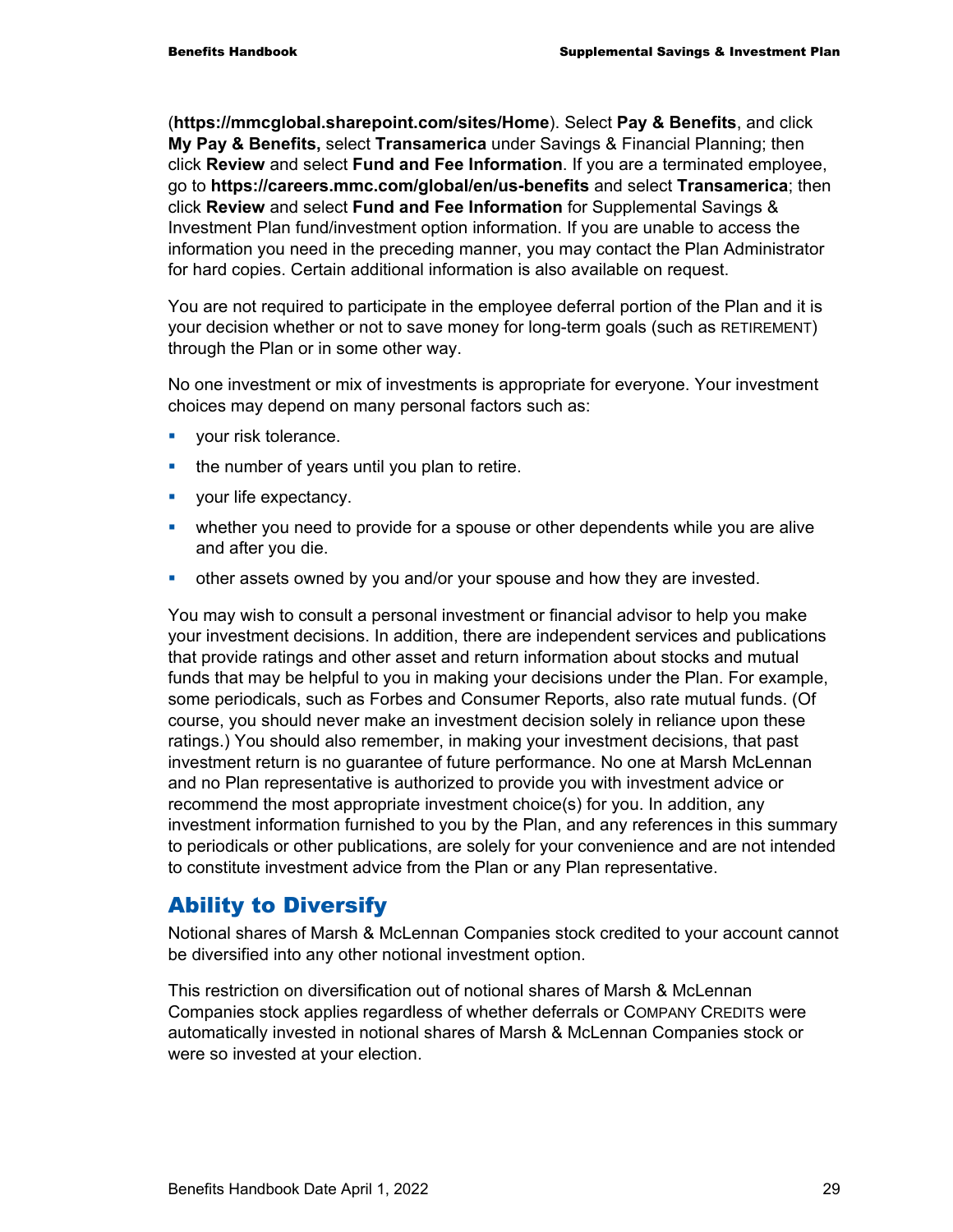## Directing, Reallocating and Valuing Notional Investment **Options**

You can direct the notional investment of future deferrals and your COMPANY CREDITS. You can make an investment direction election for your future Company credits. This election can be different from your notional investment direction election for your employee deferrals.

If you do not make an active election, your employee deferrals and Company credits will automatically be credited with the return of one of the BlackRock LifePath Dynamic Funds (the BlackRock LifePath Dynamic Fund that most closely matches your RETIREMENT year – based on the Plans' normal retirement age of 65).

Company credit balances can be reallocated or transferred at any time, except for amounts notionally invested in notional shares of Marsh & McLennan Companies stock. Amounts invested in notional shares of Marsh & McLennan Companies stock including Company credit balances, cannot be reallocated. **You may make one change per calendar month to your notional investment allocation of your account.**

You can monitor changes to the value of your Supplemental Savings & Investment Plan account balance daily. Your account will be valued on a daily basis.

Changes in the notional investment directions of future deferrals and Company credits must be submitted by 4 p.m. Eastern time one business day prior to the pay date.

Fund reallocations of existing deferrals and Company Credits must be submitted by 4 p.m. Eastern time to take effect the same day.

## About Marsh & McLennan Companies Stock

#### *Marsh & McLennan Companies Stock Dividends*

If Marsh McLennan pays a dividend on its outstanding Marsh & McLennan Companies common stock, your account will be credited with the same notional dollar amount for each notional share of Marsh & McLennan Companies stock credited to your account on the record date for dividend payment.

## *Voting Rights on Marsh & McLennan Companies Stock and Other Notional Investment Options*

You do not have any voting rights on your Marsh & McLennan Companies Stock Units or any other notional investment option.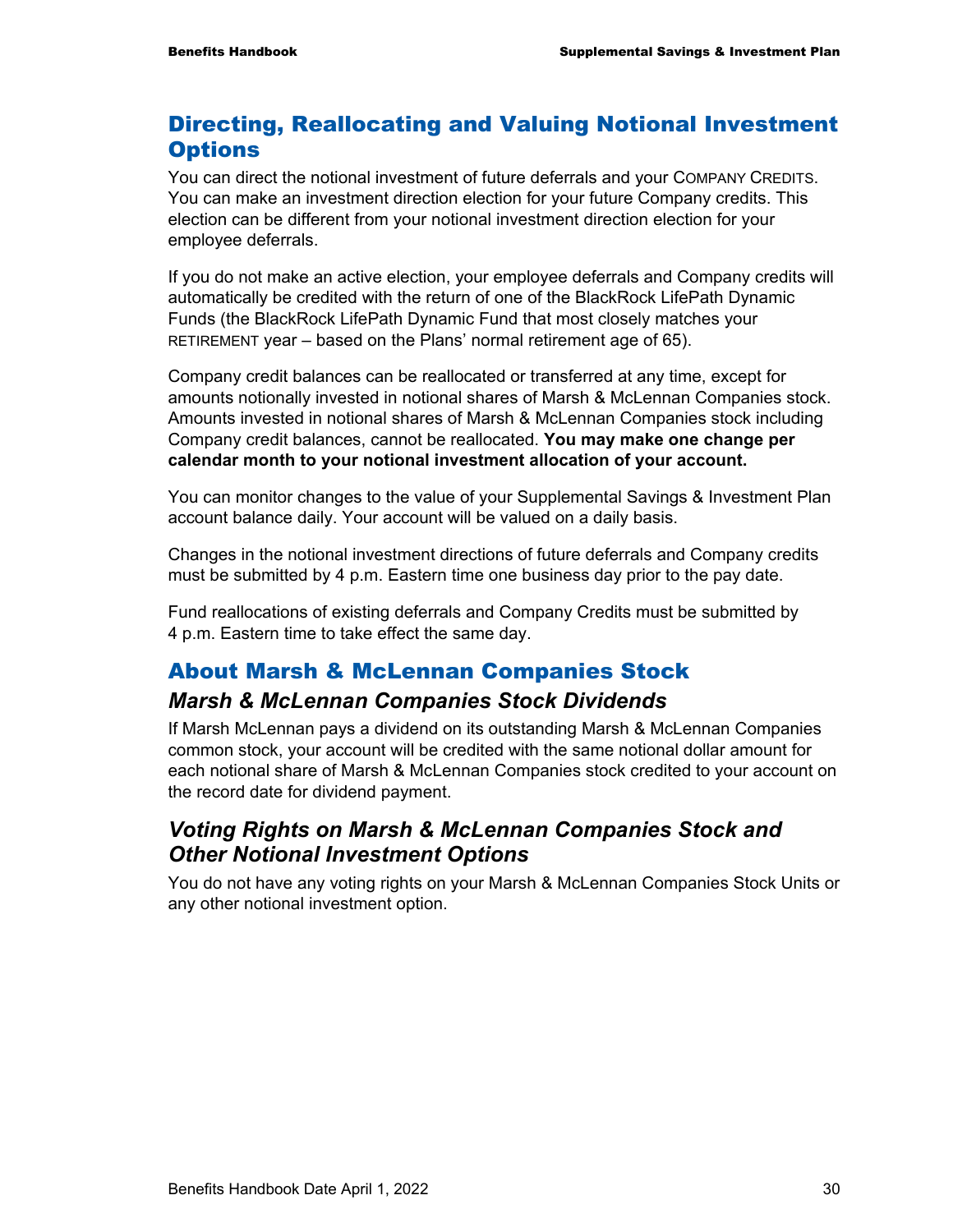## When Benefits Are Paid

#### *Distribution Eligibility*

You are entitled to payment of your:

Post-2004 account balances as soon as administratively practicable but no longer than 90 days\* after you:

- die,
- become disabled (as defined in the Supplemental Savings & Investment Plan), or
- **separation from service on account of RETIREMENT,**

without regard to when you receive a Marsh & McLennan Companies 401(k) Savings & Investment Plan distribution.

This standard ("as soon as administratively practicable") will be objectively determined and although it may change over time, at any given time the standard will be uniformly applied to similarly-situated participants without any discretion to change that time period and, in any event, will never be longer than 90 days following your distribution event date.

Pre-2005 account balances after you:

- **EXECT** terminate employment for any reason including Retirement, or
- die,

without regard to when you receive a Marsh & McLennan Companies 401(k) Savings & Investment Plan distribution.

Note: Your pre-2005 account balance cannot be paid upon the event of disability since disability does not trigger a termination event. Pre-2005 account balances can only be distributed following termination or death.

You are considered eligible to retire if you terminate your employment with the Company when you are at least age 55 with 5 years of VESTING SERVICE or you are age 65 or older.

If you terminate employment and you are not eligible to retire, your account will be distributed in a single lump sum automatically.

You can't borrow from the Plan. Loans and in-service withdrawals are not allowed.

#### **Post-2004 Distributions**

Internal Revenue Code (IRC) Section 409A, enacted as part of The American Jobs Creation Act of 2004, imposes rules that govern post-2004 account balance in the Supplemental Savings & Investment Plan. IRC Section 409A impacts post-2004 account balance distributions. Post-2004 account balance distributions must be distributed as soon as administratively practicable, and, in general no later than 90 days following a permissible IRC Section 409A distribution event.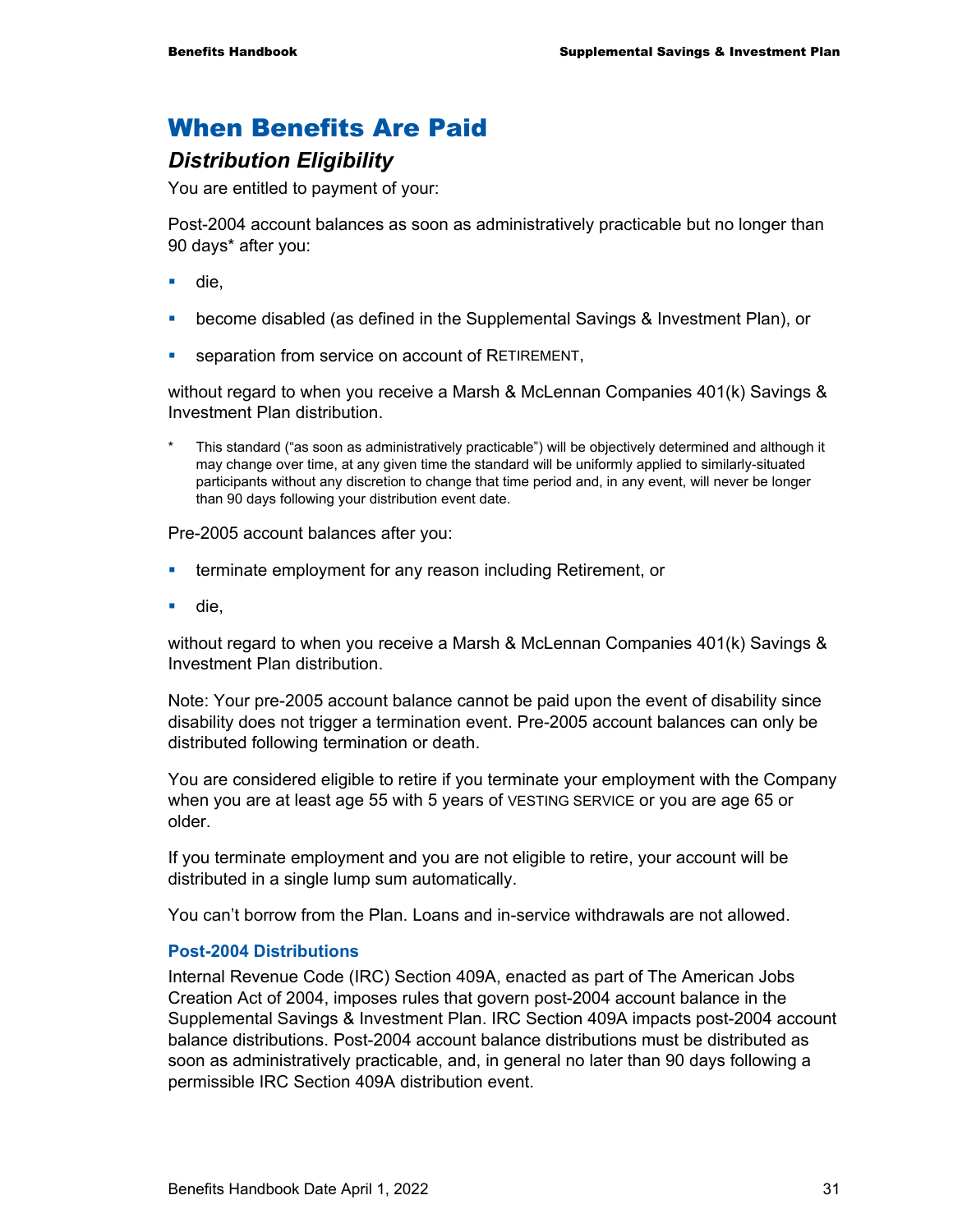IRC Section 409A distribution events include:

- Death.
- Disability you are absent from work due to your own physical or mental condition and you receive six months pay under the Marsh & McLennan Companies Short Term Disability Benefits Policy and six months pay under the Marsh & McLennan Companies Long Term Disability Plan. The total 12-month payment period under the Short Term Disability Benefits Policy and Long Term Disability Plan must be continuous and must relate to a single physical or mental condition.
- **Separation from Service.**

#### **Separation from Service**

You are considered to have separated from service when:

- The number of hours you perform service for the Company in a week is 20% or less of the average weekly hours you worked during the previous three-year period.
- You are on an unpaid leave of absence for more than six months (or longer period if required by law or contract).

#### **Separation from Service Due to a Reduction in Hours**

In accordance with the rules under IRC Section 409A, a separation from service is deemed to occur when the number of hours you perform service for the Company in a week is 20% or less of the average weekly hours you worked during the previous threeyear period. If you perform services as a salaried employee, your regularly scheduled hours are used to determine the number of hours performed. If you should perform services as an hourly-paid employee or as an independent contractor, your actual hours will be used to determine if a separation from service has occurred. You do not have to terminate employment to incur a separation from service.

If you terminate your employment but continue to perform service for the Company on any basis, you will be deemed to have incurred a separation from service only if the number of hours you work per week is 20% or less than the average number of hours you worked per week over the previous three years.

#### **Separation from Service Due to an Unpaid Leave of Absence**

A separation from service is deemed to occur if you are on an unpaid leave of absence for more than six months (or longer period if required by law or contract).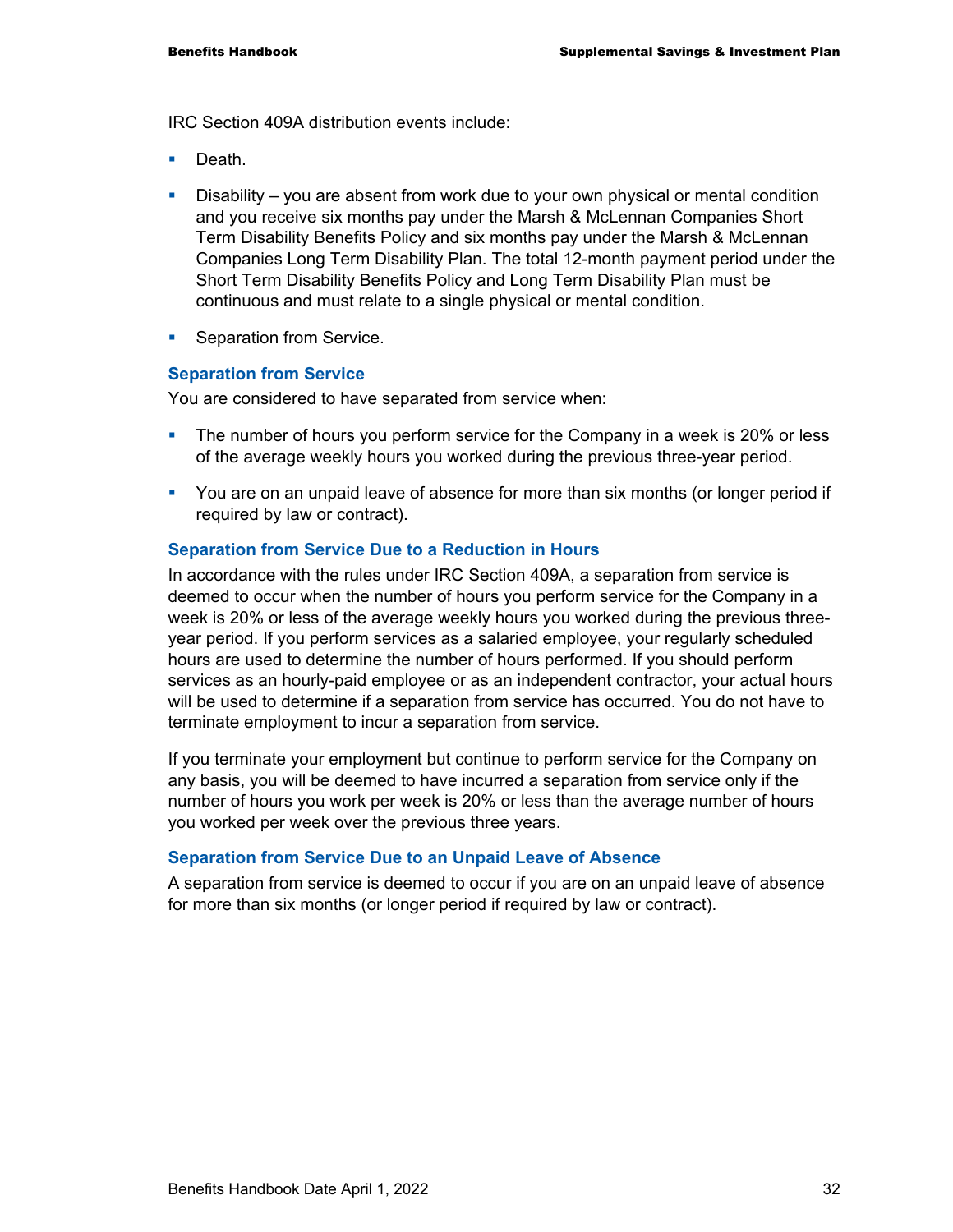## How Benefits Are Paid

## *Distribution Options*

The methods of payment offered under the Plan depend upon your reason for leaving.

Under "How Benefits Are Paid", see "Distribution Elections/Changes" on page 34 for details and restrictions on changing your distribution election for your post-2004 account balance.

|                           | <b>Post-2004 Account</b><br><b>Balances</b>         | ×<br>× | Distribution options elected during your initial enrollment are<br>effective immediately.<br>Distribution election changes must be on file for 12 months to<br>be effective.<br>If you change your distribution election, your first payment<br>under your changed distribution election must be at least five<br>years (disability and death are not subject to the five year<br>delay) after the first payment date under your previous<br>distribution election. A change in your method of payment<br>automatically dictates a change to the timing of your<br>payment.<br>If you are a specified employee (generally the 50 top-paid<br>officers), you may not receive a distribution earlier than six<br>months after separation from service on account of your<br>RETIREMENT or termination of employment. The six month<br>delay will not apply to distributions made in the event you die<br>or become disabled. |
|---------------------------|-----------------------------------------------------|--------|----------------------------------------------------------------------------------------------------------------------------------------------------------------------------------------------------------------------------------------------------------------------------------------------------------------------------------------------------------------------------------------------------------------------------------------------------------------------------------------------------------------------------------------------------------------------------------------------------------------------------------------------------------------------------------------------------------------------------------------------------------------------------------------------------------------------------------------------------------------------------------------------------------------------------|
| <b>Reason for leaving</b> |                                                     |        | <b>Payment forms</b>                                                                                                                                                                                                                                                                                                                                                                                                                                                                                                                                                                                                                                                                                                                                                                                                                                                                                                       |
| $\mathbf{r}$              | Death                                               |        | <b>Initial Distribution Elections</b>                                                                                                                                                                                                                                                                                                                                                                                                                                                                                                                                                                                                                                                                                                                                                                                                                                                                                      |
| ×                         | Disability (as defined in                           |        | You may elect to receive your post-2004 account balance as:                                                                                                                                                                                                                                                                                                                                                                                                                                                                                                                                                                                                                                                                                                                                                                                                                                                                |
|                           | Supplemental Savings &                              |        | a single lump sum; or                                                                                                                                                                                                                                                                                                                                                                                                                                                                                                                                                                                                                                                                                                                                                                                                                                                                                                      |
|                           | Investment Plan)                                    |        | annual installments (from 2 to 15 years).                                                                                                                                                                                                                                                                                                                                                                                                                                                                                                                                                                                                                                                                                                                                                                                                                                                                                  |
|                           | Separation from service<br>on account of retirement |        | If you did not make an affirmative initial distribution election, your<br>وروالها والمستراه المسابط والمستقط والمستقط والمستقط والمستنف والمستنف والمستنف والمستنفذ                                                                                                                                                                                                                                                                                                                                                                                                                                                                                                                                                                                                                                                                                                                                                        |

post-2004 account balance was defaulted to the single lump sum distribution option and will be paid immediately following the date you die or become disabled or separate from service on account of your retirement.

You or your BENEFICIARY can begin to receive payment(s):

- immediately following the date you die, become disabled or separate from service on account of retirement;
- in the first calendar quarter of the year following the date you die, become disabled or separate from service on account of retirement; or
- in the first calendar quarter of the fifth year following the date you die, become disabled or separate from service on account of retirement.

Special rules apply to changing your distribution elections (see "Post-2004 Account Balance Options" for details).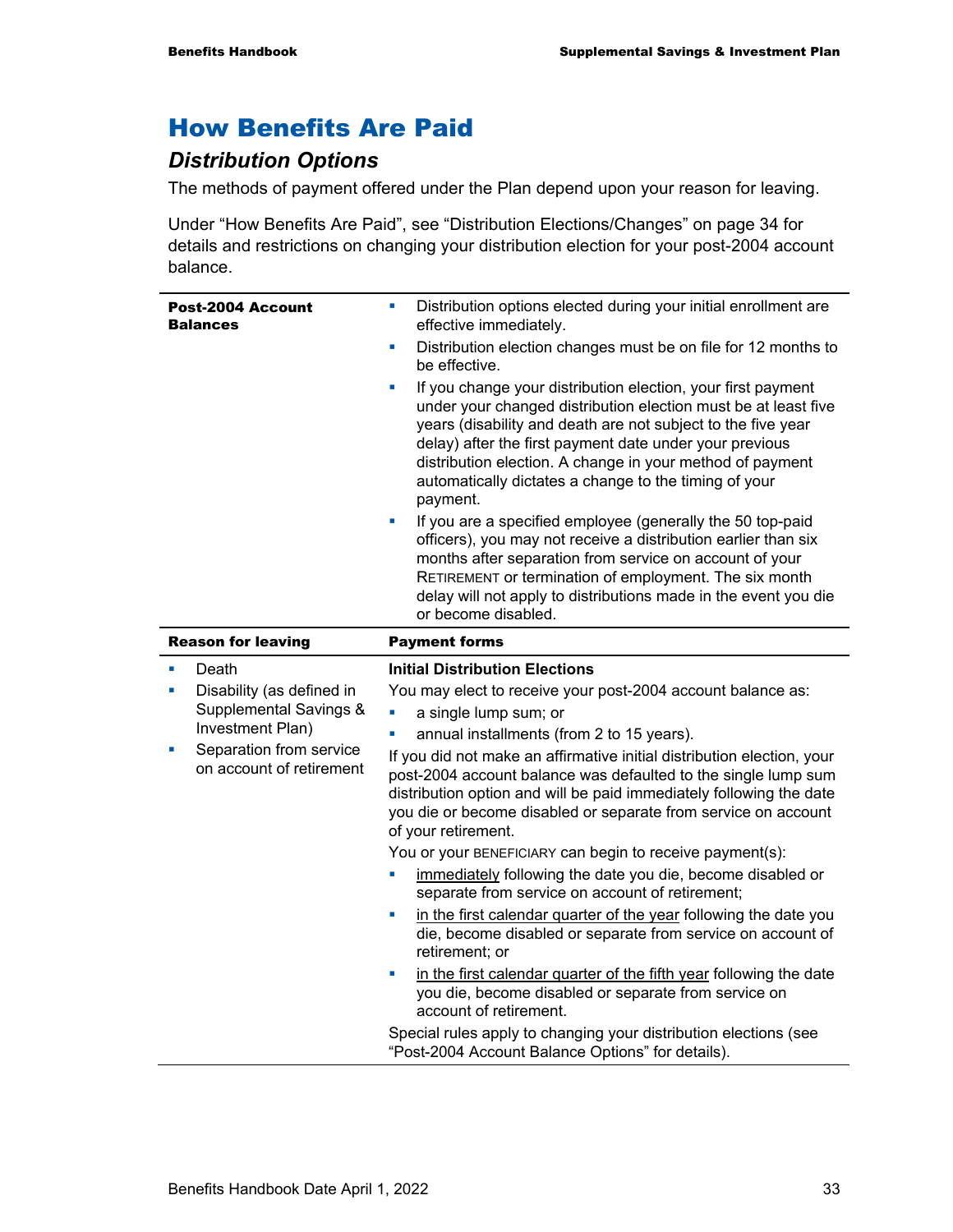| <b>All other terminations</b>                                              | If you terminate on a voluntary or involuntary basis and that<br>termination does not qualify as a retirement under the terms of<br>the Supplemental Savings & Investment Plan, you will be paid in<br>a lump sum immediately following your separation from service<br>regardless of whether you have a valid distribution election on<br>file. In other words, you cannot determine or affect the time or<br>form of your payment under these circumstances.                                                                                                                                                                                                                                                                                          |  |
|----------------------------------------------------------------------------|---------------------------------------------------------------------------------------------------------------------------------------------------------------------------------------------------------------------------------------------------------------------------------------------------------------------------------------------------------------------------------------------------------------------------------------------------------------------------------------------------------------------------------------------------------------------------------------------------------------------------------------------------------------------------------------------------------------------------------------------------------|--|
| <b>Pre-2005 Account</b><br><b>Balances</b>                                 | Distribution option changes must be on file for 12 months to<br>×<br>be effective.                                                                                                                                                                                                                                                                                                                                                                                                                                                                                                                                                                                                                                                                      |  |
| <b>Termination for reasons</b><br>of:<br><b>Retirement</b><br><b>Death</b> | You may elect to receive your pre-2005 account balance as:<br>a single lump sum; or<br>annual installments (from 2 to 15 years).<br>Note: Your pre-2005 account balance cannot be paid upon the<br>event of disability since disability does not trigger a termination<br>event. Pre-2005 account balances can only be distributed<br>following termination or death.<br>You or your beneficiary can begin to receive payment(s):<br>immediately following the date you retire or die;<br>the first calendar quarter of the year following the date you<br>$\blacksquare$<br>retire or die; or<br>the first calendar quarter of the fifth year following the date<br>you retire or die.<br>Special rules apply to changing your distribution elections. |  |
| <b>All other terminations</b>                                              | Your only method of payment is a single lump sum after your<br>termination of employment (voluntary and involuntary) even if you<br>haven't requested a distribution under the Marsh & McLennan<br>Companies 401(k) Savings & Investment Plan.                                                                                                                                                                                                                                                                                                                                                                                                                                                                                                          |  |

The portion of your account notionally invested in notional shares of Marsh & McLennan Companies stock will be paid in shares of Marsh & McLennan Companies stock (a bookentry account will be set up with the Company's TRANSFER AGENT) and the balance of your account will generally be paid by check.

#### Distribution Elections/Changes

#### *Your Initial Post-2004 Account Balance Distribution Election*

The initial distribution election you make for your post-2004 account balance when you are first eligible (during your first ANNUAL ENROLLMENT period) will be effective immediately.

If you do not make an affirmative initial distribution election when you are first eligible (during your first Annual Enrollment period), your post-2004 account balance will be defaulted to the single LUMP SUM PAYMENT distribution option and will be paid immediately following the date you die, become disabled (after you are approved for benefits under the Marsh & McLennan Companies Long Term Disability Plan in accordance with that plan's provisions and have received benefits under that plan and the Marsh & McLennan Companies Short Term Disability Benefits Policy for a total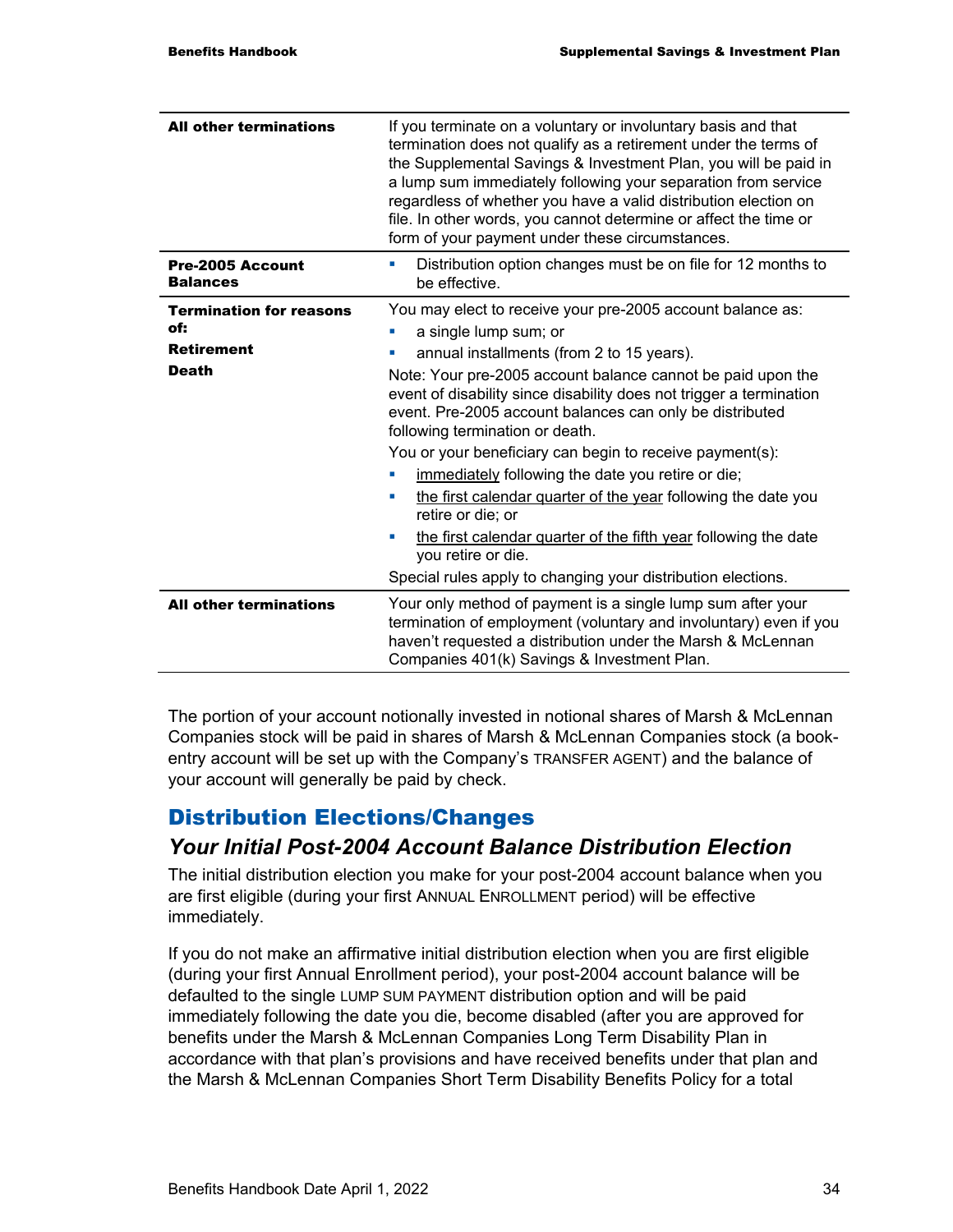continuous period of 12 months for a single physical or mental condition) or separate from service on account of your RETIREMENT. Any change to your post-2004 distribution election you make thereafter will be considered a change that is subject to the special rules for changing elections for your post-2004 account balance.

## *Changing Your Post-2004 Account Balance Distribution Election*

You may change the method of payment for your post-2004 account balance (deferrals made in 2005 or later, related COMPANY CREDITS and related notional investment earnings, if any) in accordance with special rules described below.

- Any change made to your post-2004 distribution election will not take effect until 12 months or later. If you become eligible for a distribution of your post-2004 account balance within the 12 month period after you file a new distribution election form, you will receive payment in accordance with your previous distribution election on file. If you have no election on file, you will receive a single lump sum payment immediately following the date you die, become disabled (as defined in the Supplemental Savings & Investment Plan) or you separate from service on account of retirement. If you terminate on a voluntary or involuntary basis and that termination does not qualify as retirement under the terms of the Supplemental Savings & Investment Plan, you will be paid in a single lump sum immediately following your separation from service, regardless of whether you have a valid distribution election on file.
- A change to your post-2004 distribution election automatically dictates a change to the timing of your payment.
- Generally, a change to your distribution election cannot accelerate payment of your post-2004 account balance; changes to your distribution election may only extend your payment term-not-shorten it. For example, you may change the duration of your installment payments from five years to 10 years, but not vice versa. The only exception is that you may change from installment payments to a single lump sum payment. Note: You cannot change your installment distribution election once you have terminated.

If you are a specified employee (generally includes the 50 top-paid officers), you may **not** receive a distribution of post-2004 balance (deferrals made in 2005 or later, related company credits and related notional investment earnings, if any) earlier than six months after separation from service on account of retirement or termination of employment. The six month delay will not apply to distributions made in the event you die or become disabled (as defined in the Supplemental Savings & Investment Plan).

To change an election, complete the *Supplemental Savings & Investment Plan Distribution Election Change Form – Post-2004 Account Balances* as instructed. To obtain a form, go to Colleague Connect (**https://mmcglobal.sharepoint .com/sites/Home**). Select **Pay & Benefits**, and click **My Pay & Benefits,** select **Transamerica** under Savings & Financial Planning. Under Home select **Forms** and click **Distribution** or call HR SERVICES at +1 866 374 2662.

You cannot change your distribution election once you have terminated.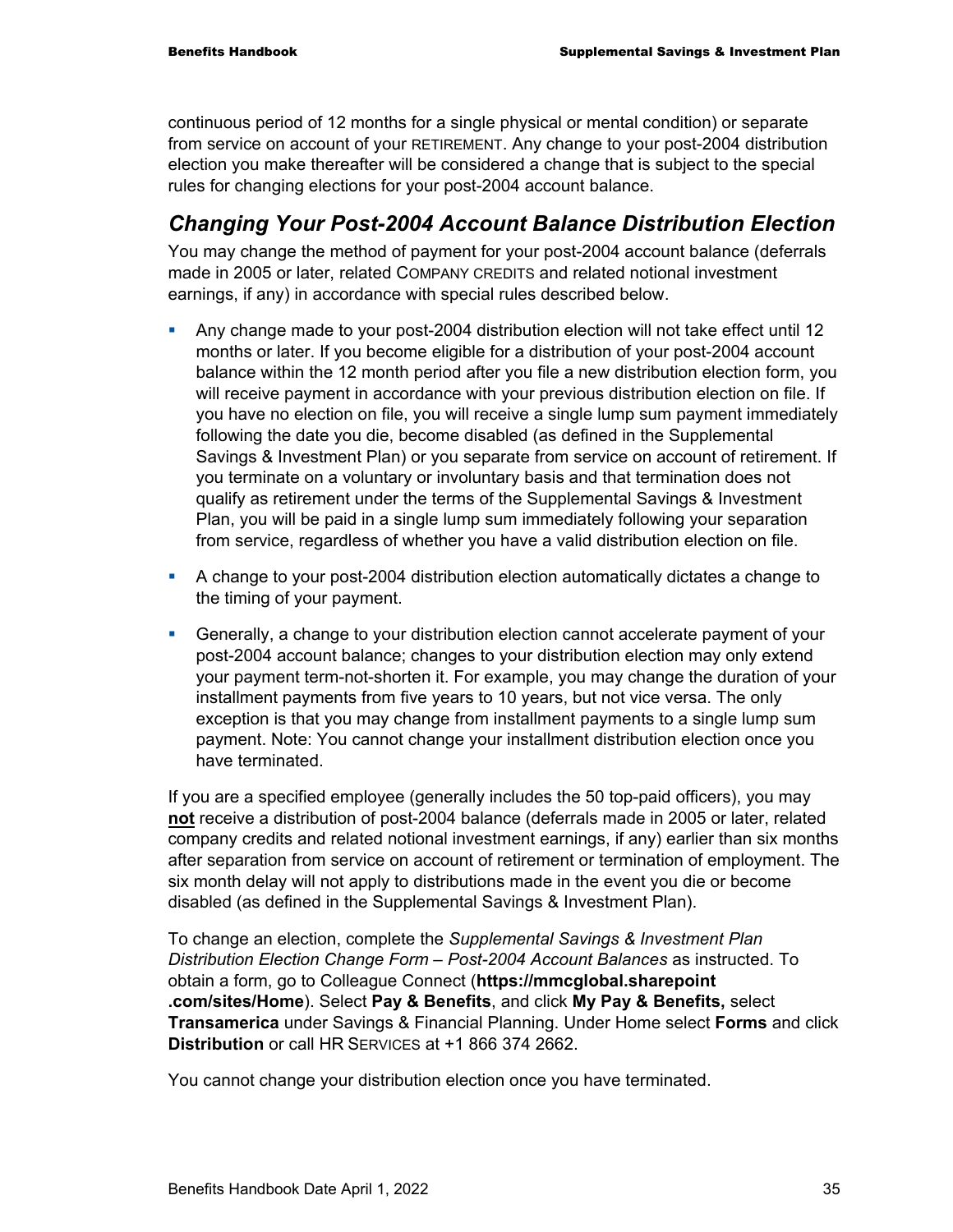## *Changing Your Pre-2005 Account Balance Distribution Election*

You may change the method and timing of your distribution election for your pre-2005 account balance (pre-2005 deferrals, related COMPANY MATCHING CREDITS and related notional investment earnings, if any). Your election must be on file for at least 12 months before you are first eligible for a distribution.

If your most recent election was in effect less than 12 months before you retire or die, your pre-2005 account balance will be paid in accordance with any previous election that was on file for at least 12 months.

If no election has been on file for at least 12 months, your pre-2005 account balance will generally be paid in a single lump sum.

Go to Colleague Connect (**https://mmcglobal.sharepoint.com/sites/Home**). Select **Pay & Benefits**, and click **My Pay & Benefits,** select **Transamerica** under Savings & Financial Planning to change an election.

You cannot change your distribution election once you have terminated.

#### *Installment Payments*

Annual installment elections that are made at the time of your initial eligibility become effective immediately.

You may choose annual installments if you, die, are eligible for long term disability, or retire as long as you affirmatively elect annual installments when you are first eligible or your election is on file at least 12 months before you are first eligible for a distribution. Under "How Benefits Are Paid", see "Distribution Elections/Changes" on page 34 for important restrictions on your rights to change the method of payment for post-2004 account balance.

You may change the duration of annual installment payments as long as you have not separated from service or terminated. Your distribution election must be on file for 12 months to be effective.

Once your account is in payment status, your election is irrevocable.

Installments are processed annually in December.

If you elect to be paid out in annual installments, the unpaid balance in your account will continue to be notionally invested in notional shares of Marsh & McLennan Companies stock and any other available notional investment options that you have elected. The amount to be paid out each year will vary with the notional investment performance (including credited dividends and other earnings, gains or losses) of your account and will be determined by dividing the account value on the relevant date by the remaining years of unpaid installments. Accordingly, the amount to be paid out each year may be more or less than the amount paid out in prior years.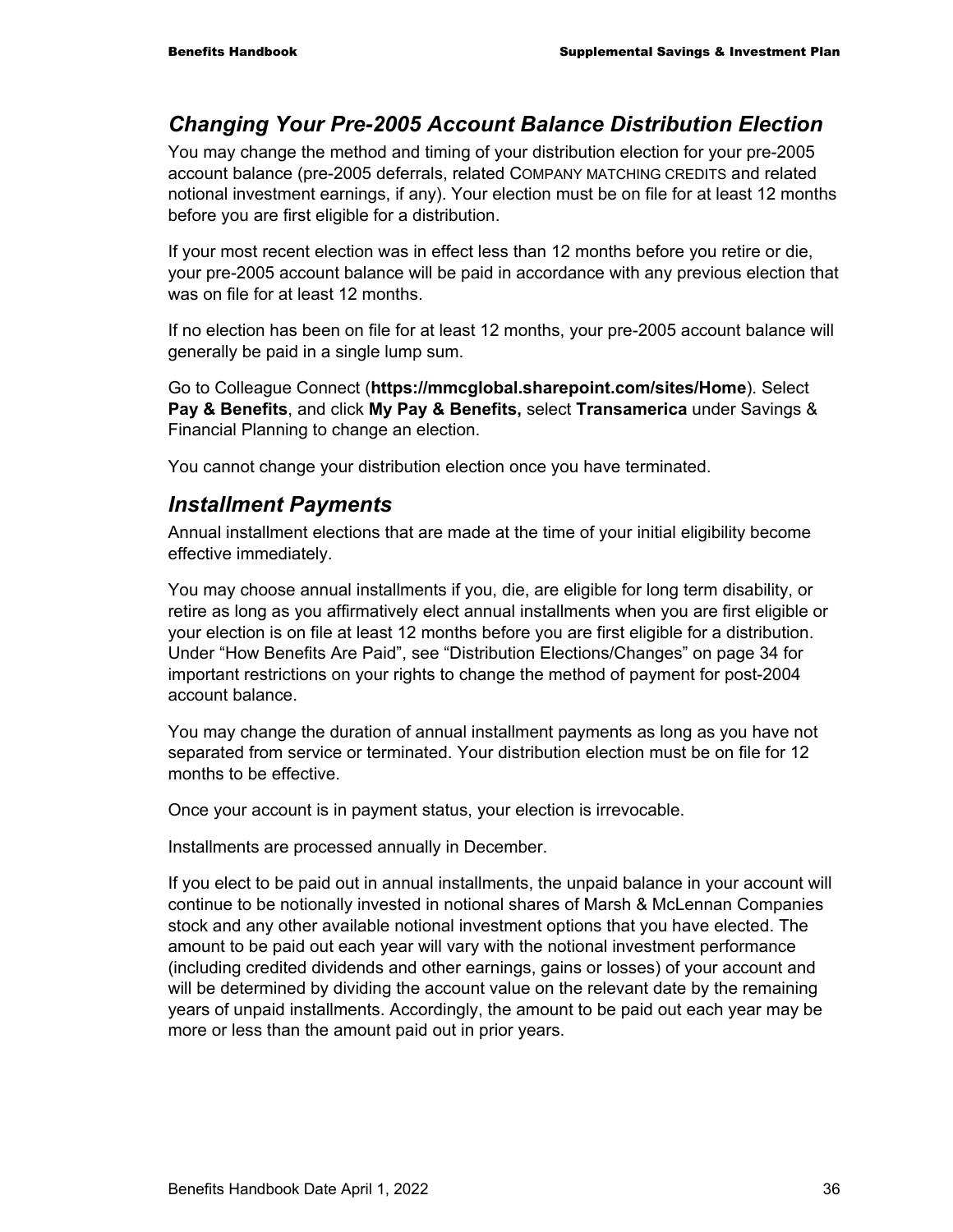If you die before receiving all your annual installments, your BENEFICIARY will receive the undistributed benefit in a single lump sum as soon as practicable following your death unless you have a valid distribution election on file indicating that your beneficiary should continue to receive annual installments.

Generally, your distribution will be paid by check and the portion of your account notionally invested in notional shares of Marsh & McLennan Companies stock will be paid in shares of Marsh & McLennan Companies stock (a book-entry account will be set up with the Company's TRANSFER AGENT). Note: The amount distributed will generally be subject to federal, state and/or local taxes.

#### **Post-2004 Account Balance**

You may change the duration of your installment payments for your post-2004 account balance or change from installment payments to a single lump sum payment. The change to your post-2004 distribution election automatically dictates a change to the timing of your payment. Your first payment date under your changed distribution election must be at least five years after the first payment date under your previous distribution election. The five year delay will not apply in case of death or disability.

You may choose annual installment payments over a minimum of two years and up to a maximum of 15 years. A change in the method of payment automatically dictates a change to the timing of your payment. The timing of payment options are described below.

**If you previously elected to commence receiving a distribution immediately following** the date you die, become disabled or separate from service on account of retirement or if you did not make any affirmative election, and **you have not previously changed your election**, then if you make a change in the method of payment:

(1) In the case that your death or becoming disabled triggers the payment of your Supplemental Savings & Investment Plan benefits, you will receive your distribution immediately following the date you die or become disabled.

(2) In the case that you separate from service on account of retirement, you will receive your distribution immediately following the fifth anniversary of the date you separate from service on account of your retirement. Important Reminder: **If you have previously changed your distribution election**, your distribution cannot be made until an additional five years later for each change. For example, second change tenth anniversary, third change fifteenth anniversary, etc.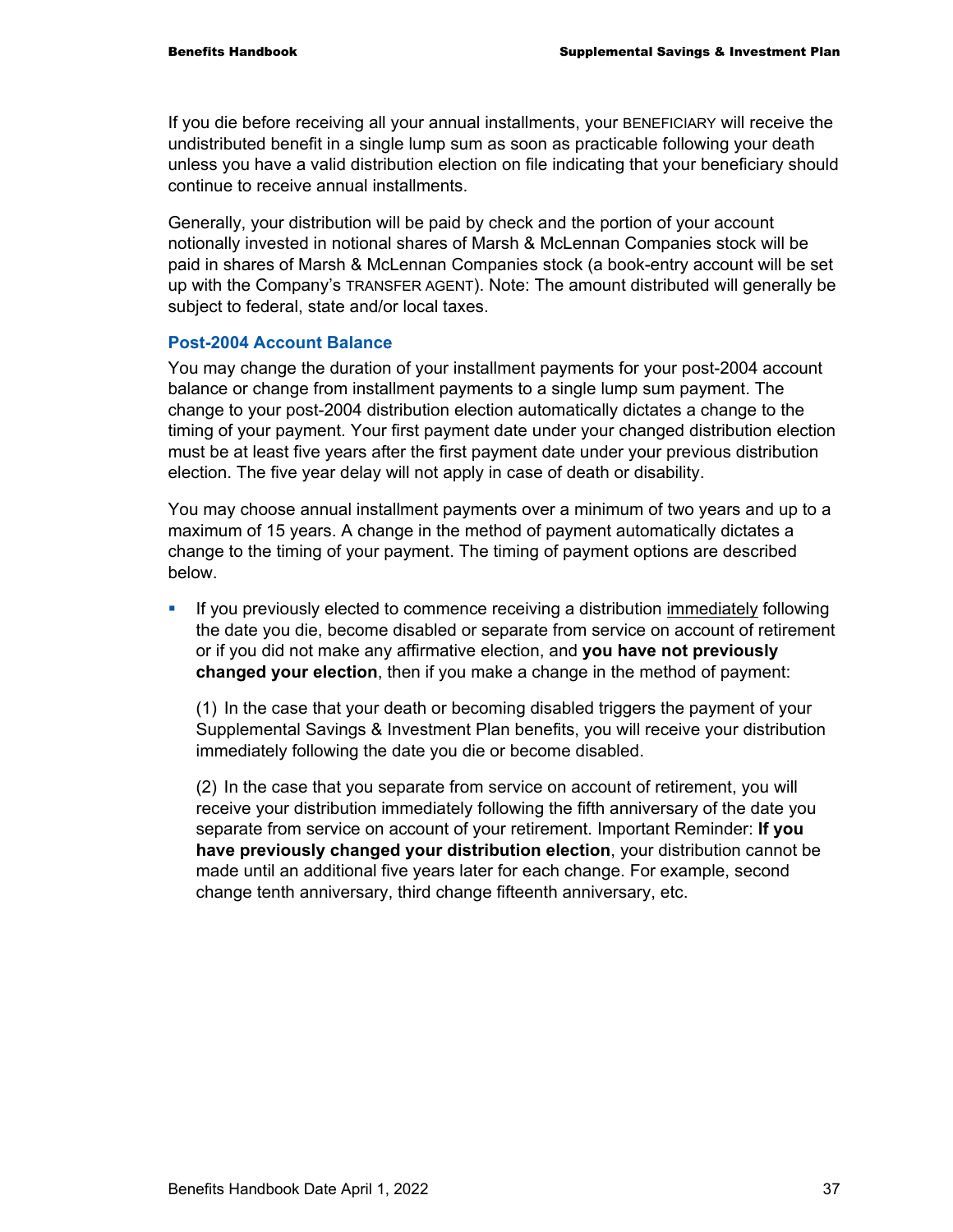If you previously elected to commence receiving your distribution in the first calendar quarter of the year following the date you die, become disabled or separate from service on account of retirement and **you have not previously changed your election** then if you make a change in the method of payment:

(1) In the case that your death or becoming disabled triggers the payment of your Supplemental Savings & Investment Plan benefits, you will receive your distribution in the first calendar quarter of the year following the date you die or become disabled.

(2) In the case that you separate from service on account of retirement, you will receive your distribution in the first calendar quarter of the year following the fifth anniversary of the date you separate from service on account of your retirement. Important Reminder: **If you have previously changed your distribution election**, you must add five years for each change. For example, second change first calendar quarter of the year following the tenth anniversary, third change first calendar quarter of the year following the fifteenth anniversary, etc.

If you previously elected to commence receiving your distribution in the first calendar quarter of the fifth year following the date you die, become disabled or separate from service on account of retirement and **you have not previously changed your election** then if you make a change in the method of payment:

(1) In the case that your death or becoming disabled triggers the payment of your Supplemental Savings & Investment Plan benefits, you will receive your distribution in the first calendar quarter of the fifth year following the date you die or become disabled.

(2) In the case that you separate from service on account of retirement, you will receive your distribution in the first calendar quarter of the year following the tenth anniversary of the date you separate from service on account of your retirement. Important Reminder: **If you have previously changed your distribution election**, you must add five years for each change. For example, second change first calendar quarter of the year following the fifteenth anniversary, third change first calendar quarter of the year following the twentieth anniversary, etc.

#### **Pre-2005 Account Balances**

You may choose payments over a minimum of two years and up to a maximum of 15 years. The installments can begin:

- **EXED** immediately following the date you retire or die;
- the first calendar quarter of the year following the date you retire or die;
- the first calendar quarter of the fifth year following the date you retire or die.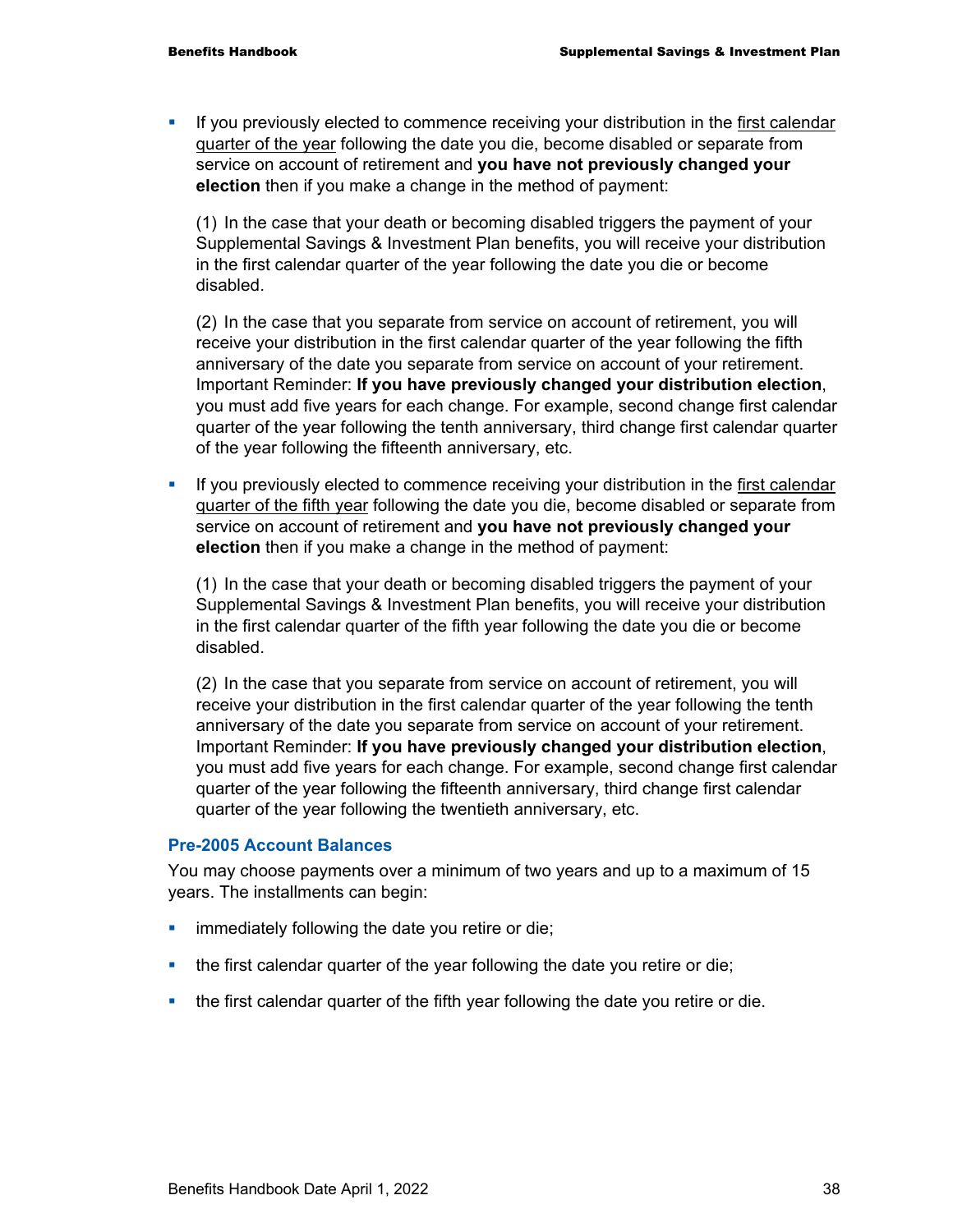### Direct Deposit

This Plan does not allow benefit payments to be directly deposited into an account except for share transfers to a book entry account with the Company's TRANSFER AGENT.

### Distribution Delivery

A change in your method of payment automatically dictates a change to the timing of your payment.

Installment payments will begin according to your distribution election and each December thereafter.

Lump sum distributions are processed on a monthly basis. Any value of your notional investments other than notional shares of Marsh & McLennan Companies stock (after applicable tax withholdings from the distribution of your account) will be paid to you by check. A distribution statement will be mailed approximately five business days from the end of the month in which you become eligible for a distribution.

The portion of your account notionally invested in notional shares of Marsh & McLennan Companies stock will be paid in shares of Marsh & McLennan Companies stock; a bookentry account will be established with the Company's TRANSFER AGENT within two weeks after your distribution is processed.

## Rollovers

This is a non-qualified plan. Tax-deferred rollovers are not allowed.

## How Benefits Are Taxed

#### *A Note on Taxes*

The tax laws are complicated and often change. None of the information in this section is intended to provide personal tax advice to any employee, terminated participant, or **BENEFICIARY** 

## Taxes on Deferrals

Deferrals in this Plan can only be made on a before-tax basis. The amount you defer under the Plan on a before-tax basis comes out of your paycheck before income taxes are applied, so you are paying income taxes on a lower amount; however, you owe FICA taxes currently on amounts deferred and on the value of the COMPANY CREDITS.

Deferrals and the Company Credits credited to your account are subject to FICA tax at the time such amounts are credited to your account.

## Taxes When Taking a Distribution

In general, any distribution you receive is taxable to you as ordinary income based on the value of the Marsh & McLennan Companies shares and cash distributed to you and is subject to applicable federal and state withholding. Marsh McLennan receives a tax deduction at that time corresponding to the amount of income you receive.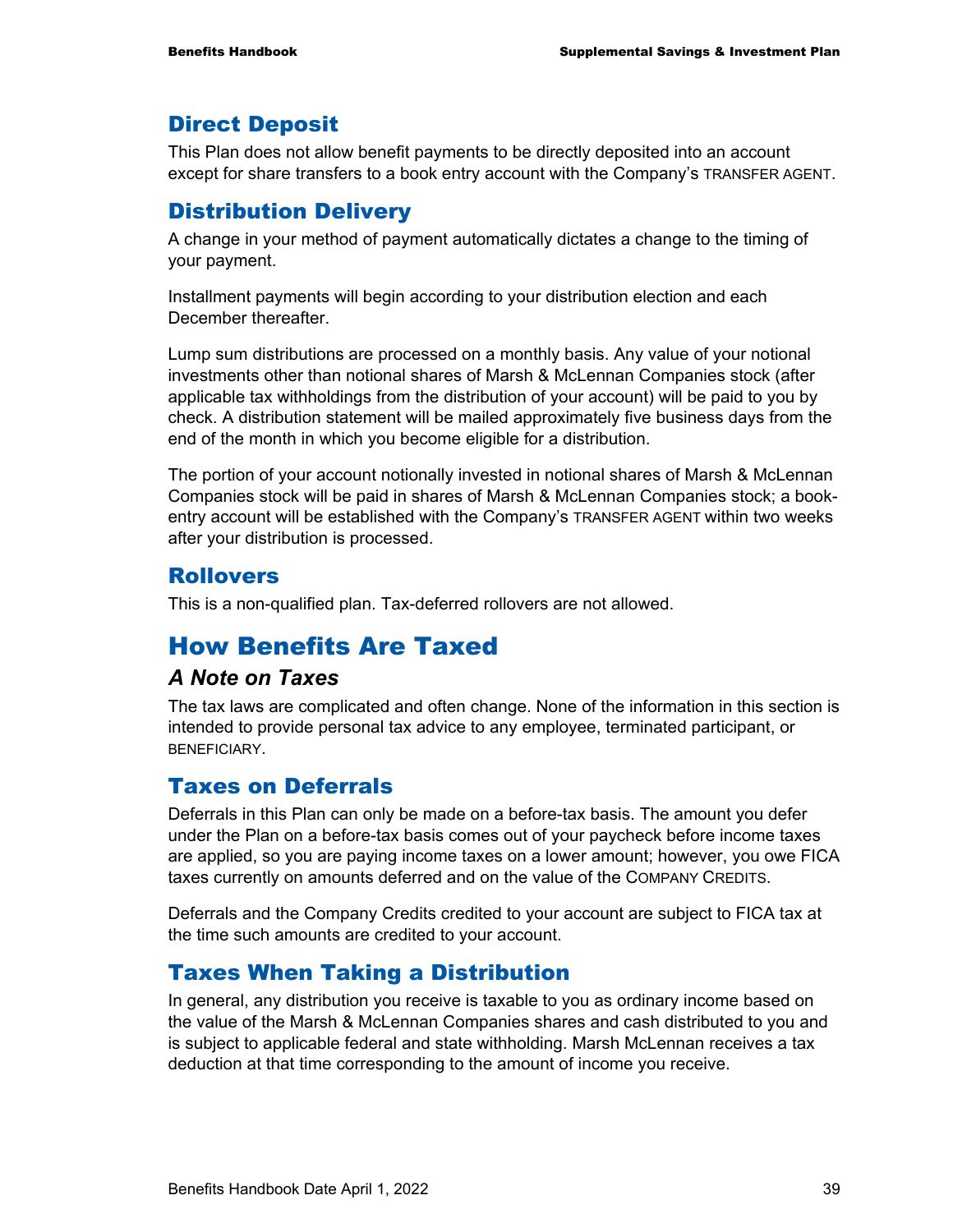If all of your account is in notional shares of Marsh & McLennan Companies stock, shares will be withheld from the distribution to cover any applicable tax withholding liability on the payment and the remaining shares will be deposited in a book-entry account with the Company's TRANSFER AGENT. If your account is deemed invested in notional investment options other than Marsh & McLennan Companies Stock Units, you will be sent a check for the amount of your balance less any applicable tax withholding. If your account is deemed invested in both notional shares of Marsh & McLennan Companies stock and other available notional investment options, taxes will be withheld first from the other available notional investment options to cover the taxes on the entire distribution (including the value of the portion distributed in Marsh & McLennan Companies stock). If there is not enough cash to cover the full tax withholding obligation, then the number of shares of Marsh & McLennan Companies stock will be reduced to cover the balance.

Because the Plan is not a tax qualified plan, the special tax rules applicable to tax qualified plans (such as the 10% tax on early distributions, rollovers, exclusion of net unrealized appreciation of Company stock, special lump sum, and capital gains treatment) do not apply.

This tax information is based on present tax laws and is not intended to be a complete description of the tax consequences of participation or personalized tax advice. You may want to consult with a tax professional.

## In Case of Your Death

#### *Beneficiary Requirements*

You should choose a BENEFICIARY under the Plan. Under the Supplemental Savings & Investment Plan, if you do not actively name a beneficiary, your beneficiary will be your spouse if you are married and your estate if you are not married.

Your beneficiaries may include:

- **named individuals.**
- **the executors or administrators of your estate.**
- **trustee(s) under your will or under a trust agreement.**
- **•** charitable organization(s).

## Choosing a Beneficiary

You may designate a BENEFICIARY online. If you are an active employee, go to Colleague Connect (**https://mmcglobal.sharepoint.com/sites/Home**). Select **Pay & Benefits**, and click **My Pay & Benefits,** select **Transamerica** under Savings & Financial Planning. If you are a terminated employee, go to **https://careers.mmc.com/global/en/usbenefits** and select **Transamerica**.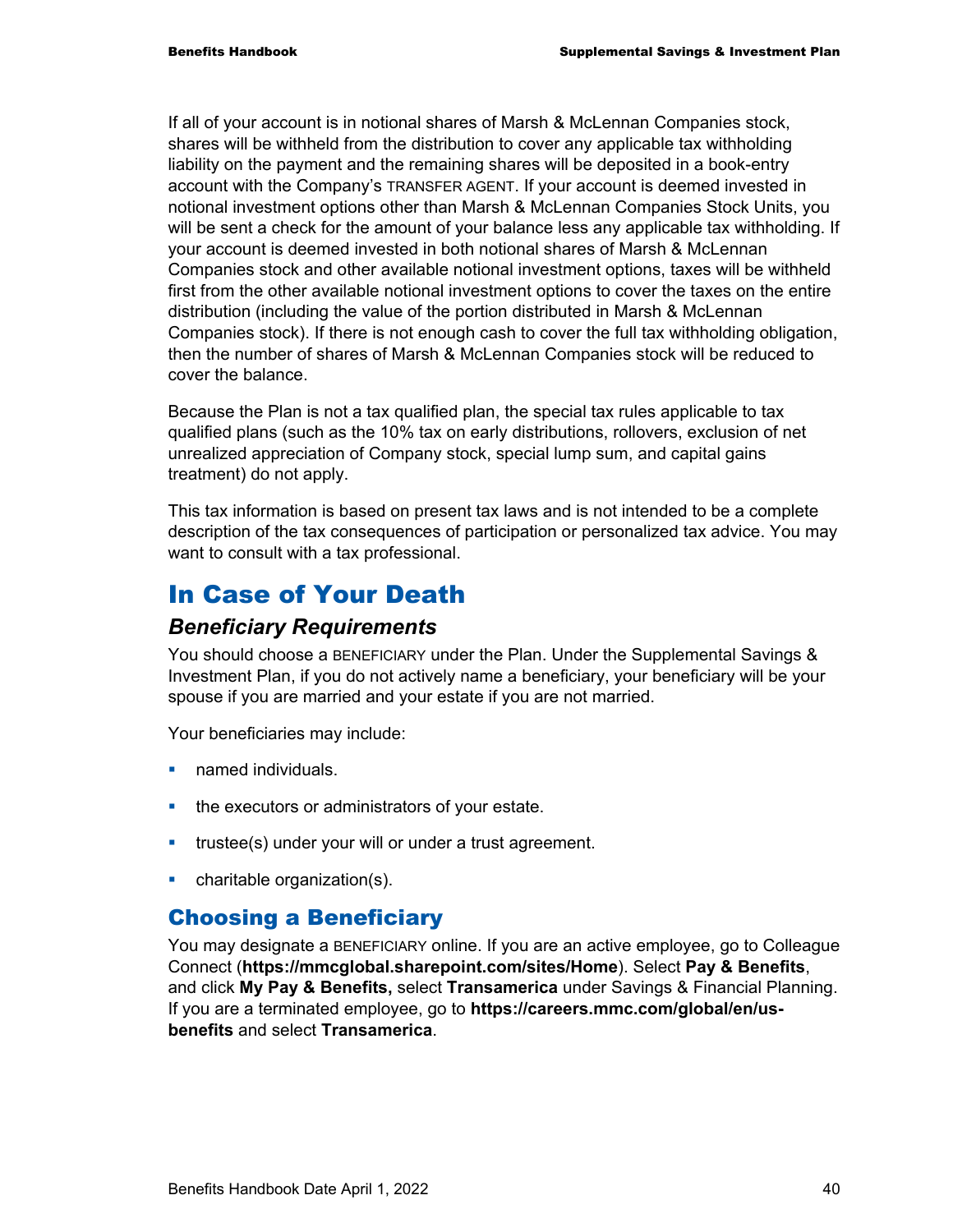You may also designate a beneficiary by completing a Beneficiary Designation Form and returning it in accordance with the form's instructions. Forms may be obtained online.

You must make a beneficiary designation specified for the Supplemental Savings & Investment Plan, even if you are not currently participating in the Supplemental Savings & Investment Plan. Beneficiary designations made under the Marsh & McLennan Companies 401(k) Savings & Investment Plan do not apply to this Plan.

You are not required to renew your beneficiary designation due to the transition to Transamerica as the Plan's recordkeeper on September 1, 2017. If you had a completed Beneficiary Designation Form on file prior to September 1, 2017, it will continue to be in effect until you make a change to your beneficiary designation.

## Changing a Beneficiary

You can change your BENEFICIARY at any time online. If you are an active employee, go to Colleague Connect (**https://mmcglobal.sharepoint.com/sites/Home**). Select **Pay & Benefits**, and click **My Pay & Benefits,** select **Transamerica** under Savings & Financial Planning. If you are a terminated employee, go to **https://careers.mmc .com/global/en/us-benefits** and select **Transamerica.** If you prefer, you may complete a Beneficiary Designation Form and return it in accordance with the form's instructions. Forms may be obtained online.

Be sure to keep your beneficiary designation up to date.

## No Beneficiary Named

Under the Supplemental Savings & Investment Plan, if you do not actively name a BENEFICIARY, your beneficiary will be your spouse if you are married and your estate if you are not married.

#### Who Gets Your Benefit

If you die before you begin receiving your account, your BENEFICIARY will automatically receive your account balance.

The beneficiary that you designate on the Marsh & McLennan Companies Supplemental Savings & Investment Plan Beneficiary Designation Form is the beneficiary for your Supplemental Savings & Investment Plan account. However, if you were a participant in the Johnson & Higgins Supplemental Executive Savings Plan ("J&H Plan") and have a valid beneficiary designation on file for that plan, that designation will remain in force until changed for your Supplemental Savings & Investment Plan balance (which includes the prior J&H Plan balance).

If you do not have a Supplemental Savings & Investment Plan Beneficiary Designation Form in good order on file at the time of your death, any benefit payable to you under the Plan will be paid to your surviving spouse or, if you are not married at the time of your death, to your estate.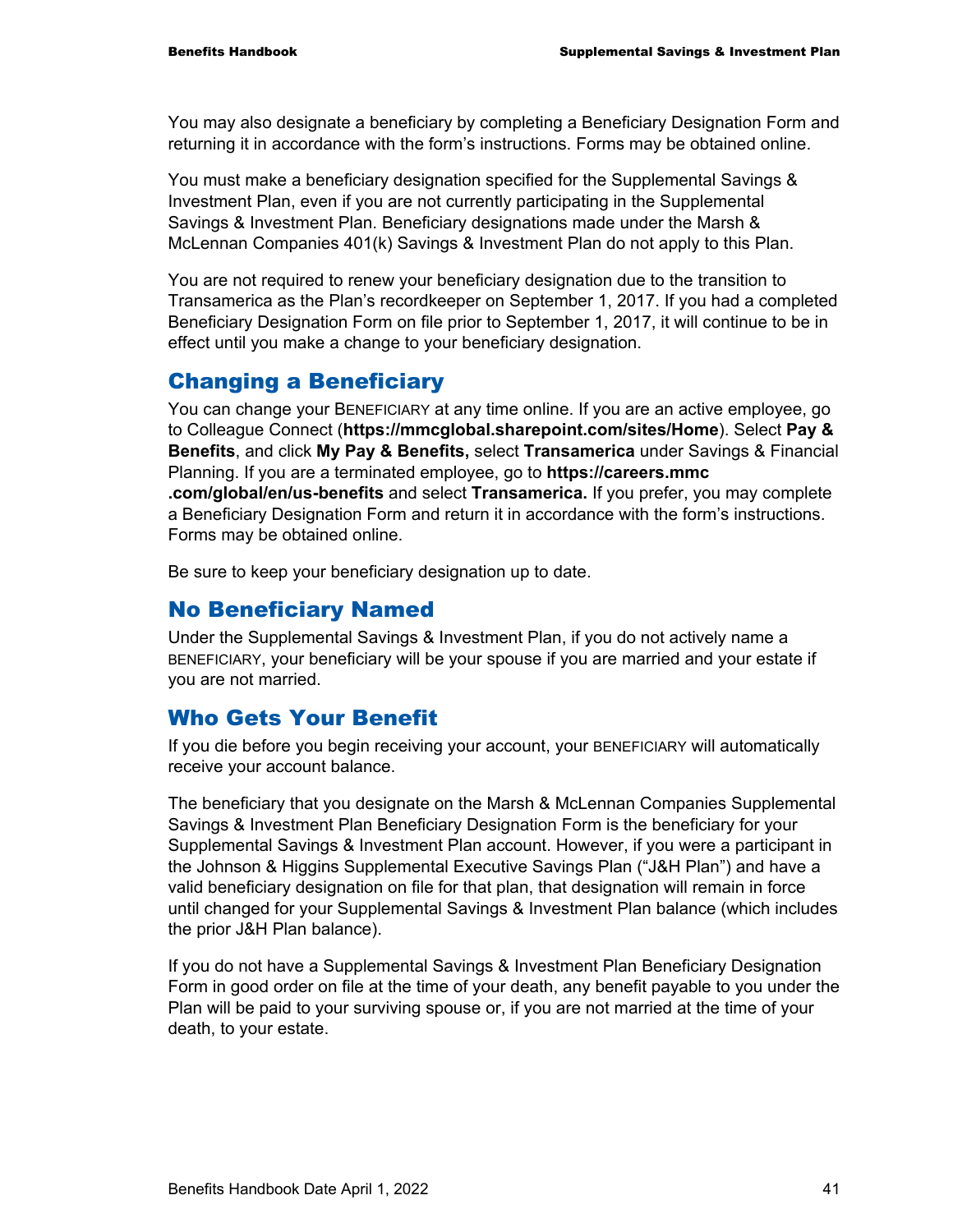## How the Benefit Is Paid

Your BENEFICIARY will receive your account balance in accordance with the distribution option you selected.

If there is no valid distribution election on file, your benefit will be paid to your beneficiary in a single lump sum distribution of Marsh & McLennan Companies stock to the extent your account is notionally invested in notional shares of Marsh & McLennan Companies stock and by check for all other notional investment options.

### How to Apply for a Benefit

Your BENEFICIARY should contact HR SERVICES at +1 866 374 2662 to apply for a benefit. Before a benefit can be paid, your beneficiary has to provide:

- **a** certified death certificate and
- a copy of your marriage certificate, if the beneficiary is your surviving spouse and
- a copy of his or her birth certificate, if the beneficiary is a minor and
- **•** proof of his or her own identity.

#### When a Benefit Is Paid

Once a distribution has been requested and the BENEFICIARY has been confirmed, your beneficiary will usually be paid within 5 business days after the monthly processing cycle, unless payment is deferred in accordance with your distribution election on file.

#### Taxes

Your entire account is subject to taxes. Because everyone's situation is unique, your BENEFICIARY should consult a tax professional to determine tax liability.

## Transfers to a Non-Participating Company

#### *How does transferring to a non-participating company affect my account in the Plan?*

If you have an account balance in the Plan prior to the date you transfer to a nonparticipating company, you will have access to your account, while you remain employed, to:

- reallocate the balance of your account among different investment options
- substitute one investment option for another (a "fund-to-fund" transfer).

Your account balance will continue to be affected by the investment performance of the investment options you elect.

 You will not be able to take a full distribution of your account balance until you terminate employment from all companies within the Marsh McLennan controlled group.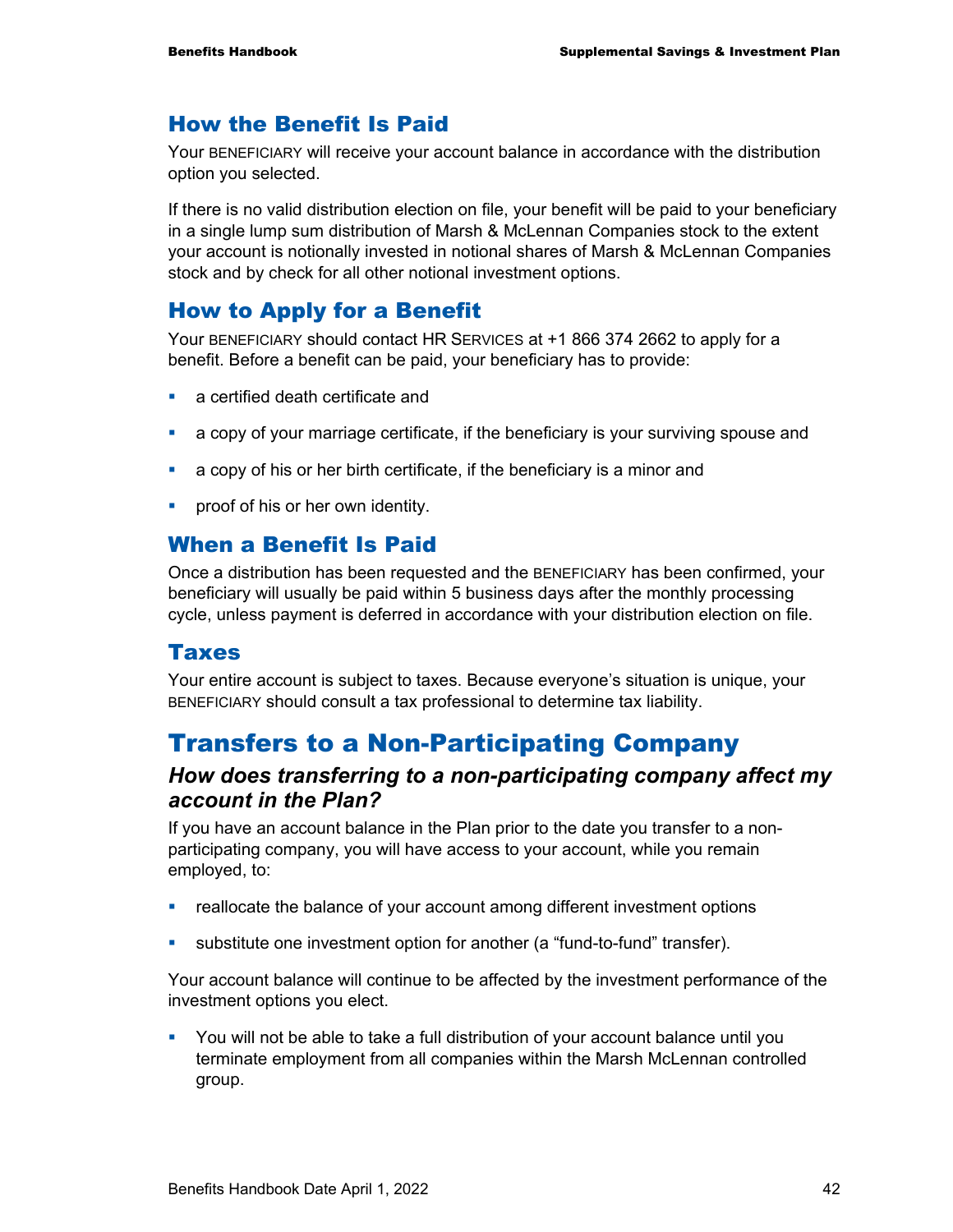## Leaving the Company

If you separate from service (voluntarily or involuntarily) and you are not eligible to retire, your post-2004 account balance will be distributed in a single LUMP SUM PAYMENT automatically.

If you terminate employment (voluntarily or involuntarily) and you are not eligible to retire, your pre-2005 account balance will be distributed in a single lump sum payment automatically.

## Notional Investment Direction for Contributions Following Rehire

Any contributions allocated to your account (for example, final pay/vacation pay) after your termination is processed, will be notionally invested according to your investment direction election on file at the time of your termination. You may transfer or reallocate the notional investments in your account on a daily basis, according to the Plan's rules.

If you are rehired, you will be able to elect the notional investment direction of your future deferrals and COMPANY CREDITS. If no notional investment direction election is made upon rehire, deferrals will be notionally invested automatically in the Plan's default fund, one of the BlackRock LifePath Dynamic Funds (one of the BlackRock LifePath Dynamic Funds that most closely matches your RETIREMENT year – based on the Plans' normal retirement age of 65).

### Reporting a Change in Address

If you currently work for the Company, you must report your address change to HR SERVICES at +1 866 374 2662.

If you no longer work for the Company, you must call and report your address change to HR Services at +1 866 374 2662 or update your account on the Transamerica website.

If you are receiving installments or you have a book-entry account with the Company's TRANSFER AGENT and you need to report an address change, contact HR Services at +1 866 374 2662 and the Company's transfer agent at +1 800 468 9716.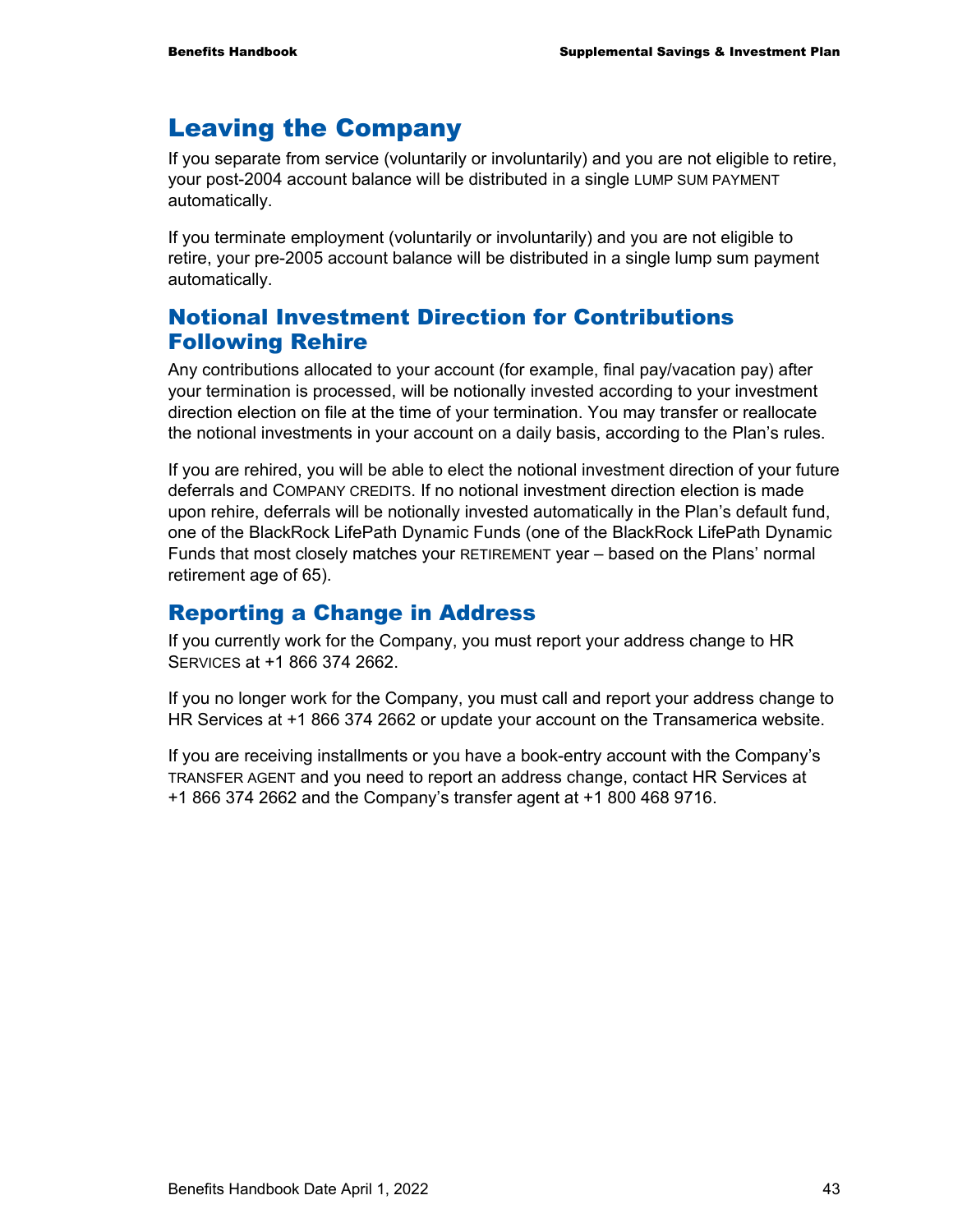## Account Information

The Plan Administrator provides information through the Supplemental Savings & Investment Plan's website and HR SERVICES. You can access information and conduct Plan transactions by going online to Colleague Connect (**https://mmcglobal.sharepoint .com/sites/Home**) for active employees and go to **https://careers.mmc .com/global/en/us-benefits** and select **Transamerica** for terminated employees, or by calling HR Services at +1 866 374 2662.

| Online Systems and HR Services (+1 866 374 2662)                                            |                                                                                                                                                                                                                                                                                                                                                                                                                                      |  |
|---------------------------------------------------------------------------------------------|--------------------------------------------------------------------------------------------------------------------------------------------------------------------------------------------------------------------------------------------------------------------------------------------------------------------------------------------------------------------------------------------------------------------------------------|--|
| <b>Transactions available</b><br>through the Voice Response<br><b>System or HR Services</b> | account balances<br>п<br>account balance by notional investment option<br>account balance by money type<br>ш<br>notional investment direction<br>×<br>notional investment performance<br>notional investment price information<br>ш<br>deferral rate<br>×                                                                                                                                                                            |  |
| <b>Transactions available</b><br>through the Plan's Website<br>or HR Services               | deferral rate change during ANNUAL ENROLLMENT<br>notional investment directions for future deferrals and<br>×<br><b>COMPANY CREDITS</b><br>fund to fund transfer<br>п<br>fund reallocation<br>u,                                                                                                                                                                                                                                     |  |
| <b>Voice Response System</b>                                                                | Set up voice biometrics authentication when you call the<br>×<br>Transamerica voice response system. The Voice Pass system<br>will identify you based on your stored voiceprint. If you choose<br>not to set up voice biometrics, you will need to provide<br>authentication each time you call the system.                                                                                                                          |  |
| How to reach                                                                                | Call HR Services at +1 866 374 2662 or visit the Plan's website<br>online.<br>If you are an active employee, go to Colleague Connect<br>(https://mmcglobal.sharepoint.com/sites/Home). Select<br>Pay & Benefits, and click My Pay & Benefits, select<br>Transamerica under Savings & Financial Planning.<br>If you are a terminated employee, go to https://careers.mmc<br>u,<br>.com/global/en/us-benefits and select Transamerica. |  |
| <b>Hours of operation</b>                                                                   | <b>Plan's Website:</b> 24 hours a day, seven days a week<br>HR Services: $8$ a.m. $-8$ p.m. Eastern time, any business day                                                                                                                                                                                                                                                                                                           |  |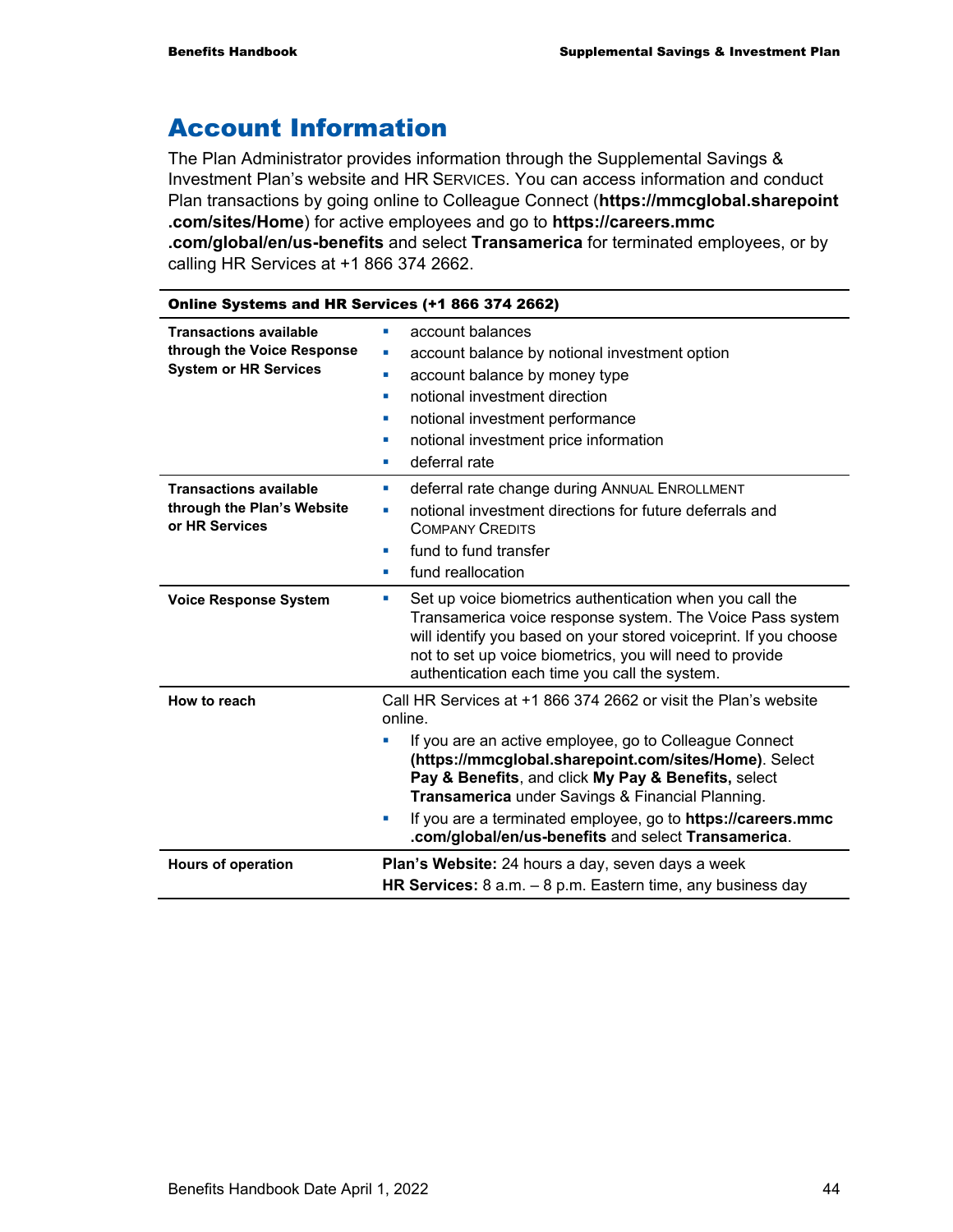| <b>UTHE SYSTEMS AND THE SERVICES</b> (T.I. 000 374 2002) |                                                                                                                                                                                                                                                                                                                                                                      |  |
|----------------------------------------------------------|----------------------------------------------------------------------------------------------------------------------------------------------------------------------------------------------------------------------------------------------------------------------------------------------------------------------------------------------------------------------|--|
| Accessing your account                                   | If you are an active employee:                                                                                                                                                                                                                                                                                                                                       |  |
|                                                          | Online at https://my.trsretire.com                                                                                                                                                                                                                                                                                                                                   |  |
|                                                          | The first time you visit the website, you will need to click <b>New</b><br>user? Get started to set-up your user name and password. If you<br>have an account balance in another employer-sponsored plan for<br>which Transamerica is the recordkeeper, you will see the account<br>balance for that plan as well as the Marsh McLennan plans you<br>participate in. |  |
|                                                          | By phone:<br>u.<br>+1 866 374 2662                                                                                                                                                                                                                                                                                                                                   |  |

#### Online Systems and HR Services (+1 866 374 2662)

## Account Updating

Your account is valued daily. "Valued" means that the book-entry account the Company maintains for you is updated to reflect account activity and notional investment gains and losses.

#### Account Statements

You will receive a quarterly account statement showing all activity. Each January, you will automatically be mailed a paper version of your fourth quarter account statement. All other quarterly account statements can be viewed online by following the directions below.

If you are an active participant you can access your quarterly account statement online. Go to Colleague Connect (**https://mmcglobal.sharepoint.com/sites/Home**). Select **Pay & Benefits**, and click **My Pay & Benefits,** select **Transamerica** under Savings & Financial Planning; then click the applicable plan and select **e-documents** under Home.

If you are a terminated participant you can access your quarterly account statement online. Go to **https://careers.mmc.com/global/en/us-benefits** and select **Transamerica;** then click the applicable plan and select e-documents under Home.

If you have an email address on file, you will receive an email notification when your quarterly account statement is available online. You may also elect to receive paper delivery of your quarterly account statement.

## Miscellaneous

#### *Unfunded Plan*

The Supplemental Savings & Investment Plan is an unfunded plan. All deferrals under the Plan are credited to bookkeeping accounts. The Company is not obligated to actually purchase or hold any particular investments to fund the benefits due under the Plan. Your benefits will be paid from general assets of the Company, or from the assets of a grantor trust ("rabbi trust") established to assist the Company in meeting its liabilities under this Plan. The assets of the trust are subject to the claims of the Company's creditors in the event of the Company's bankruptcy or insolvency. Your right to payment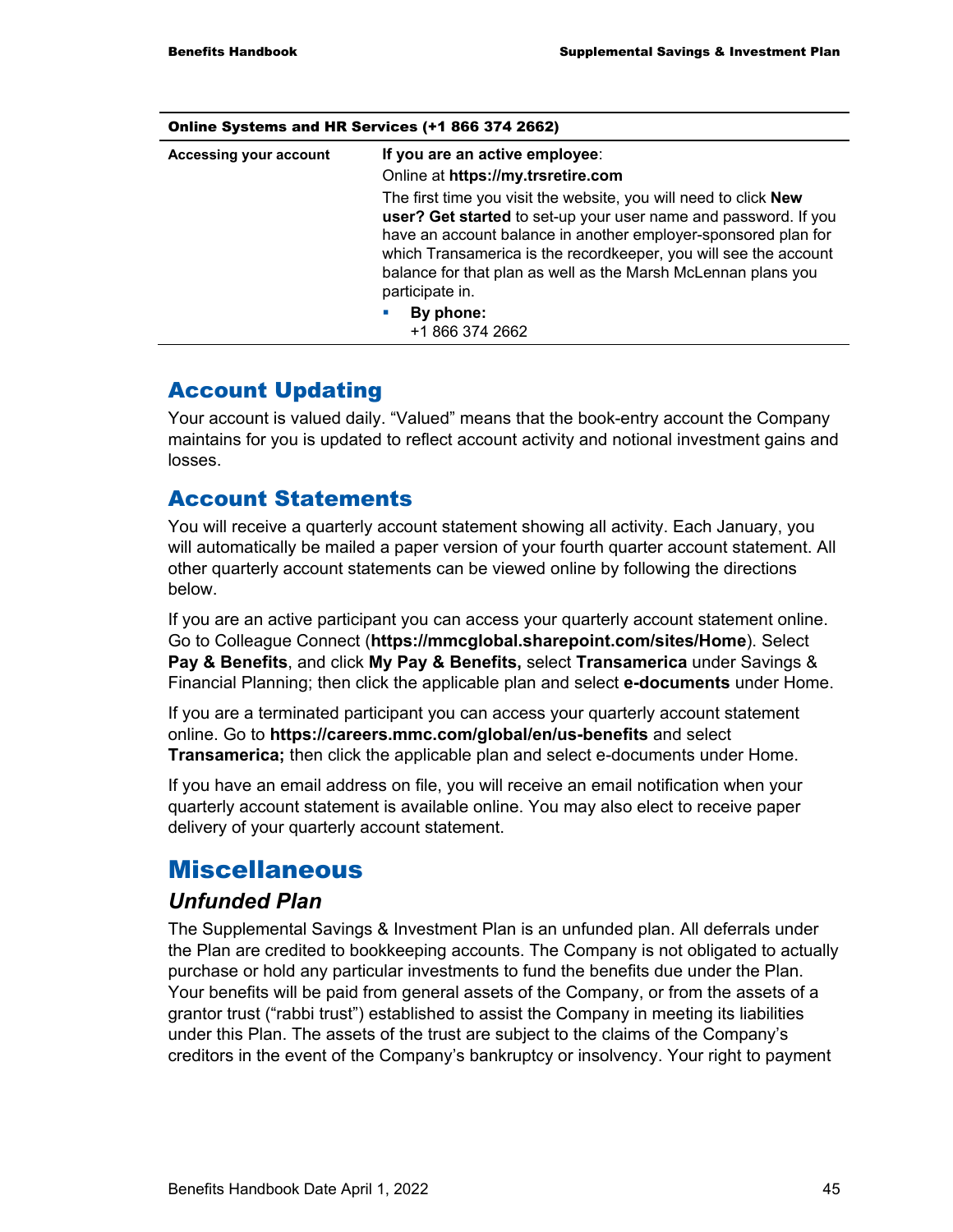under the Plan is the same as the right of an unsecured, general creditor of the Company.

#### Account and Investment Management Fees

Generally, the Company pays the administrative expenses related to operating the Plan and the participants pay the investment management fees. However, you indirectly bear certain administrative costs that are paid from the investment management fees charged by certain notional funds offered in the Plan. In addition, certain expenses may be charged directly to your account based on certain account transactions.

When you invest in a notional fund other than the MMC Stock Fund, there is a fee charged as a percentage of assets invested. That fee is reflected as an offset to the notional fund's investment returns. The fees charged by each notional fund are shown in the notional fund's Fund Fact Sheet. That fee covers the notional fund's investment management expenses, and for some notional funds, a portion of that fee may also be used to cover certain administrative costs of the Plan. Since the fee offsets the investment returns, this fee commensurately lowers the investment returns for that notional investment fund and thus your total account value.

If the portion of the investment management fee set aside to cover administrative costs exceeds those administrative costs for a particular year, the excess amount will be reflected in your account at the time the allocation is made to the actual fund, if applicable.

The Plan Administrator determines how to reasonably charge expenses to accounts, including accounts of terminated participants, beneficiaries and alternate payees. If the Company ceases to pay Plan expenses, Plan expenses will be charged to Plan accounts in a reasonable manner to be determined by the Plan Administrator.

### Failure to Comply with Requirements of IRC Section 409A

Full operational compliance with IRC Section 409A is required. In the event it is determined that the Supplemental Savings & Investment Plan fails to comply with the requirements of IRC Section 409A, a single lump sum distribution must be paid to affected participants.

#### Change in Control

Change in control shall have occurred if any "person", as such term is used in Sections 13(d) and 14(d) of the Securities Exchange Act of 1934, as amended (the "Exchange Act") (other than the Company, any trustee or other fiduciary holding securities under an employee benefit plan of the Company or any company owned, directly or indirectly, by the stockholders of the Company in substantially the same proportions as their ownership of stock of the Company), is or becomes the "beneficial owner", directly or indirectly, of securities of the Company representing 50% or more of the combined voting power of the Company's then outstanding securities.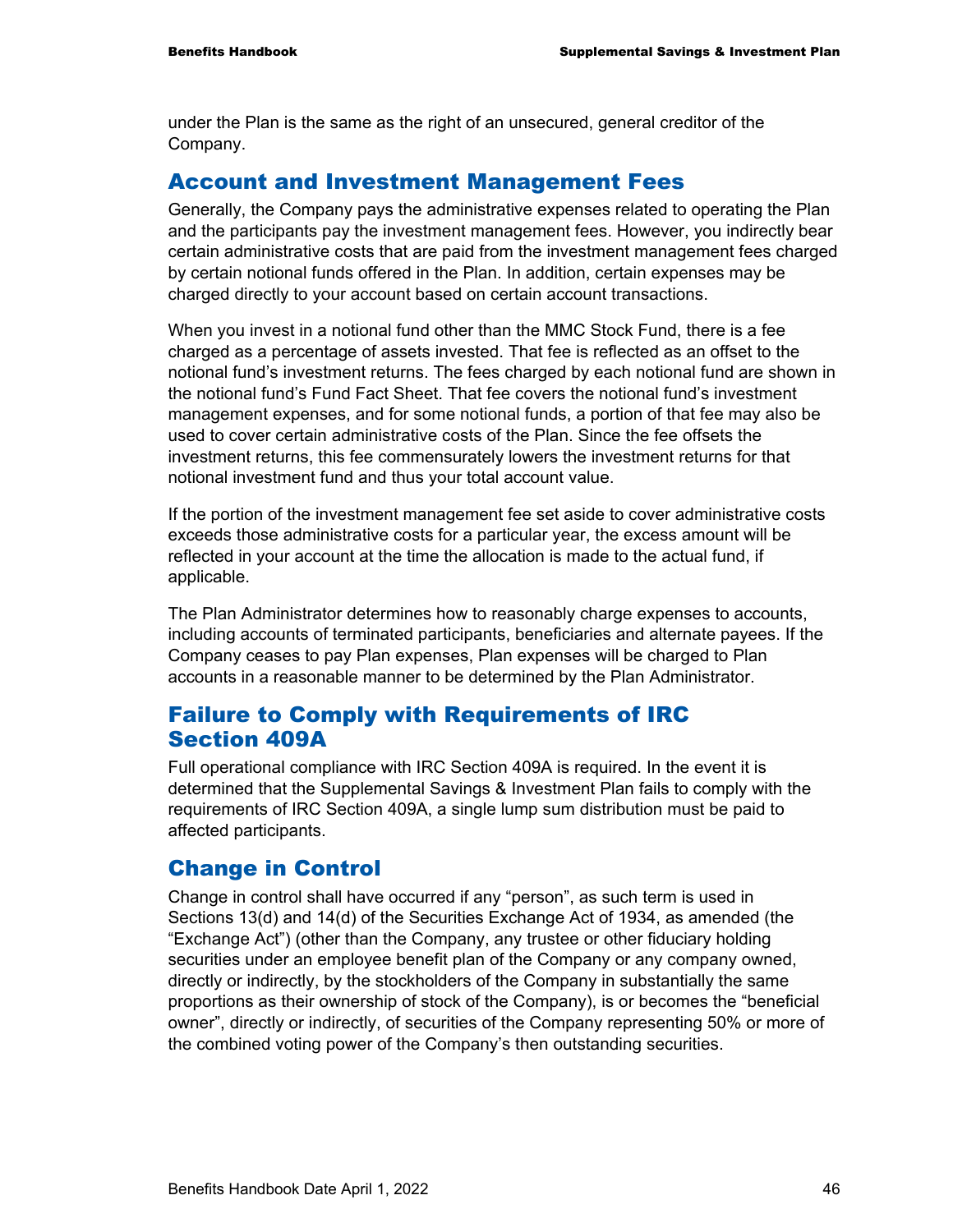Notwithstanding any contrary provision of the Plan, immediately upon the occurrence of a Change in Control, the Company shall pay, to each Supplemental Savings & Investment Plan participant, such participant's Supplemental Savings & Investment Plan benefit in a single distribution of shares of Marsh & McLennan Companies Stock in respect of notional shares of Marsh & McLennan Companies stock and a lump sum cash payment equal to the value of such participant's other notional investments or to the extent all of the shares of Marsh & McLennan Companies Stock have been changed, exchanged or converted into cash, property or other securities of the Company in connection with such Change in Control, in such cash, property or other securities to which such Supplemental Savings & Investment Plan participant would have been entitled if the Supplemental Savings & Investment Plan benefit had been paid in the manner as set forth prior to the Change in Control.

#### Amendment and Termination of the Plan

The Company may at any time amend the Plan, retroactively or otherwise, in any respect or terminate the Plan. However, no such amendment or termination shall reduce any Supplemental Savings & Investment Plan participant's benefit determined as though the date of such amendment or termination were the date of participant's termination of employment. No amendment shall increase Plan benefits, or broaden Plan eligibility, without action by the Board of Directors of the Company.

Additional notional shares of Marsh & McLennan Companies stock and notional investment options shall continue to be credited to each Supplemental Savings & Investment Plan account as dividend reinvestments until such time as such account is terminated.

Provided the circumstances of the Plan's termination satisfy special requirements under Treasury regulations issued under IRC Section 409A, the Company has discretion upon Plan termination or any time thereafter to pay to every Supplemental Savings & Investment Plan participant (or BENEFICIARY) in a single distribution a number of shares of Marsh & McLennan Companies stock equal to the number of notional shares of Marsh & McLennan Companies stock then standing as credited to the participant's Supplemental Savings & Investment Plan account and a lump sum cash payment equal to the notional investment options value of any notional investment options, whereupon all Supplemental Savings & Investment Plan accounts shall be terminated.

Any termination of the Plan by the Company shall be binding upon each Participating Company.

### Future Fund Reallocation and/or Transfers in the Event of Plan Termination

If the Plan is terminated or liquidated and the special conditions under Treasury regulations under IRC Section 409A are not satisfied, no more eligible employees shall be allowed in the Plan. Deferrals and COMPANY CREDITS would also cease. Participants that were in the Plan would continue to be notionally invested in the notional investment funds until their Plan accounts are distributed in the normal course.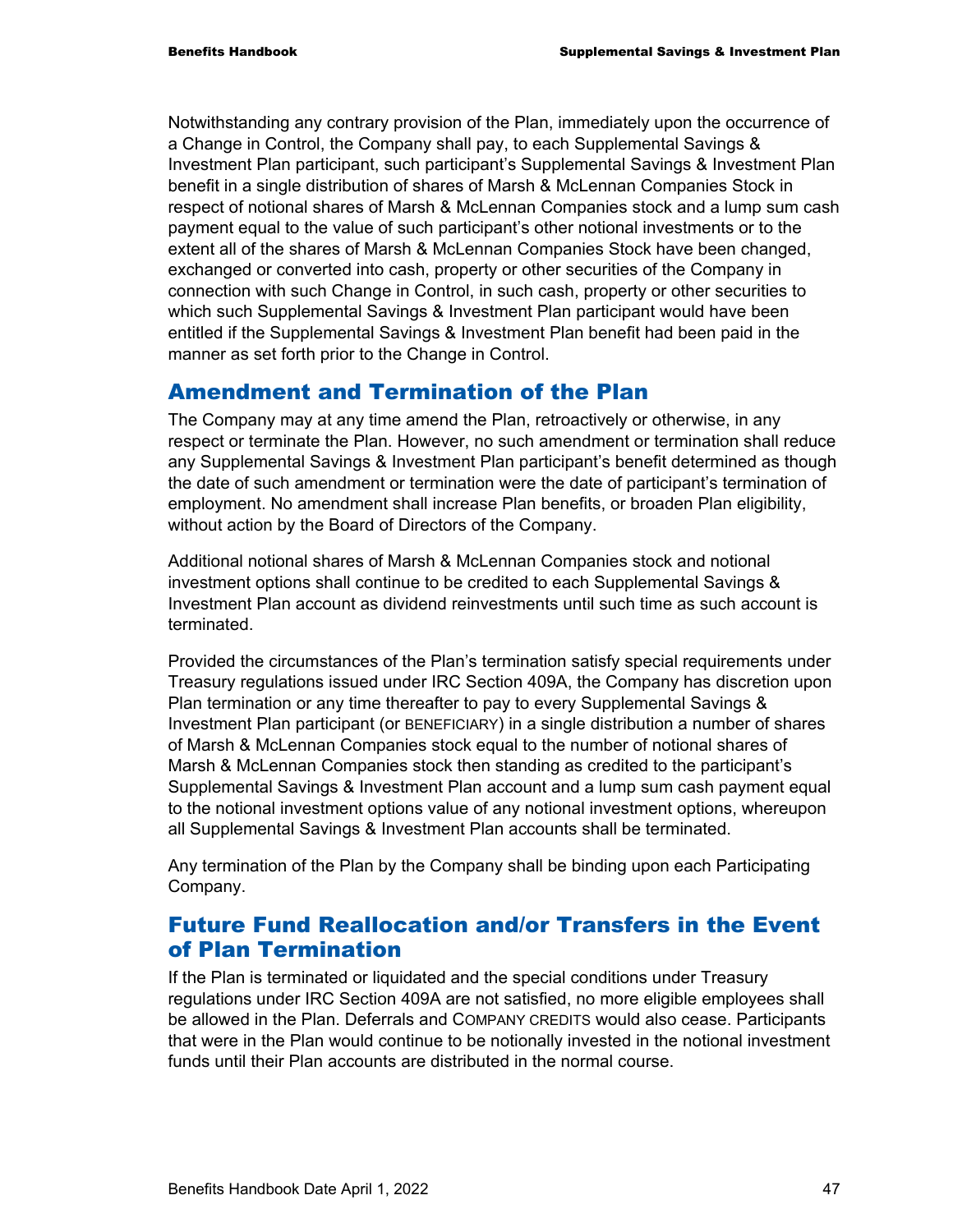## **Glossary**

#### ANNUAL ENROLLMENT

The period of time each year designated by the Company when you may generally enroll in plans and make changes to your benefit elections, if allowed by the plan.

#### **BENEFICIARY**

The person or entity you designate (or who, under the terms of the plan, will) receive your remaining account balance, if any, after you die.

#### COMPANY CREDITS

On and after January 1, 2017, Company Credits refers collectively to Company matching credits and fixed Company credits.

#### COMPANY MATCHING CREDITS

Company Matching Credits refers collectively to the core Company matching credits contributed each pay period and annual discretionary performance-based Company matching credits paid in the first quarter of the following year (that were contributed in Plan years 2006, 2007 and 2008). On and after January 1, 2009, core Company matching credits are referred to as Company matching credits.

#### COMPENSATION OR CONTRIBUTION LIMITS

The applicable IRS compensation or contribution limits that can be reached under the Marsh & McLennan Companies 401(k) Savings & Investment Plan and can result in the commencement of deferrals and/or Company credits under this Plan are:

- limit on before-tax and/or Roth 401(k) contributions: \$20,500 plus \$6,500 in catch-up and/or Roth catch-up contributions (total of \$27,000) in the 2022 calendar year (Before-tax and/or Roth 401(k) contributions to a prior employer's plan in 2022 also count toward the IRS limit. You are responsible for coordinating your Marsh & McLennan Companies 401(k) Savings & Investment Plan contributions and taking into account any contributions made to a prior employer's plan in the same calendar year.)
- covered compensation limit: for January 1, 2022 to December 31, 2022, the limit is \$305,000.
- **IF** In addition, IRS rules limit the total contributions (both yours and the Company's) to the Marsh & McLennan Companies 401(k) Savings & Investment Plan and any affiliated company defined contribution plans to the lesser of 100% of total compensation or \$61,000 for the 2022 calendar year.

#### COMPENSATION LIMIT

The Compensation Limit is the IRS limit on compensation eligible for consideration under plans like the Marsh & McLennan Companies 401(k) Savings & Investment Plan. The annual base pay that exceeds the annual Compensation Limit is eligible for deferral into the Supplemental Savings & Investment Plan. The 2022 Compensation Limit is base pay in excess of \$305,000. The Compensation Limit will increase in future years as IRS limits increase.